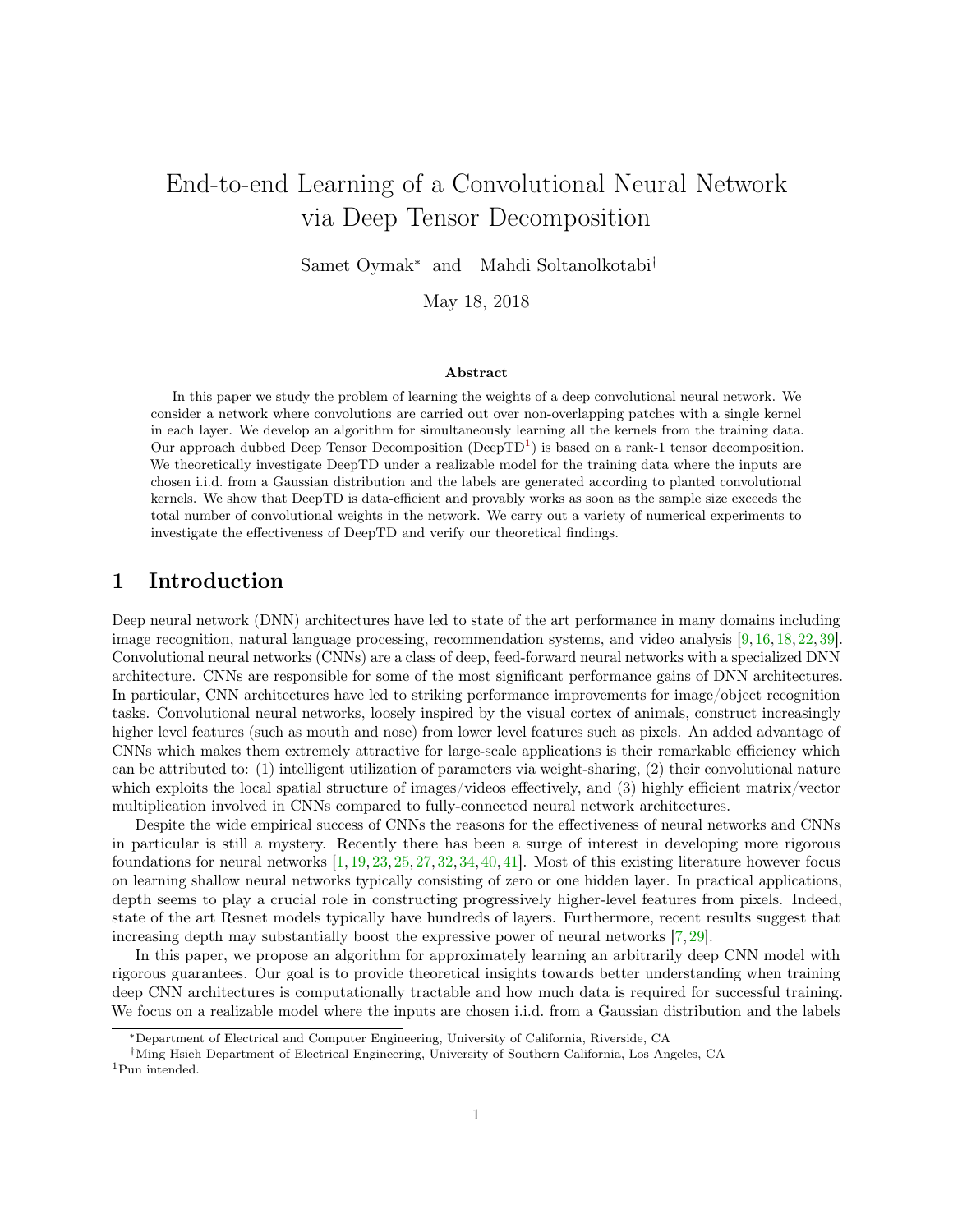are generated according to planted convolutional kernels. We use both labels and features in the training data to construct a tensor. Our first insight is that, in the limit of infinite data this tensor converges to a population tensor which is approximately rank one and whose factors reveal the direction of the kernels. Our second insight is that even with finite data this *empirical* tensor is still approximately rank one. We show that the gap between the population and empirical tensors provably decreases with the increase in the size of the training data set and becomes negligible as soon as the size of the training data becomes proportional to the total numbers of the parameters in the planted CNN model. Combining these insights we provide a tensor decomposition algorithm to learn the kernels from training data. We show that our algorithm approximately learns the kernels (up to sign/scale ambiguities) as soon as the size of the training data is proportional to the total number of parameters of the planted CNN model. Our results can be viewed as a first step towards provable end-to-end learning of practical deep CNN models. Extending the connections between neural networks and tensors [\[7,](#page-26-2) [19,](#page-27-4) [40\]](#page-28-0), we show how tensor decomposition can be utilized to approximately learn deep networks despite the presence of nonlinearities and growing depth. While our focus in this work is limited to tensors, we believe that our proposed algorithm may provide valuable insights for initializing local search methods (such as stochastic gradient descent) to enhance the quality and/or speed of CNN training.

# 2 Problem formulation and models

In this section we discuss the CNN model which is the focus of this paper. Our exposition is directly adapted from the companion paper [\[28\]](#page-27-11). A fully connected artificial neural network is composed of computational units called neurons. The neurons are decomposed into layers consisting of one input layer, one output layer and a few hidden layers with the output of each layer is fed in (as input) to the next layer. In a CNN model the output of each layer is related to the input of the next layer by a convolution operation. In this paper we focus on CNN model where the stride length is equal to the length of the kernel. This is sometimes referred to as a non-overlapping convolution operation. We now formally define this operation for future reference.

 $\textbf{Definition 2.1 (Non-overlapping convolution)}$  For two vectors  $\mathbf{k} \in \mathbb{R}^d$  and  $\mathbf{h} \in \mathbb{R}^{p=d\bar{p}}$  their non-overlapping convolution, denoted by  $k \nvert \mathbf{z} \rvert$  has a vector  $\mathbf{u} \in \mathbb{R}^{\bar{p} = \frac{p}{d}}$  whose entries are given by

$$
\boldsymbol{u}_i = \langle \boldsymbol{k}^{(\ell)}, \boldsymbol{h}[i] \rangle \quad where \quad \boldsymbol{h}[i] := \begin{bmatrix} \boldsymbol{h}_{(i-1)d+1} \\ \boldsymbol{h}_{(i-1)d+2} \\ \vdots \\ \boldsymbol{h}_{id} \end{bmatrix}.
$$

As mentioned earlier the non-overlapping convolution resembles the standard convolution between two vectors  $k \in \mathbb{R}^d$  and  $h \in \mathbb{R}^p$ , denoted by  $k \otimes h$ , which yields a vector in  $\mathbb{R}^{d+p}$ . The main difference is that rather than sliding the kernel one entry at a time across overlapping patches of  $h$  in the convolution summation we use a stride length equal to the size of the kernel (i.e. slide the kernel by the length of the kernel) so that the summation is carried out over non-overlapping patches of  $h$ . In this paper it is often convenient to view convolutions as matrix/vector multiplications. This leads us to the definition of the kernel matrix below.

**Definition 2.2 (Kernel matrix)** Consider a kernel  $k \in \mathbb{R}^d$  and any vector  $h \in \mathbb{R}^{p=\bar{p}d}$ . Corresponding to the  $non-overlapping\,\, convolution\,\, \boldsymbol{k}\equiv\boldsymbol{h},\,\, we\,\, associative\,\, a\,\,kernel\,\,matrix\,\, \boldsymbol{K}_{\Xi}\in\mathbb{R}^{\bar{p}\times p}\,\, defined\,\, as\,\, as\,\, the\,\,non-invariant\,\, \boldsymbol{K}_{\Xi}\in\mathbb{R}^{\bar{p}\times p}\,\, defined\,\, as\,\, as\,\, the\,\,non-invariant\,\, \boldsymbol{K}_{\Xi}\in\mathbb{R}^{\bar{p}\times p}\,\, defined\,\, as\,\, as\,\, the\,\,non-invariant\,\, \boldsymbol{K}_{\Xi}\in\mathbb{R}^{\bar{p}\times p}\,\,$ 

$$
\boldsymbol{K}_{\mathbb{B}} \coloneqq \boldsymbol{I}_{\bar{p}} \otimes \boldsymbol{k}^T = \begin{bmatrix} \boldsymbol{k}^T & \boldsymbol{0} & \boldsymbol{0} & \dots & \boldsymbol{0} \\ \boldsymbol{0} & \boldsymbol{k}^T & \boldsymbol{0} & \dots & \boldsymbol{0} \\ \vdots & \vdots & \vdots & \ddots & \vdots \\ \boldsymbol{0} & \boldsymbol{0} & \boldsymbol{0} & \dots & \boldsymbol{k}^T \end{bmatrix}
$$

<span id="page-1-0"></span>.

Here,  $\bf{A} \otimes \bf{B}$  denotes the Kronecker product between the two matrices  $\bf{A}$  and  $\bf{B}$  and  $\bf{I}_{\bar{p}}$  denotes the  $\bar{p} \times \bar{p}$ identity matrix. We note that based on this definition  $k \boxtimes h = K_{\boxplus}h$ . Throughout the paper we shall use K interchangeably with  $K_{\mathbb{B}}$  to denote this kernel matrix with the dependence on the underlying kernel and its non-overlapping form implied.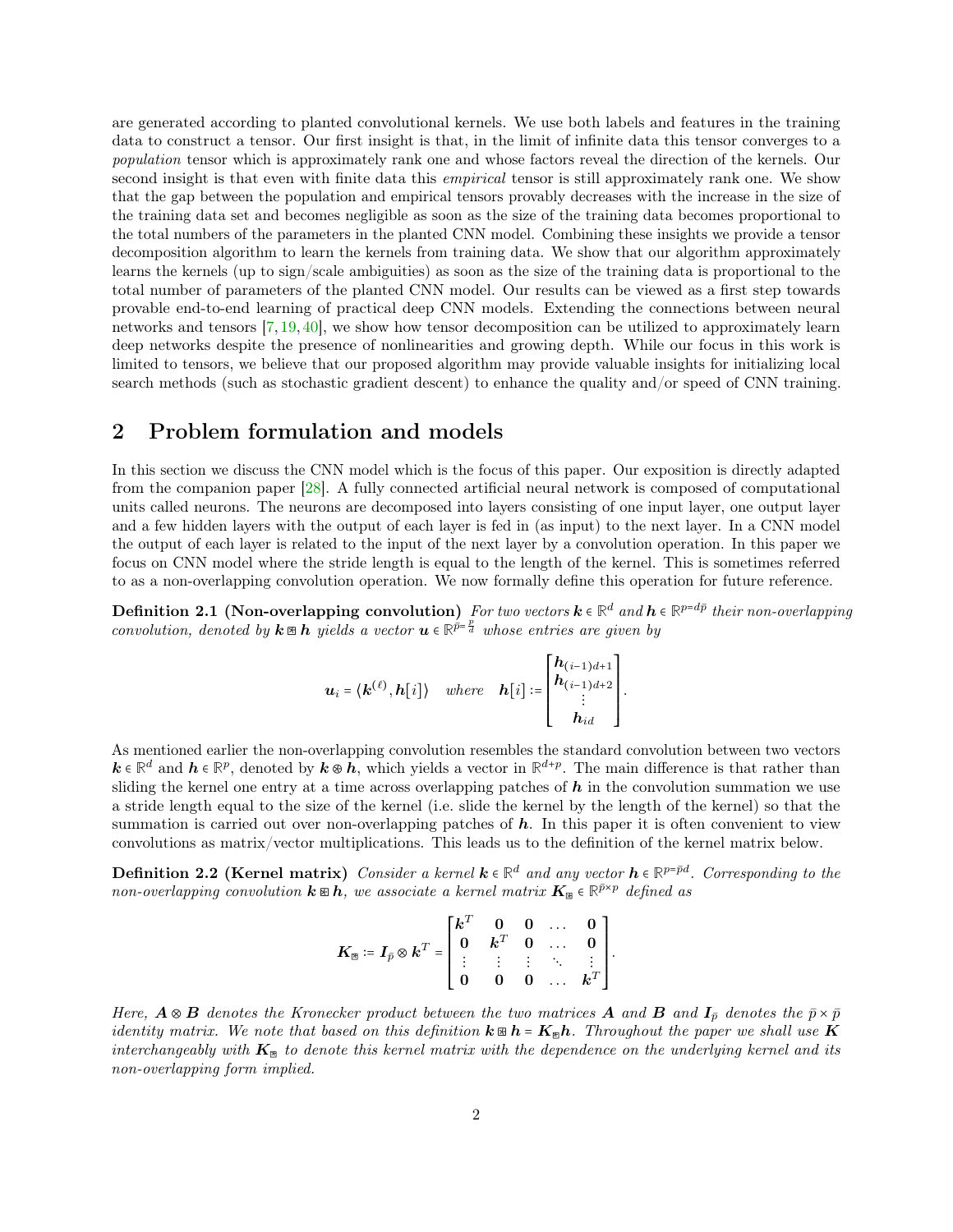<span id="page-2-0"></span>

Figure 1: Depiction of the input-output relationship of a non-overlapping Convolutional Neural Network (CNN) model along with the various notations and symbols.

With the definition of the non-overlapping convolution and the corresponding kernel matrix in hand we are now ready to define the CNN model which is the focus of this paper. For the convenience of the reader the CNN input-output relationship along with the corresponding notation is depicted in Figure [1.](#page-2-0)

- Depth and numbering of the layers. We consider a network of depth  $D$  where we number the input as layer 0 and the output as layer D and the hidden layers 1 to  $D-1$ .
- Layer dimensions and representations. We assume the input of the CNN, denoted by  $x \in \mathbb{R}^p$ , consists of  $p$  features and the output is a one dimensional label. We also assume the hidden layers (numbered by  $\ell = 1, 2, ..., D - 1$ ) consists of  $p_\ell$  units with  $\bar{h}^{(\ell)} \in \mathbb{R}^{p_\ell}$  and  $h^{(\ell)} \in \mathbb{R}^{p_\ell}$  denoting the input and output values of the units in the  $\ell$ th hidden layer. For consistency of our notation we shall also define  $h^{(0)} \coloneqq x \in \mathbb{R}^p$  and note that the output of the CNN is  $h^{(D)} \in \mathbb{R}$ . Furthermore,  $p_0 = p$  and  $p_D = 1$ .
- Kernel dimensions and representation. For  $\ell = 1, \ldots D$  we assume the kernel relating the output of layer  $(\ell - 1)$  to the input of layer  $\ell$  is of dimension  $d_{\ell}$  and is denoted by  $\mathbf{k}^{(\ell)} \in \mathbb{R}^{d_{\ell}}$ .
- Inter-layer relationship. We assume the inputs of layer  $\ell$  (denoted by  $\bar{h}^{(\ell)} \in \mathbb{R}^{p_{\ell}}$ ) are related to the outputs of layer  $(\ell - 1)$  (denoted by  $h^{(\ell-1)}$  ∈  $\mathbb{R}^{p_{\ell-1}}$ ) via a non-overlapping convolution

$$
\bar{\boldsymbol{h}}^{(\ell)} = \boldsymbol{k}^{(\ell)} \boxtimes \boldsymbol{h}^{(\ell-1)} = \boldsymbol{K}^{(\ell)} \boldsymbol{h}^{(\ell-1)} \quad \text{for} \quad \ell = 1, \ldots, D.
$$

In the latter equality we have used the representation of non-overlapping convolution as a matrix/vector product involving the kernel matrix  $K^{(\ell)} \in \mathbb{R}^{p_\ell \times p_{\ell-1}}$  associated with the kernel  $k^{(\ell)} \in \mathbb{R}^{d_\ell}$  per Definition [2.2.](#page-1-0) We note that by the nature of the non-overlapping convolution we have that  $p_\ell = p_{\ell-1}/d_\ell$ .

- Activation functions and intra-layer relationship. We assume the input of each hidden unit is related to its output by applying an activation function  $\phi_{\ell} : \mathbb{R} \to \mathbb{R}$ . More precisely,  $h^{(\ell)} \coloneqq \phi_{\ell}(\bar{h}^{(\ell)})$ where for a vector  $u \in \mathbb{R}^p$ ,  $\phi_\ell(u) \in \mathbb{R}^p$  is a vector obtained by applying the activation function  $\phi_\ell$  to each of the entries of **u**. We allow for using distinct activation functions  $\{\phi_{\ell}\}_{\ell=1}^D$  at every layer. Throughout, we also assume all activations are 1-Lipschitz functions (i.e.  $|\phi_{\ell}(a) - \phi_{\ell}(b)| \leq |a - b|$ ).
- Final output. To summarize the input-output relation of our CNN model with an input  $x \in \mathbb{R}^p$  and input kernel  $\mathbf{k}^{(1)} \in \mathbb{R}^{d_1}$  is given by

<span id="page-2-2"></span><span id="page-2-1"></span>
$$
\boldsymbol{x} \mapsto f_{CNN}(\boldsymbol{x}) \coloneqq \boldsymbol{h}^{(D)}, \tag{2.1}
$$

with

$$
\boldsymbol{h}^{(\ell)} = \phi_{\ell}(\bar{\boldsymbol{h}}^{(\ell)}) \quad \text{and} \quad \bar{\boldsymbol{h}}^{(\ell)} = \boldsymbol{K}^{(\ell)} \boldsymbol{h}^{(\ell-1)} = \boldsymbol{K}^{(\ell)} \phi_{\ell-1} \left( \boldsymbol{K}^{(\ell-1)} \phi_{\ell-2} \left( \dots \left( \boldsymbol{K}^{(2)} \phi_1 \left( \boldsymbol{K}^{(1)} \boldsymbol{x} \right) \right) \right) \right). \tag{2.2}
$$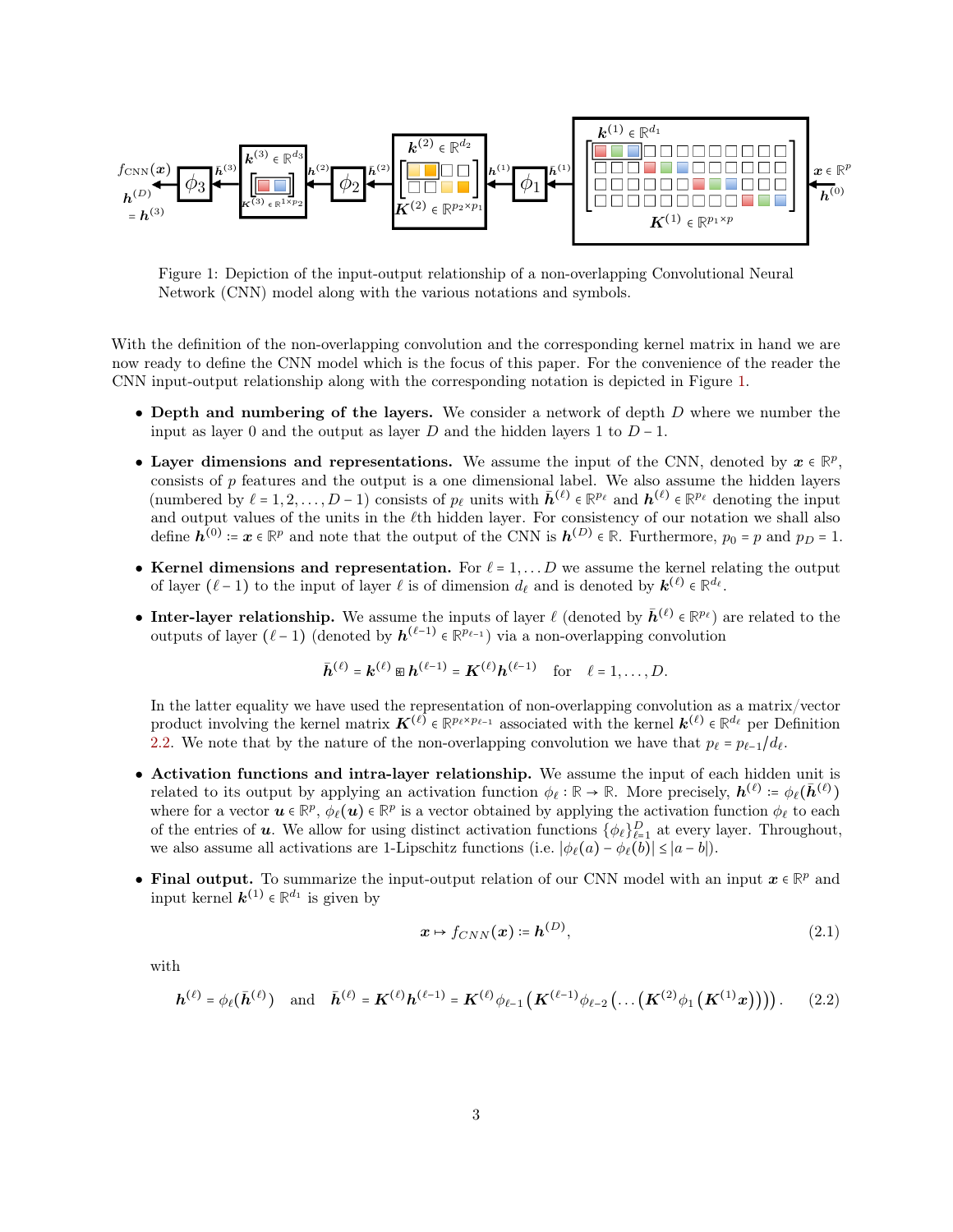### 3 Algorithm: Deep Tensor Decomposition (DeepTD)

This paper introduces an approach to approximating the convolutional kernels from training data based on tensor decompositions dubbed DeepTD, which consists of a carefully designed tensor decomposition. To connect these two problems, we begin by stating how we intend to construct the tensor from the training data. To this aim given any input data  $x \in \mathbb{R}^p$ , we form a D-way tensor  $X \in \mathbb{R}^{\otimes_{\ell=1}^D d_\ell}$  as follows. First, we convert x into a matrix by placing every  $d_1$  consecutive entries of x as a row of a matrix of size  $p_1 \times d_1$ . From this matrix we then create a 3-way tensor of size  $p_2 \times d_2 \times d_1$  by grouping  $d_2$  consecutive entries of each of the  $d_1$  columns and so on. We repeat this procedure D times to arrive at the D-way tensor  $\mathbf{X} \in \mathbb{R}^{\bigotimes_{\ell=1}^D d_{\ell}}$ . We  $\text{define } \mathcal{T} : \mathbb{R}^p \mapsto \mathbb{R}^{\otimes_{\ell=1}^D d_\ell} \text{ as the corresponding tensor operation that maps } \boldsymbol{x} \in \mathbb{R}^p \text{ to } \boldsymbol{X} \in \mathbb{R}^{\otimes_{\ell=1}^D d_\ell}.$ 

Given a set of training data consisting of n input/output pairs  $(x_i, y_i) \in \mathbb{R}^p \times \mathbb{R}$  we construct a tensor  $T_n$ by tensorizing the input vectors as discussed above and calculating a weighted combination of these tensorized inputs where the weights depends on the output labels for the training data. More precisely,

<span id="page-3-0"></span>
$$
\boldsymbol{T}_n \coloneqq \frac{1}{n} \sum_{i=1}^n \left( y_i - y_{avg} \right) \boldsymbol{X}_i \quad \text{where} \quad y_{avg} = \frac{1}{n} \sum_{i=1}^n y_i \quad \text{and} \quad \boldsymbol{X}_i = \mathcal{T}(\boldsymbol{x}_i). \tag{3.1}
$$

We then perform a rank-1 tensor decomposition on this  $T_n$  tensor to approximate the convolutional kernels. Specifically we solve

$$
\hat{\bm{k}}^{(1)}, \ldots, \hat{\bm{k}}^{(D)} = \underset{\bm{v}_1 \in \mathbb{R}^{d_1}, \bm{v}_2 \in \mathbb{R}^{d_2}, \ldots, \bm{v}_D \in \mathbb{R}^{d_D}}{\arg \max} \left\{ T_n, \bigotimes_{\ell=1}^D \bm{v}_\ell \right\} \quad \text{subject to} \quad \|\bm{v}_1\|_{\ell_2} = \|\bm{v}_2\|_{\ell_2} = \ldots = \|\bm{v}_D\|_{\ell_2} = 1. \tag{3.2}
$$

In the above  $\otimes_{\ell=1}^D v_\ell$  denotes the tensor resulting from the outer product of the vectors  $v_1, v_2, \ldots, v_D$ . This tensor rank decomposition is also known as CANDECOMP/PARAFAC (CP) decomposition [\[5\]](#page-26-3) and can be solved efficiently using Alternating Least Squares (ALS) and a variety of other algorithms  $[2, 3, 14]$  $[2, 3, 14]$  $[2, 3, 14]$  $[2, 3, 14]$  $[2, 3, 14]$ .

At this point it is completely unclear why the tensor  $T_n$  or its rank-1 decomposition can yield anything useful. The main intuition is that as the data set grows  $(n \to \infty)$  the *empirical* tensor  $T_n$  converges close to a population tensor  $T$  whose rank-1 decomposition reveals useful information about the kernels. Specifically, we will show that

<span id="page-3-2"></span><span id="page-3-1"></span>
$$
\lim_{n\to\infty} T_n = T := \mathbb{E}_{\mathbf{x}\sim\mathcal{N}(\mathbf{0},I_p)}[f_{\text{CNN}}(\mathbf{x})\mathcal{T}(\mathbf{x})] \approx \alpha \bigotimes_{\ell=1}^D \mathbf{k}^{(\ell)},
$$
\n(3.3)

with  $\alpha$  a scalar whose value shall be discussed later on. Here, x is a Gaussian random vector with i.i.d.  $\mathcal{N}(0,1)$ entries and represents a typical input with  $f_{\text{CNN}}(x)$  the corresponding output and  $\mathcal{T}(x)$  the tensorized input. We will also utilize a concentration argument to show that when the training data set originates from an i.i.d. distribution, for a sufficiently large training data  $n, T_n$  yields a good approximation of the population tensor  $T$ .

Another perhaps perplexing aspect of the construction of  $T_n$  in [\(3.1\)](#page-3-0) is the subtraction by  $y_{avg}$  in the weights. The reason this may be a source of confusion is that based on the intuition above

$$
\mathbb{E}[\boldsymbol{T}] = \mathbb{E}\Big[\frac{1}{n}\sum_{i=1}^n y_i \boldsymbol{X}_i\Big] = \mathbb{E}\Big[\frac{1}{n-1}\sum_{i=1}^n (y_i - y_{avg}) \boldsymbol{X}_i\Big] = \frac{n}{n-1} \mathbb{E}[\boldsymbol{T}_n] \approx \alpha \bigotimes_{\ell=1}^D \boldsymbol{k}^{(\ell)},
$$

so that the subtraction by the average seems completely redundant. The main purpose of this subtraction is to ensure the weights  $y_i - y_{avg}$  are centered (have mean zero). This centering allows for a much better concentration of the empirical tensor around its population counter part and is crucial to the success of our approach. We would like to point out that such a centering procedure is reminiscent of batch-normalization heuristics deployed when training deep neural networks.

<sup>&</sup>lt;sup>2</sup>We would like to note that we believe that the assumptions under which the above stated algorithms solve the problem  $(3.2)$ holds for the empirical tensor  $T_n$  under our planted model. We do not however pursue this here and leave it to future work.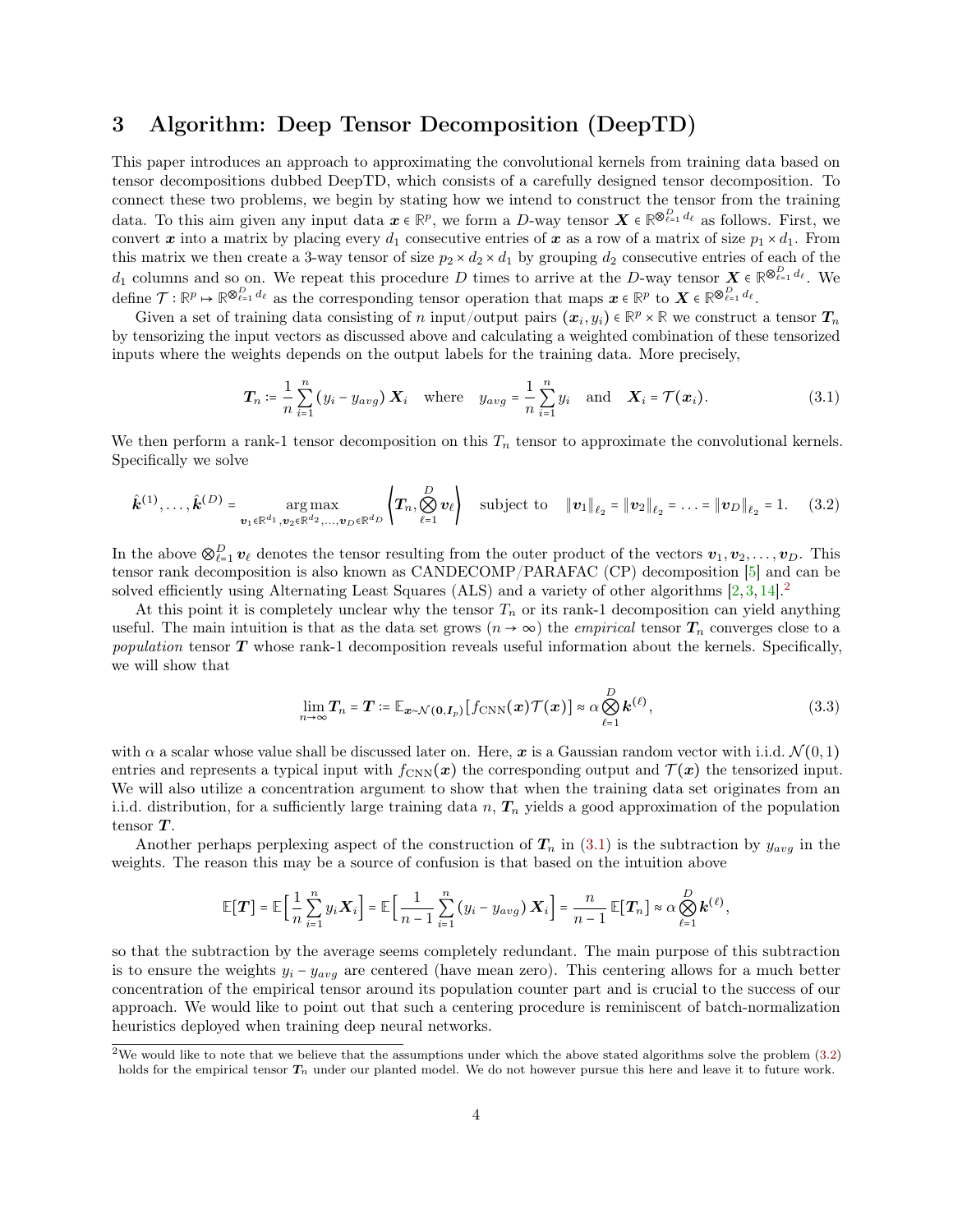Finally, we note that based on [\(3.3\)](#page-3-2), the rank-1 tensor decomposition step can recover the convolutional kernels  $\{k^{(\ell)}\}_{\ell=1}^D$  up to sign and scaling ambiguities. Unfortunately, depending on the activation function, it may be impossible to overcome these ambiguities. For instance, if the activations are homogeneous (i.e.  $\phi_{\ell}(ax) = a\phi_{\ell}(x)$ , then scaling up one layer and scaling down the other layer by the same amount does not change the overall function  $f_{\text{CNN}}(\cdot)$ . Similarly, if the activations are odd functions, negating two of the layers at the same time preserves the overall function. In Section [5](#page-7-0) we discuss some heuristics ands theoretical guarantees for overcoming these sign/scale ambiguities.

### <span id="page-4-3"></span>4 Main results

In this section we introduce our theoretical results for DeepTD. We will discuss these results in three sections. In Section [4.1](#page-4-0) we show that the empirical tensor concentrates around its population counterpart. Then in Section [4.2](#page-5-0) we show that the population tensor is well-approximated by a rank-1 tensor whose factors reveal the convolutional kernels. Finally, in Section [4.3](#page-6-0) we combine these results to show DeepTD can approximately learn the convolutional kernels up to sign/scale ambiguities.

#### <span id="page-4-0"></span>4.1 Concentration of the empirical tensor

Our first result shows that the empirical tensor concentrations around the population tensor. We measure the quality of this concentration via the tensor spectral norm defined below.

**Definition 4.1** Let  $RO$  be the set of rank-one tensors characterized by

$$
\mathcal{RO} = \left\{ \mathbf{V} \in \mathbb{R}^{\bigotimes_{\ell=1}^{D} d_{\ell}} \middle| \mathbf{V} = \bigotimes_{\ell=1}^{D} \mathbf{v}_{\ell}, \ \|\mathbf{v}_{i}\|_{\ell_{2}} \leq 1 \text{ for all } 1 \leq i \leq D \right\}.
$$

The spectral norm of a tensor  $X \in \mathbb{R}^{\otimes_{\ell=1}^D d_\ell}$  is given by the supremum,

<span id="page-4-1"></span>
$$
|\!|\!| T |\!|\!| = \sup_{V \in \mathcal{RO}} \left\langle V, T \right\rangle.
$$

<span id="page-4-2"></span>**Theorem 4.2** Consider a CNN model  $x \mapsto f_{CNN}(x)$  of the form [\(2.1\)](#page-2-1) consisting of  $D \ge 2$  layers with convolutional kernels  $\mathbf{k}^{(1)}, \mathbf{k}^{(2)}, \ldots, \mathbf{k}^{(D)}$  of lengths  $d_1, d_2, \ldots, d_D$ . Let  $\mathbf{x} \in \mathbb{R}^p$  be a Gaussian random vector distributed as  $\mathcal{N}(\mathbf{0}, I_p)$  with the corresponding labels  $y = f_{CNN}(\boldsymbol{x})$  generated by the CNN model and  $\boldsymbol{X} = \mathcal{T}(\boldsymbol{x})$ the corresponding tensorized input. Suppose the data set consists of n training samples where the feature vectors  $x_i \in \mathbb{R}^p$  are distributed i.i.d.  $\mathcal{N}(\mathbf{0}, \mathbf{I}_p)$  with the corresponding labels  $y_i = f_{CNN}(x_i)$  generated by the same CNN model and  $X_i = \mathcal{T}(\bm{x}_i)$  the corresponding tensorized input. Then the empirical tensor  $\bm{T}_n$  and population tensor  $T$  defined based on this dataset obey

$$
\|\bm{T}_n - \bm{T}\| \coloneqq \left\| \frac{1}{n} \sum_{i=1}^n (y_i - y_{avg}) \bm{X}_i - \mathbb{E}[y \bm{X}] \right\| \leq c \prod_{\ell=1}^D \|\bm{k}^{(\ell)}\|_{\ell_2} \frac{\sqrt{(\sum_{\ell=1}^D d_\ell) \log D} + t}{\sqrt{n}}, \tag{4.1}
$$

with probability at least  $1 - 5e^{-\min(t^2, t\sqrt{n}, n)}$ , where  $c > 0$  is an absolute constant.

The theorem above shows that the empirical tensor approximates the population tensor with high probability. This theorem also shows that the quality of this approximation is proportional to  $\prod_{\ell=1}^D ||k^{(\ell)}||_{\ell_2}$ . This is natural as  $\prod_{\ell=1}^D ||k^{(\ell)}||_{\ell_2}$  is an upper-bound on the Lipschitz constant of the network and shows how much the CNN output fluctuates with changes in the input. The more fluctuations, the less concentrated the empirical tensor is, translating into a worse approximation guarantee. Furthermore, the quality of this approximation grows with the square root of the parameters in the model  $(\sum_{\ell=1}^D d_\ell)$  and is inversely proportional to the square root of the number of samples  $(n)$  which are typical scalings in statistical learning. We would also like to note that as we will see in the forthcoming sections, in many cases  $||T||$  is roughly on the order of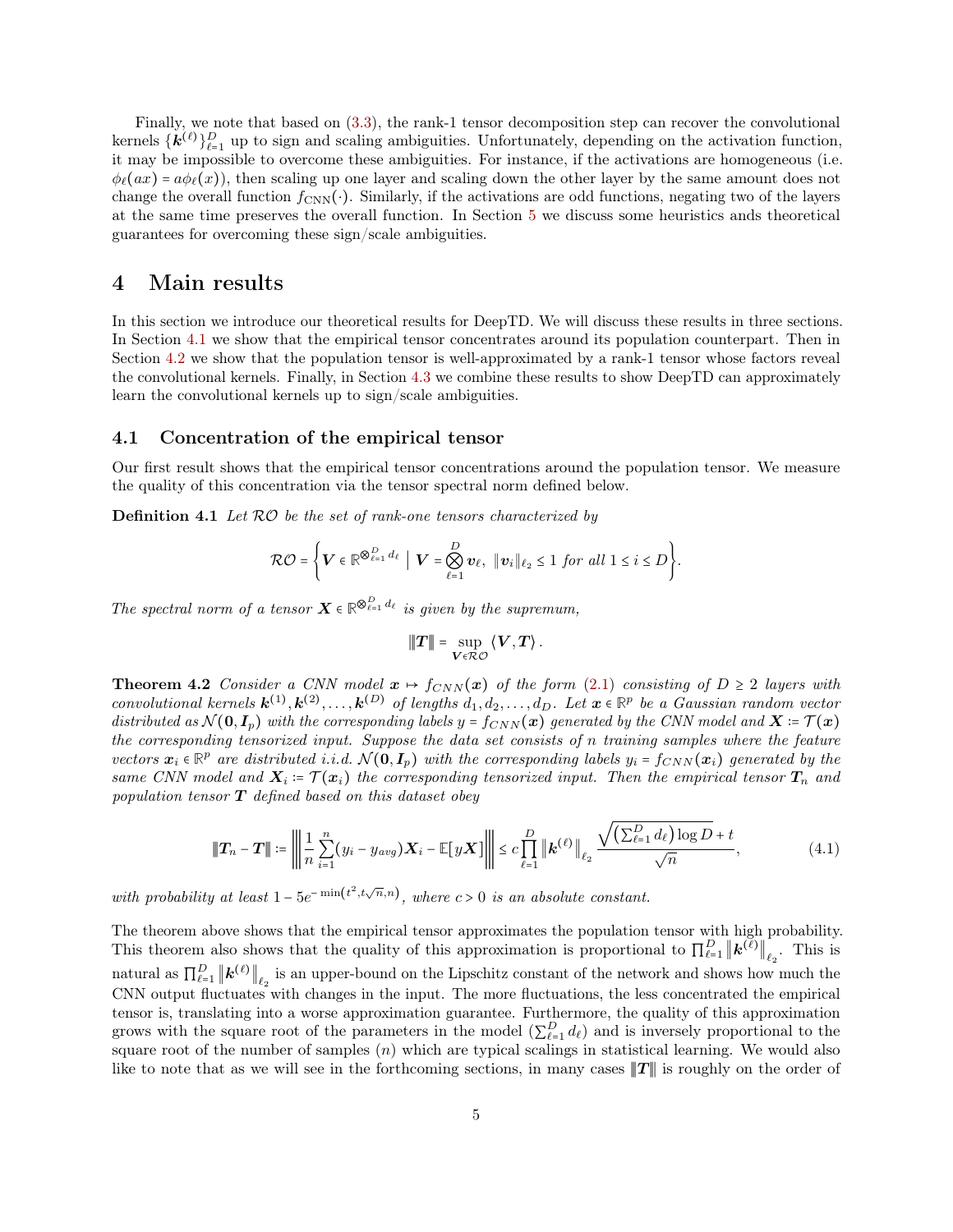$\prod_{\ell=1}^D \left\| \bm{k}^{(\ell)} \right\|_{\ell_2}$  so that [\(4.1\)](#page-4-1) guarantees that  $\|T_n - T\|/\|T\| \le c'$ √  $\frac{\left(\sum_{\ell=1}^D d_\ell\right) \log D}{n}$ . Therefore, the relative error in the approximation is less than  $\epsilon$  as soon as the number of observations exceeds the number of parameters in the model by a logarithmic factor in depth i.e.  $n \gtrsim (\sum_{\ell=1}^D d_\ell) \frac{\log D}{\epsilon^2}$  $rac{g}{\epsilon^2}$ .

### <span id="page-5-0"></span>4.2 Rank one approximation of the population tensor

Our second result shows that the population tensor can be approximated by a rank one tensor. To explain the structure of this rank one tensor and quantify the quality of this approximation we require a few definitions. The first quantity roughly captures the average amount by which the nonlinear activations amplify or attenuate the size of an input feature at the output. This quantity is formally defined below.

**Definition 4.3 (CNN gain)** Let  $x \sim \mathcal{N}(0, I_p)$  and define the hidden unit/output values of the CNN based on this random input per equations [\(2.2\)](#page-2-2) and [\(2.1\)](#page-2-1). We define the CNN gain as

$$
\alpha_{CNN} = \prod_{\ell=1}^{D} \mathbb{E}[\phi'_{\ell}(\bar{\boldsymbol{h}}_1^{(\ell)})].
$$

In words, this is the product of expectations of the activations evaluated at the first entry of each layer.

This quantity is the product of the average slopes of the activations evaluated along a path connecting the first input feature to the first hidden units across the layers all the way to the output. We note that this quantity is the same when calculated along any path connecting an input feature to the output passing through the hidden units. Therefore, this quantity can be thought of as the average gain (amplification or attenuation) of a given input feature due to the nonlinear activations in the network. To gain some intuition consider a ReLU network which is mostly inactive. Then the network is dead and  $\alpha_{\rm CNN} \approx 0$ . On the other extreme if all ReLU units are active the network operates in the linear regime and  $\alpha_{\text{CNN}} = 1$ . We would like to point out that  $\alpha_{\rm CNN}$  can in many cases be bounded from below by a constant. For instance for ReLU activations as long as the kernels obey

<span id="page-5-1"></span>
$$
\left(\mathbf{1}^T \mathbf{k}^{(\ell)}\right) \ge 4 \left\| \mathbf{k}^{(\ell)} \right\|_{\ell_2},\tag{4.2}
$$

then  $\alpha_{\rm CNN} \ge \gamma$  with  $\gamma$  a fixed numerical constant (formally proved in our companion paper [\[28\]](#page-27-11)). We note that an assumption similar to [\(4.2\)](#page-5-1) is needed for the network to be active. This is because if the kernel sums are negative one can show that with high probability, all the ReLUs after the first layer will be inactive and the network will be dead. In [\[28\]](#page-27-11) we also show that similar results hold for other popular activations including softplus. With this definition in hand, we are now ready to describe the form of the rank one tensor that approximates the population tensor.

Definition 4.4 (Rank one CNN tensor) We define the rank one CNN tensor  $L_{CNN} \in \mathbb{R}^{\otimes_{\ell=1}^D d_\ell}$  as

<span id="page-5-2"></span>
$$
\boldsymbol{L}_{CNN} = \alpha_{CNN} \bigotimes_{\ell=1}^{D} \boldsymbol{k}^{(\ell)}.
$$

In words, this is the product of the kernels  $\{k^{(\ell)}\}_{\ell=1}^D$  scaled by the CNN gain  $\alpha_{CNN}$ .

To quantify how well the rank one CNN tensor approximates the population tensor we need two definitions. The first definition concerns the activation functions.

Definition 4.5 (Activation smoothness) We assume the activations are differentiable everywhere and  $S\text{-}smooth (i.e.  $|\phi'_{\ell}(x) - \phi'_{\ell}(y)| \leq S|x-y|$  for all  $x, y \in \mathbb{R}$ ) for some  $S \geq 0$ .$ 

<span id="page-5-3"></span>The reason smoothness of the activations play a role in the quality of the rank one approximation is that smoother activations translate into smoother variations in the entries of the population tensor. Therefore, the population tensor can be better approximated by a low-rank tensor. The second definition captures how diffused the kernels are.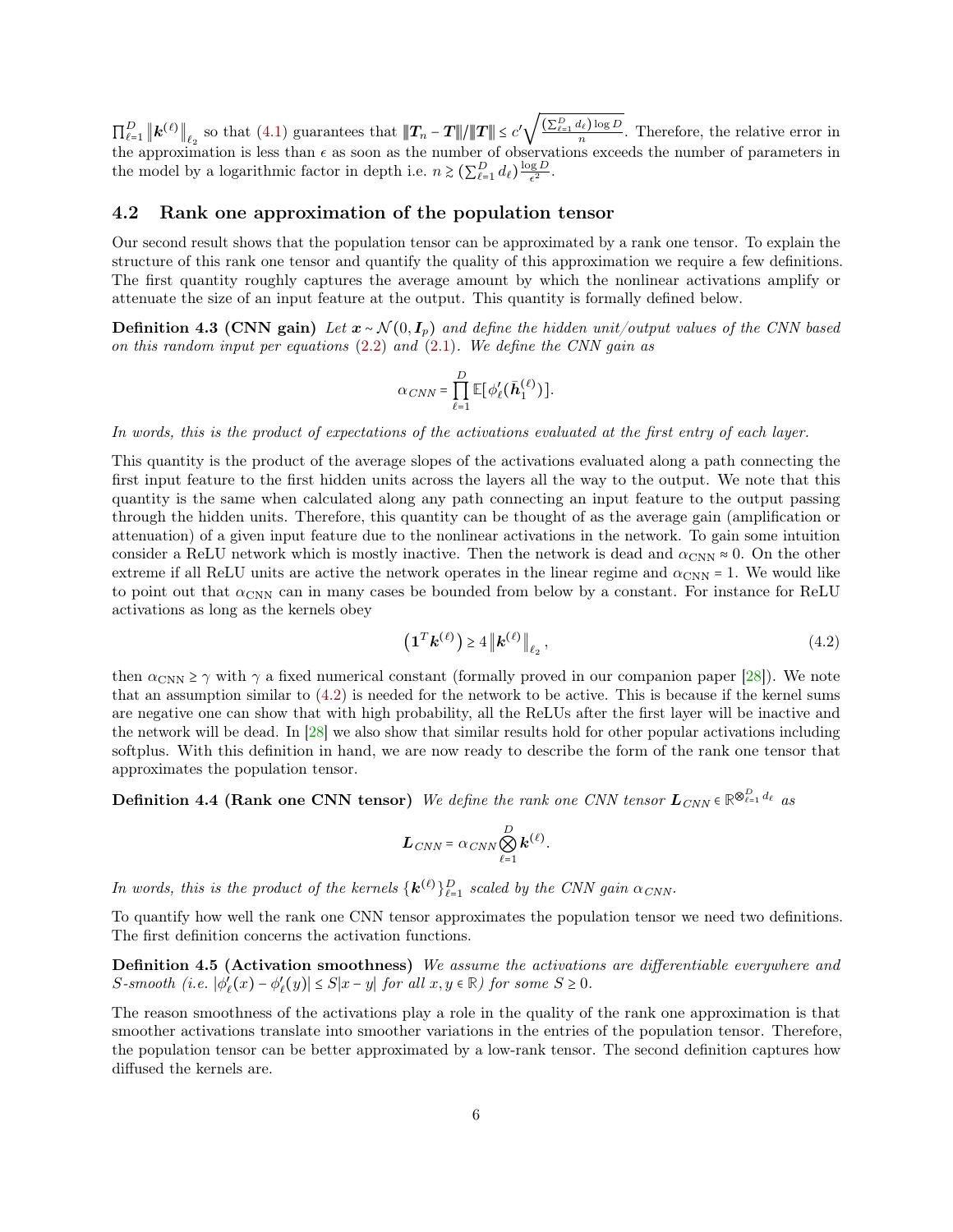**Definition 4.6 (Kernel diffuseness parameter)** Given kernels  $\{\mathbf{k}^{(\ell)}\}_{\ell=1}^D$  with dimensions  $\{d_\ell\}_{\ell=1}^D$ , the kernel diffuseness parameter  $\mu$  is defined as

$$
\mu = \sup_{1 \leq \ell \leq D} \frac{\sqrt{d_\ell} \left\| \bm{k}^{(\ell)} \right\|_{\ell_\infty}}{\left\| \bm{k}^{(\ell)} \right\|_{\ell_2}}.
$$

The less diffused (or more spiky) the kernels are, the more the population tensor fluctuates and thus the quality of the approximation to a rank one tensor decreases. With these definitions in place, we are now ready to state our theorem on approximating a population tensor with a rank one tensor.

Theorem 4.7 Consider the setup of Theorem [4.2.](#page-4-2) Furthermore, assume the activations are S-smooth per Definition [4.5](#page-5-2) and the convolutional kernels are  $\mu$ -diffused per Definition [4.6.](#page-5-3) Then, the population tensor  $\bm{T}\coloneqq\mathbb{E}[y\bm{X}]$  can be approximated by the rank-1 tensor  $\bm{L}_{CNN} \coloneqq \alpha_{CNN} \otimes_{\ell=1}^D \bm{k}^{(\ell)}$  as follows

$$
\|\bm{T} - \bm{L}_{CNN}\| \leq \|\bm{T} - \bm{L}_{CNN}\|_F \leq \sqrt{8\pi}\mu S \cdot \prod_{i=1}^D \|\bm{k}^{(i)}\|_{\ell_2} \cdot \sup_{\ell} \prod_{i=1}^{\ell} \|\bm{k}^{(i)}\|_{\ell_2} \frac{D}{\sqrt{\min_{\ell} d_{\ell}}}
$$

<span id="page-6-1"></span>.

<span id="page-6-2"></span>.

The theorem above states that the quality of the rank one approximation deteriorates with increase in the smoothness of the activations and the diffuseness of the convolutional kernels. As mentioned earlier increase in these parameters leads to more fluctuations in the population tensor making it less likely that it can be well approximated by a rank one tensor. We also note that  $|\!|\!| L_{\text{CNN}} |\!|\!| = \alpha_{\text{CNN}} \prod_{\ell=1}^D |\!|\!| k^{(\ell)} |\!|\!|_{\ell_2}$  and therefore the relative error in this approximation is bounded by

$$
\frac{\|\boldsymbol{T} - \boldsymbol{L}_{\rm CNN}\|}{\|\boldsymbol{L}_{\rm CNN}\|} \leq \sqrt{8\pi} \frac{\mu S}{\alpha_{\rm CNN}} \sup_{\ell} \prod_{i=1}^{\ell} \|\boldsymbol{k}^{(i)}\|_{\ell_2} \frac{D}{\sqrt{\min_{\ell} d_{\ell}}}
$$

We would like to note that for many activations the smoothness is bounded by a constant. For instance, for the softplus activation  $(\phi(x) = \log(1 + e^x))$  and one can show that  $S \leq 1$ . As stated earlier, under appropriate assumptions on the kernels and activations, the CNN gain  $\alpha_{\rm CNN}$  is also bounded from below by a constant. Assume the convolutional kernels have unit norm and are sufficiently diffused so that the diffuseness parameter is bounded by a constant. We can then conclude that

$$
\frac{\|\boldsymbol{T} - \boldsymbol{L}_{\text{CNN}}\|}{\|\boldsymbol{L}_{\text{CNN}}\|} \le \frac{c}{\alpha_{\text{CNN}}} \frac{D}{\sqrt{\min_{\ell} d_{\ell}}}
$$

This implies that as soon as the length of the convolutional patches scale with the square of depth of the network by a constant factor the rank one approximation is sufficiently good. Our back-of-the-envelope calculations suggest that the correct scaling is linear in  $D$  versus the quadratic result we have established here. Improving our result to achieve the correct scaling is an interesting future research direction. Finally, we would like to note that while we have assumed differentiable and smooth activations we expect our results to apply to popular non-differentiable activations such as ReLU activations. Indeed, as it will become clear in our proofs (e.g. see Lemma [9.14\)](#page-21-0) an average notion of smoothness appears to be sufficient for our results to apply.

### <span id="page-6-0"></span>4.3 Learning the convolutional kernels

We demonstrated in the previous two sections that the empirical tensor concentrates around its population counter part and that the population tensor is well-approximated by a rank one tensor. We combine these two results along with a perturbation argument to provide guarantees for the DeepTD algorithm.

**Theorem 4.8 (Main theorem)** Consider a CNN model  $x \mapsto f_{CNN}(x)$  of the form [\(2.1\)](#page-2-1) consisting of  $D \geq 2$  layers with convolutional kernels  $\mathbf{k}^{(1)}, \mathbf{k}^{(2)}, \ldots, \mathbf{k}^{(D)}$  of lengths  $d_1, d_2, \ldots, d_D$ . Let  $\mathbf{x} \in \mathbb{R}^p$  be a Gaussian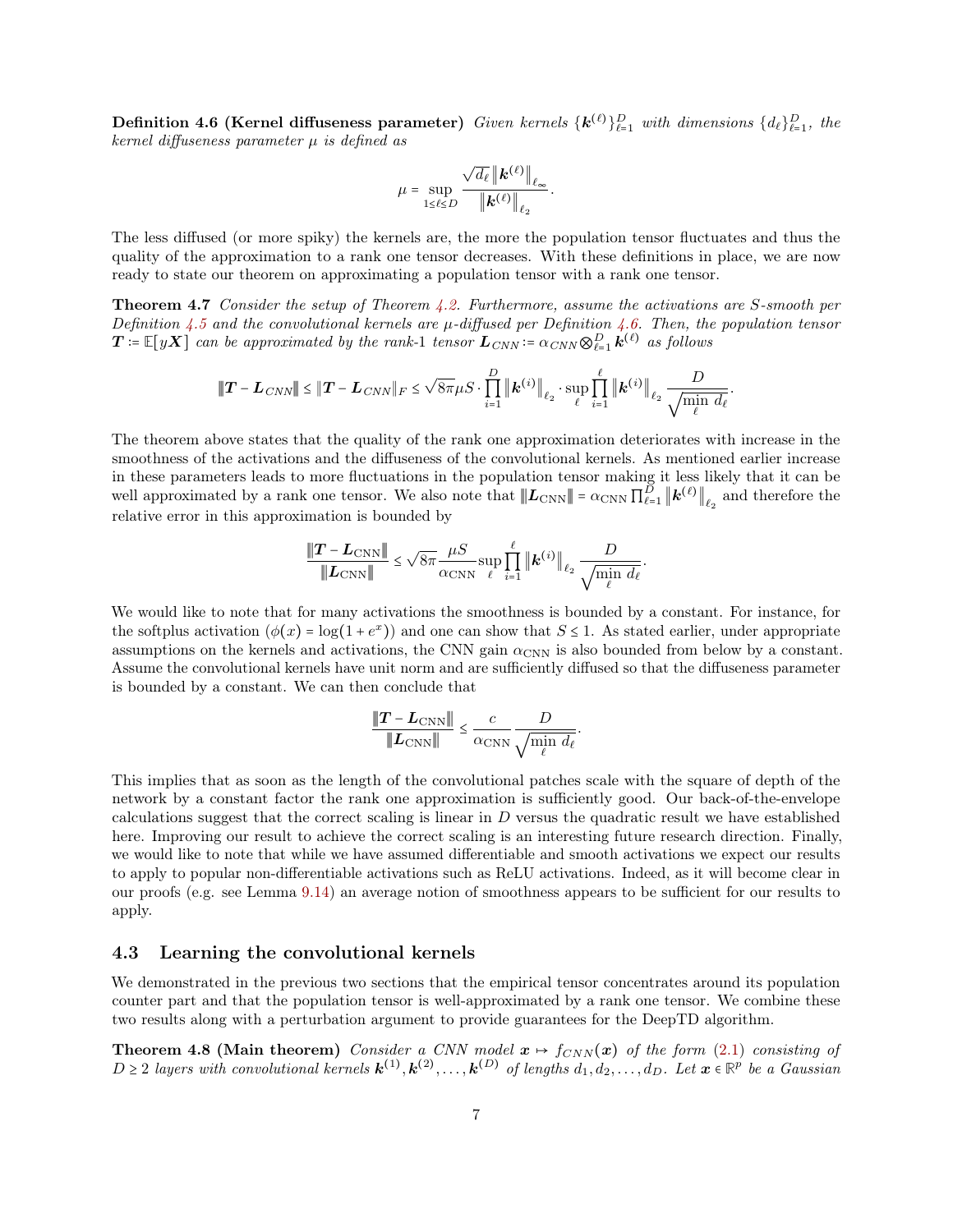random vector distributed as  $\mathcal{N}(\mathbf{0}, I_n)$  with the corresponding labels  $y = f_{CNN}(\mathbf{x})$  generated by the CNN model and  $X = \mathcal{T}(\bm{x})$  the corresponding tensorized input. Suppose the data set consists of n training samples where the feature vectors  $x_i \in \mathbb{R}^p$  are distributed i.i.d.  $\mathcal{N}(\mathbf{0}, I_p)$  with the corresponding labels  $y_i = f_{CNN}(x_i)$ generated by the same CNN model and  $\boldsymbol{X}_i \coloneqq \mathcal{T}(\boldsymbol{x}_i)$  the corresponding tensorized input. Also, assume the activations are 1-Lipschitz (i.e.  $|\phi'_{\ell}(z)| \leq 1$ ), are S-smooth per Definition [4.5](#page-5-2) and the convolutional kernels are  $\mu$ -diffused per Definition [4.6.](#page-5-3) Then the empirical tensor  $T_n := \frac{1}{n} \sum_{i=1}^n (y_i - y_{avg}) \mathbf{X}_i$  and the rank one approximation  $\mathbf{L}_{CNN} = \alpha_{CNN} \otimes_{\ell=1}^{D} \mathbf{k}^{(\ell)}$  to the population tensor  $\mathbf{T} = \mathbb{E}[y\mathbf{X}]$  obey

$$
\|\bm{T}_n - \bm{L}_{CNN}\| \leq \prod_{\ell=1}^D \left\| \bm{k}^{(\ell)} \right\|_{\ell_2} \left( c \frac{\sqrt{\left(\sum_{\ell=1}^D d_\ell\right) \log D} + t}{\sqrt{n}} + \sqrt{8\pi} \mu S \cdot \sup_{\ell} \prod_{i=1}^\ell \left\| \bm{k}^{(i)} \right\|_{\ell_2} \frac{D}{\sqrt{\min_i d_\ell}} \right),
$$

with probability at least  $1-5e^{-\min(t^2,t\sqrt{n},n)}$ , where  $c>0$  is an absolute constant. Furthermore, the DeepTD estimates of the convolutional kernels given by  $(3.2)$  using the empirical tensor  $T_n$  obeys

$$
\frac{\prod_{\ell=1}^D\left|\left\langle\boldsymbol{k}^{(\ell)},\hat{\boldsymbol{k}}^{(\ell)}\right\rangle\right|}{\prod_{\ell=1}^D\left\|\boldsymbol{k}^{(\ell)}\right\|_{\ell_2}}\geq 1-\frac{2}{\alpha_{CNN}}\left(c\frac{\sqrt{\left(\sum_{\ell=1}^D d_\ell\right)\log D}+t}{\sqrt{n}}+\sqrt{8\pi}\mu S\cdot\sup_{\ell}\prod_{i=1}^\ell\left\|\boldsymbol{k}^{(i)}\right\|_{\ell_2}\frac{D}{\sqrt{\min\limits_{\ell}}~d_\ell}\right),
$$

with probability at least  $1 - 5e^{-\min(t^2, t\sqrt{n}, n)}$ , where  $c > 0$  is an absolute constant.

The above theorem is our main result on learning a non-overlapping CNN with a single kernel at each layer. It demonstrates that estimates  $\hat{k}^{(\ell)}$  obtained by DeepTD have significant inner product with the ground truth kernels  $k^{(\ell)}$  with high probability, using only few samples. Indeed, similar to the discussion after Theorem [4.7](#page-6-1) assuming the activations are sufficiently smooth and the convolutional kernels are unit norm and sufficiently diffused, the theorem above can be simplified as follows

$$
\frac{\prod_{\ell=1}^D \left| \left\langle \pmb{k}^{(\ell)}, \pmb{\hat{k}}^{(\ell)} \right\rangle \right|}{\prod_{\ell=1}^D \left\| \pmb{k}^{(\ell)} \right\|_{\ell_2}} \geq 1 - c \left( \frac{\sqrt{\left(\sum_{\ell=1}^D d_\ell \right) \log D}}{\sqrt{n}} + \frac{D}{\sqrt{\min_{\ell} d_\ell}} \right).
$$

Thus the kernel estimates obtained via DeepTD are well aligned with the true kernels as soon as the number of samples scales with the total number of parameters in the model and the length of the convolutional kernels (i.e. the size of the batches) scales quadratically with the depth of the network.

### <span id="page-7-0"></span>5 Resolving sign and scaling ambiguities

We note that DeepTD operates by accurately approximating the rank one tensor  $\otimes_{\ell=1}^D \mathbf{k}^{(\ell)}$  from data. Therefore, DeepTD can only recover the convolutional kernels up to Sign/Scale Ambiguities (SSA). In general, it may not be possible to recover the ground truth kernels from the training data. For instance, when activations are ReLU, the norms of the kernels cannot be estimated from data as multiplying a kernel and dividing another by the same positive scalar leads to the same training data. However, we can try to learn a good approximation  $\hat{f}_{\text{CNN}}(t)$  of the network  $f_{\text{CNN}}(t)$  to minimize the risk  $\mathbb{E}[(f_{\text{CNN}}(\bm{x}) - \hat{f}_{\text{CNN}}(\bm{x}))^2]$ .

To this aim, we introduce Centered Empirical Risk Minimization (CERM) which is a slight modification of Empirical Risk Minimization (ERM). Let us first describe how finding a good  $\hat{f}_{\text{CNN}}($ ) can be formulated with CERM. Given n i.i.d. data points  $\{(\boldsymbol{x}_i, y_i)\}_{i=1}^n \sim (\boldsymbol{x}, y)$ , and a function class  $\mathcal{F}$ , CERM applies ERM after centering the residuals. Given  $f \in \mathcal{F}$ , define the average residual function  $r_{\text{avg}}(f) = \frac{1}{n} \sum_{i=1}^{n} y_i - f(x_i)$ . We define the Centered Empirical Risk Minimizer as

<span id="page-7-1"></span>
$$
\hat{f} = \min_{f \in \mathcal{F}} \frac{1}{n} \sum_{i=1}^{n} (y_i - f(\boldsymbol{x}_i) - r_{\text{avg}}(f))^2,
$$
\n
$$
= \min_{f \in \mathcal{F}} \frac{1}{n} \sum_{i=1}^{n} (y_i - f(\boldsymbol{x}_i) - \mathbb{E}[(y_i - f(\boldsymbol{x}_i))])^2 - \frac{1}{n^2} \left( \sum_{i=1}^{n} y_i - f(\boldsymbol{x}_i) - \mathbb{E}[(y_i - f(\boldsymbol{x}_i))] \right)^2.
$$
\n(5.1)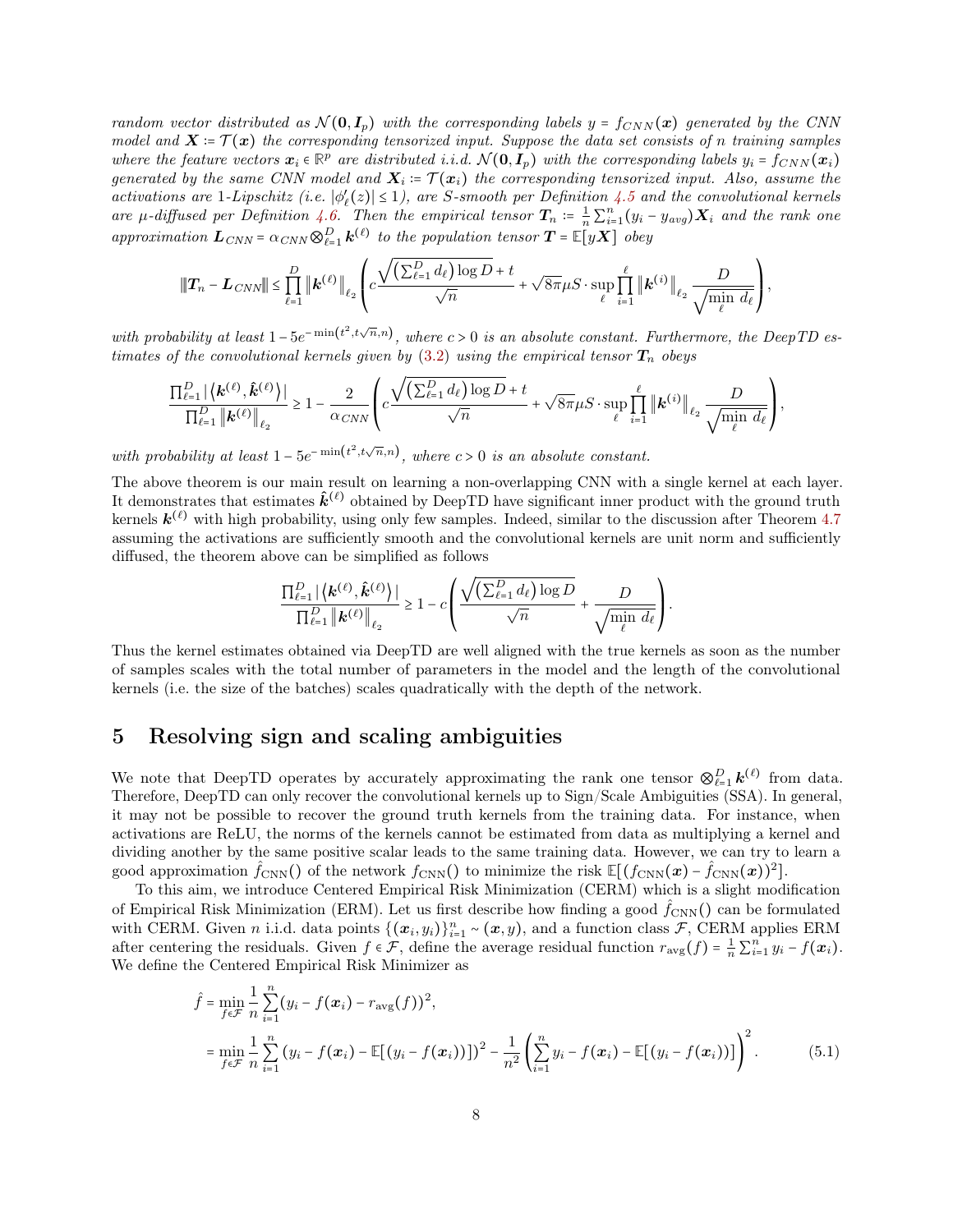The remarkable benefit of CERM over ERM is the fact that, the learning rate doesn't suffer from the label or function bias. This is in similar nature to the DeepTD algorithm that applies label centering. In the proofs (in particular Section [9.5,](#page-24-0) Theorem [9.17\)](#page-24-1) we provide a generalization bound on the CERM solution [\(5.1\)](#page-7-1) in terms of the Lipschitz covering number of the function space. While [\(5.1\)](#page-7-1) can be used to learn all kernels, it does not provide an efficient algorithm. Instead, we will use CERM to resolve SSA after estimating the kernels via DeepTD. Interestingly, this approach only requires a few  $(\mathcal{O}(D))$  extra training samples. Inspired from CERM, in Section [5.1,](#page-8-0) we propose a greedy algorithm to address SSA. We will apply CERM to the following function class with bounded kernels,

$$
\mathcal{F}_{\hat{\mathbf{k}},B} \coloneqq \left\{ f : \mathbb{R}^p \mapsto \mathbb{R} \mid \text{f is a CNN function of the form (2.1) with kernes } \left\{ \beta_\ell \hat{\mathbf{k}}^{(\ell)} \right\}_{\ell=1}^D \text{ with } |\beta_\ell| \le B^{\frac{1}{D}} \right\}. \tag{5.2}
$$

In words this is the function class of all CNN functions with kernels the same as those obtained by DeepTD up to sign/scale ambiguities  $\{\beta_{\ell}\}_{\ell=1}^D$  where the maximum scale ambiguity is B.

**Theorem 5.1** Let  $f_{CNN}()$  be defined via [\(2.1\)](#page-2-1) with convolutional kernels  $\{k^{(\ell)}\}_{\ell=1}^D$  obeying  $\|k^{(\ell)}\|_{\ell_2} \leq B^{1/D}$ **Theorem 3.1** Let  $JCNN()$  be defined but  $(2.1)$  with convolutional kernets  $\{K^{\vee}\}_{\ell=1}^{K^{\vee}}$  obeying  $\|K^{\vee}\|_{\ell_2} \leq D'$ <br>for some  $B > 0$  and consider the function class  $\mathcal{F}_{\hat{k},B}$  above with the same choice o i.i.d. samples  $(x_i, y_i) \sim (x, y)$  where  $x \sim \mathcal{N}(0, I_p)$  and  $y = f_{CNN}(x)$ . Suppose for some  $\varepsilon \leq B$ ,

<span id="page-8-4"></span><span id="page-8-1"></span>
$$
n \ge cB^2 D \log \left(\frac{CDBp}{\epsilon}\right) \max\left(\frac{1}{\epsilon}, \frac{1}{\epsilon^2}\right),\,
$$

holds for fixed numerical constants  $c, C > 0$ . Then the solution  $\hat{f}$  to the CERM problem [\(5.1\)](#page-7-1) obeys

$$
\mathbb{E}\left[\left(\hat{f}(\boldsymbol{x}) - f_{CNN}(\boldsymbol{x})\right)^2\right] \leq \min_{f \in \mathcal{F}_{\hat{\boldsymbol{k}},B}} \mathbb{E}[(f(\boldsymbol{x}) - f_{CNN}(\boldsymbol{x}))^2] + \varepsilon. \tag{5.3}
$$

on a new sample  $x \in \mathcal{N}(0, I_p)$  with probability at least  $1 - e^{-\gamma n} - 4n \exp(-p)$  with  $\gamma > 0$  an absolute constant. The above theorem states that CERM finds the sign/scale ambiguity that accurate estimates the labels on

new data as long as the number of samples which are used in CERM exceeds the depth of the network by constant/log factors. In the next section we present a greedy heuristic for finding the CERM estimate.

### <span id="page-8-0"></span>5.1 Greedy algorithm for resolving sign and scale ambiguities

In order to resolve SSA, inspired from CERM, we propose Algorithm [1](#page-9-0) which operates over the function class,

$$
\mathcal{F}_{\hat{\mathbf{k}}} \coloneqq \left\{ \gamma f : \mathbb{R}^p \mapsto \mathbb{R} \mid \text{f is a CNN of the form (2.1) with kernels } \left\{ \beta_\ell \hat{\mathbf{k}}^{(\ell)} \right\}_{\ell=1}^D \text{ with } \beta_\ell \in \{1, -1\}, \ \gamma \ge 0 \right\}. \tag{5.4}
$$

It first determines the signs  $\beta_\ell$  by locally optimizing the kernels and then finds a global scaling  $\gamma > 0$ . In the first phase, the algorithm attempts to maximize the correlation between the centered labels  $y_{c,i} = y_i - n^{-1} \sum_{i=1}^n y_i$ and the  $\hat{f}_{\text{CNN}}(t)$  predictions given by  $\hat{y}_{c,i} = \hat{y}_i - n^{-1} \sum_{i=1}^n \hat{y}_i$ . It goes over all kernels one by one and it flips a kernel  $(\hat{k}^{(\ell)} \to -\hat{k}^{(\ell)})$  if flipping increases the correlation. This process goes on as long as there is an improvement. Afterwards, we use a simple linear regression to get the best scaling  $\gamma$  by minimizing the centered empirical loss  $\sum_{i=1}^{n} (y_{c,i} - \gamma \hat{y}_{c,i})^2$ . While our approach is applicable to arbitrary activations, it is tailored towards homogeneous activations ( $\phi(cx) = c\phi(x)$ ). The reason is that for homogeneous activations, function classes [\(5.2\)](#page-8-1) and [\(5.4\)](#page-8-2) coincide and a single global scaling  $\gamma$  is sufficient. Note that ReLU and the identity activation (i.e. no activation) are both homegeneous, in fact they are elements of a larger homogeneous activation family named Leaky ReLU. Leaky ReLU is parametrized by some scalar  $0 \le \beta \le 1$  and defined as follows

<span id="page-8-2"></span>
$$
LReLU(x) = \begin{cases} x \text{ if } x \ge 0, \\ \beta x \text{ if } x < 0. \end{cases}
$$

<span id="page-8-3"></span>As we shall discuss in our numerical experiments in Section [6,](#page-8-3) Algorithm [1](#page-9-0) works well for different depths  $(D = 4, 8, 12)$  and kernel widths  $2 \le d_\ell \le 10$ . We would like to point out however that it appears that this local search heuristic can indeed get stuck in a suboptimal local minima even for a depth 4 convolutional network (see Figure [3](#page-10-0) and the associated discussion). Developing efficient algorithms that can reliably construct a good  $\hat{f}_{\text{CNN}}($ ) from  $\{\hat{k}^{(\ell)}\}_{\ell=1}^D$  is an interesting direction for future research.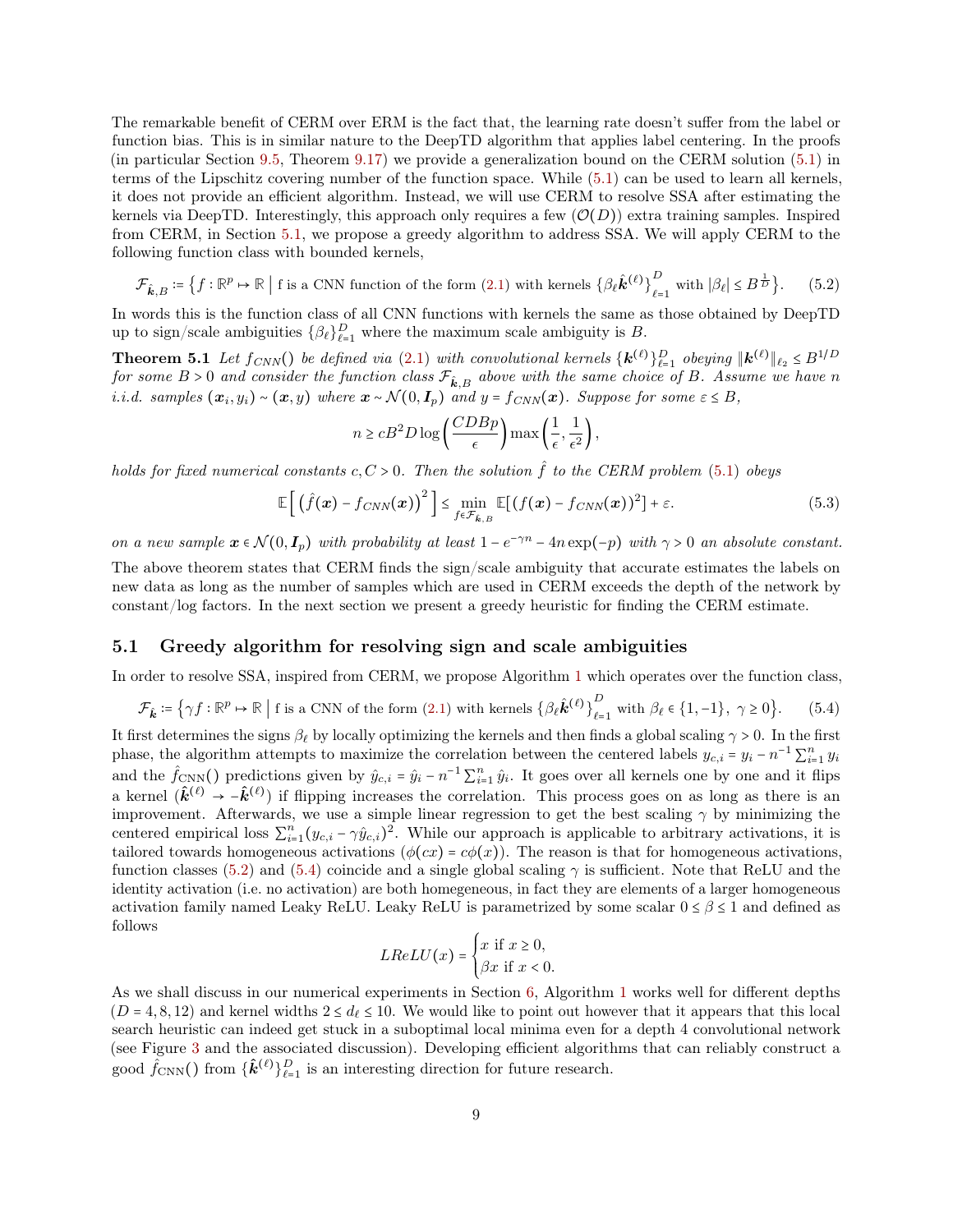<span id="page-9-0"></span>Algorithm 1 Greedily algorithm for resolving sign/scale ambiguities for Leaky ReLU activations.

```
1: procedure MAXCORR
  2: Inputs: Data (y_i, x_i)_{i=1}^n, estimates \{\hat{\mathbf{k}}^{(\ell)}\}_{\ell=1}^D.
  3: \rho_{\text{max}} \leftarrow |\text{Corr}(\{\hat{\mathbf{k}}^{(\ell)}\}_{\ell=1}^D, 0)|, FLIP←TRUE.
 4: while FLIP do
 5: FLIP ← FALSE.6: for 1 \leq \ell \leq D do
  7: \rho \leftarrow |\text{Corr}(\{\hat{k}^{(1)}, \ldots, -\hat{k}^{(\ell)}, \ldots, \hat{k}^{(D)}\},0)|.8: if \rho > \rho_{\text{max}} then
  9: \rho_{\text{max}} \leftarrow \rho10: \hat{\boldsymbol{k}}^{(\ell)} \leftarrow -\hat{\boldsymbol{k}}^{(\ell)}11: FLIP←TRUE
12: \gamma \leftarrow \text{Corr}\left(\{\hat{\boldsymbol{k}}^{(\ell)}\}_{\ell=1}^D, 1\right).13: return kernels \{\hat{\boldsymbol{k}}^{(\ell)}\}_{\ell=1}^D, scaling \gamma.
```
Algorithm 2 Return the correlation between centered labels.

1:  $\textbf{procedure } \text{CORR}(\{\hat{\bm{k}}^{(\ell)}\}_{\ell=1}^D, \text{ opt})$ 1: **procedure** CORR $(\hat{\mathbf{k}}^{(\ell)})_{\ell=1}^D$ ;<br>2:  $\hat{y}_i \leftarrow f_{\text{CNN}} \left( \{\hat{\mathbf{k}}^{(\ell)}\}_{\ell=1}^D; \mathbf{x}_i \right)$ . 3:  $y_{c,i} \leftarrow y_i - \frac{1}{n} \sum_{i=1}^n y_i$  and  $\hat{y}_{c,i} \leftarrow \hat{y}_i - \frac{1}{n} \sum_{i=1}^n \hat{y}_i$ . 4:  $\rho \leftarrow \sum_{i=1}^n y_{c,i} \hat{y}_{c,i}.$ 5: **return**  $\rho$  **if** opt = 0,  $\rho/(\sum_{i=1}^n \hat{y}_{c,i}^2)$  **if** opt = 1.

<span id="page-9-1"></span>

Figure 2: Correlations  $(\text{corr}(\hat{\boldsymbol{k}}^{(\ell)}, \boldsymbol{k}^{(\ell)}) = |\langle \hat{\boldsymbol{k}}^{(\ell)}, \boldsymbol{k}^{(\ell)} \rangle|)$  between the DeepTD estimate and the ground truth kernels for different layers and various over-sampling ratios  $(N = \frac{n}{\sum_{\ell=1}^D d_\ell})$ .

# 6 Numerical experiments

Our goal in this section is to numerically corroborate the theoretical predictions of Section [4.](#page-4-3) To this aim we use a CNN model of the form [\(2.1\)](#page-2-1) with D layers and ReLU activations and set the kernel lengths to be all equal to each other i.e.  $d_4 = \ldots = d_1 = d$ . We use the identity activation for the last layer (i.e.  $\phi_D(z) = z$ ) with the exception of the last experiment where we use a ReLU activation (i.e.  $\phi_D(z) = \max(0, z)$ ). We conducted our experiments in Python using the Tensorly library for the tensor decomposition in DeepTD [\[21\]](#page-27-12).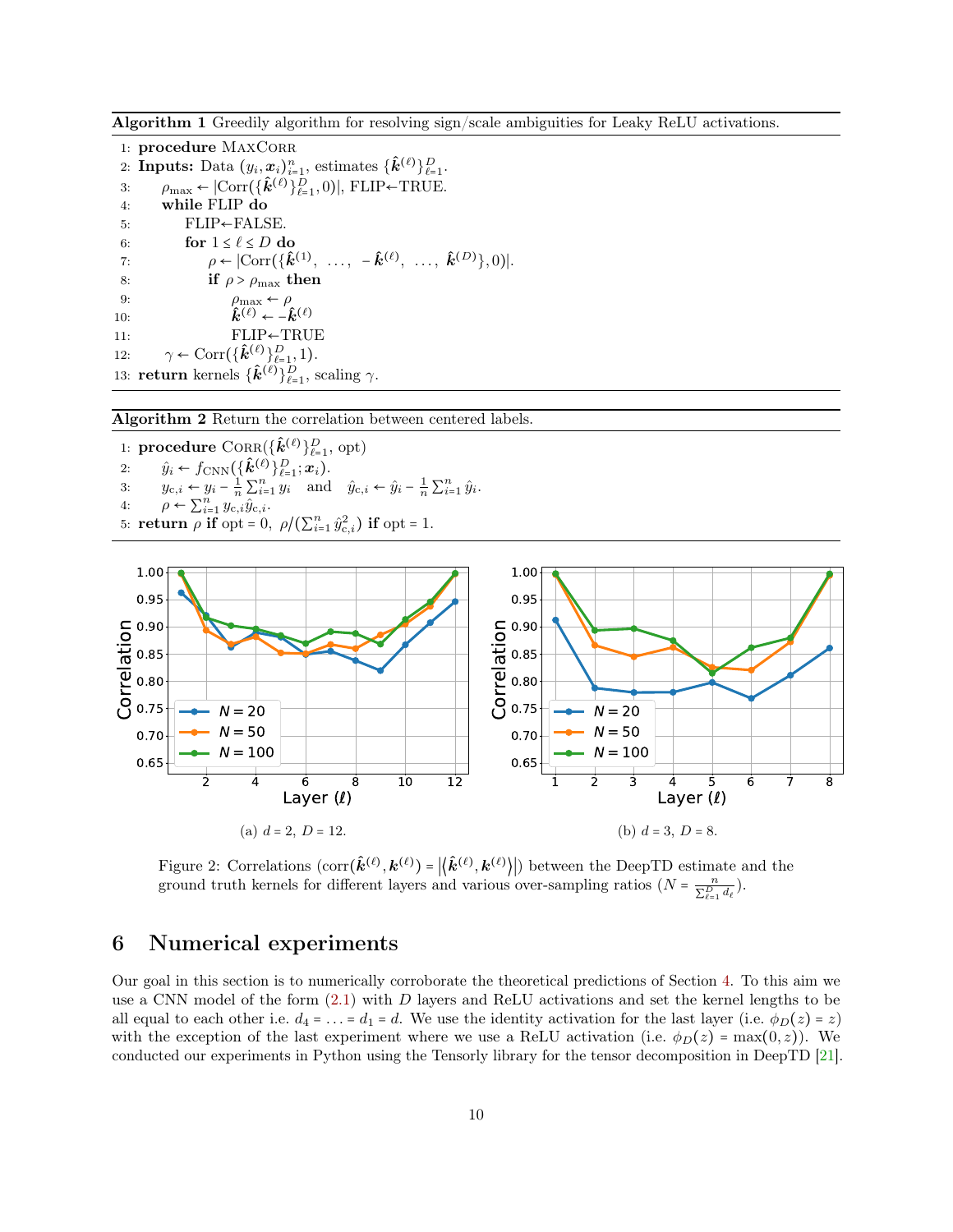<span id="page-10-1"></span>

|                    | $d = 2, D = 12$ |          |           | $d = 3, D = 8$ |          |           |
|--------------------|-----------------|----------|-----------|----------------|----------|-----------|
|                    | $N = 20$        | $N = 50$ | $N = 100$ | $N = 20$       | $N = 50$ | $N = 100$ |
| % Correct sign     | 0.83            | 0.95     | 0.93      | 0.65           | 0.87     | 0.94      |
| Test loss (greedy) | 0.53            | 0.45     | 0.43      | 0.62           | 0.48     | 0.42      |
| Test loss (oracle) | 0.50            | 0.44     | 0.41      | 0.58           | 0.44     | 0.40      |

Table 1: Test performance of DeepTD estimates (Test MSE =  $\mathbb{E}[(y - \hat{f}_{CNN}(x))^{2}]/\mathbb{E}[y^{2}]).$ Greedy is the test loss when the signs of  $\hat{k}^{(\ell)}$  are determined by Algorithm [1.](#page-9-0) Oracle is the test loss by picking the signs to ensure non-negative correlation with the ground truth kernels.

<span id="page-10-0"></span>

Figure 3: a) The solid lines are the Test MSE  $(\mathbb{E}\left[\left(y-\hat{f}_{\mathrm{CNN}}(x)\right)^2\right] / \mathbb{E}[y^2])$  error when using the correct kernel signs (oracle). The dashed lines are the Test MSE by determining the kernel signs with Algorithm [1.](#page-9-0) b) Fraction of times Algorithm [1](#page-9-0) successfully identified all signs.

Each curve in every figure is obtained by averaging 100 independent realizations of the same CNN learning procedure. Similar to our theory, we use Gaussian data points x and ground truth labels  $y = f_{\text{CNN}}(x)$ .

We conduct two sets of experiments: The first set focuses on larger values of depth  $D$  and the second set focuses on larger values of width d. In all experiments kernels are generated with random Gaussian entries and are normalized to have unit Euclidean norm. For the ReLU activation if one of the kernels have all negative entries, the output is trivially zero and learning is not feasible. To address this, we consider operational networks where at least 50% of the training labels are nonzero. Here, the number 50% is arbitrarily chosen and we verified that similar results hold for other values. To ensure the kernels do not have all negative entries and the network is operational we use a rejection sampling scheme. That is, if our generated network does not obey the 50% assumption we discard that experiment and generate a new one. In practice, this is mainly an issue for small d values only as the chance of an all-negative kernel is equal to  $2^{-d}$ . Finally, to study the effect of finite samples, we let the sample size grow proportional to the total degrees of freedom  $\sum_{\ell=1}^{D} d_{\ell}$ . In particular, we set an oversampling factor  $N = \frac{n}{\sum_{\ell=1}^D d_\ell}$  and carry out the experiments for  $N \in \{10, 20, 50, 100\}$ . While our theory requires  $N \geq \log D$ , in our experiments, we typically observe that improvement is marginal after  $N = 50$ .

In Figure [2,](#page-9-1) we consider two networks with  $d = 2$ ,  $D = 12$  and  $d = 3$ ,  $D = 8$  configurations. We plot the absolute correlation between the ground truth and the estimates as a function of layer depth. For each hidden layer  $1 \leq \ell \leq D$ , our correlation measure (*y*-axis) is

$$
\text{corr}(\hat{\boldsymbol{k}}^{(\ell)},\boldsymbol{k}^{(\ell)}) = \left|\left\langle \hat{\boldsymbol{k}}^{(\ell)},\boldsymbol{k}^{(\ell)}\right\rangle\right|.
$$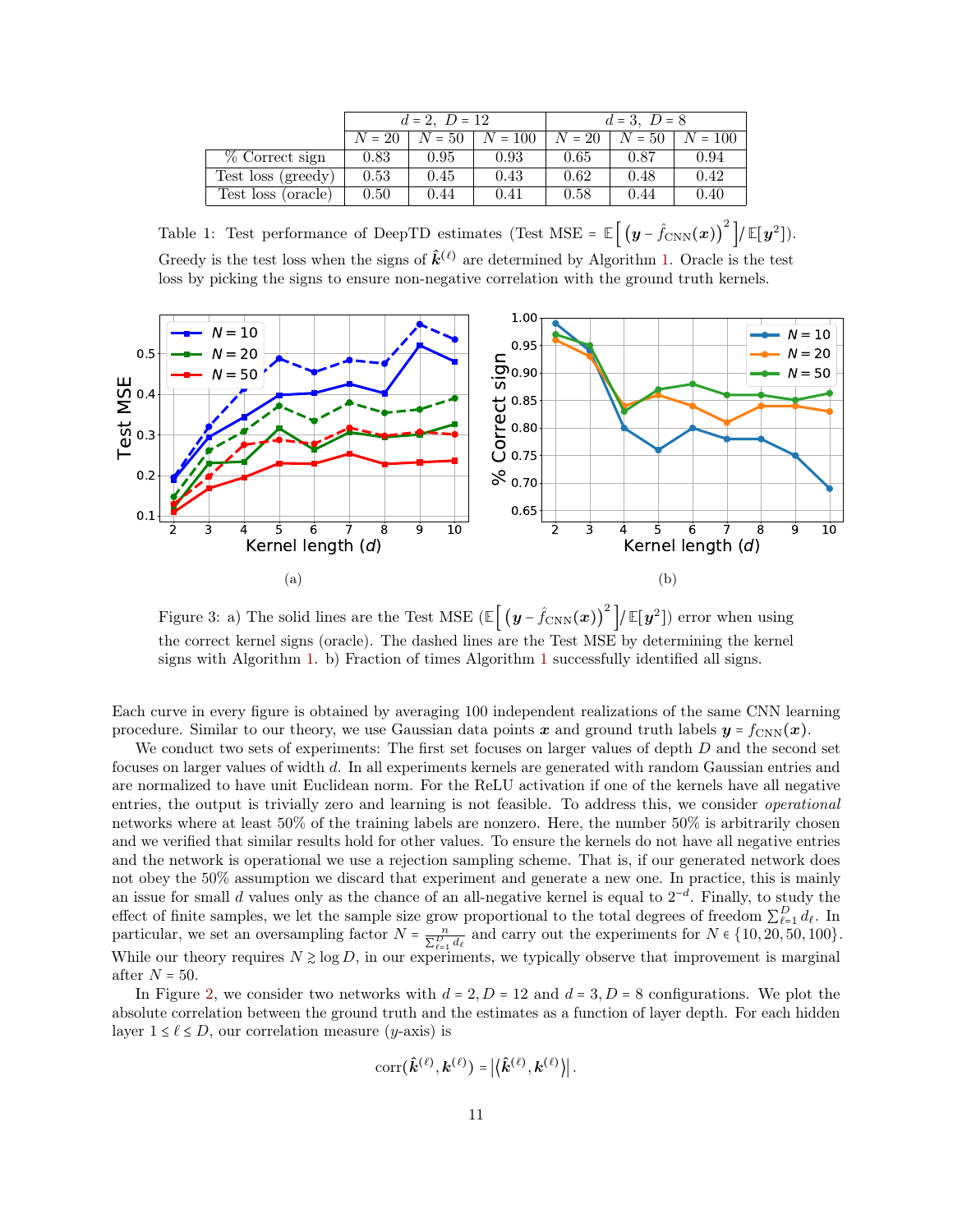<span id="page-11-0"></span>

Figure 4: Correlations  $(\text{corr}(\hat{k}^{(\ell)}, k^{(\ell)}) = |\langle \hat{k}^{(\ell)}, k^{(\ell)} \rangle|)$  when the ground truth kernels are Gaussian vs Rademacher. Gaussian is more spiky and results in lower correlation.

This number is between 0 and 1 as the kernels and their estimates both have unit norm. We observe that for both  $d = 2$  and  $d = 3$ , DeepTD consistently achieves correlation values above 75% for  $N = 20$ . While our theory requires d to scale quadratically with depth i.e.  $d \ge D^2$ , we find that even small d values work well in our experiments. The effect of sample size becomes evident by comparing  $N = 20$  and  $N = 50$  for the input and output layers ( $\ell = 1, \ell = D$ ). In this case N = 50 achieves perfect correlation. Interestingly, correlation values are smallest in the middle layers. In fact this even holds when  $N$  is large suggesting that the rank one approximation of the population tensor provides worst estimates for the middle layers.

Table [1](#page-10-1) shows the test performance of DeepTD using an oracle and Algorithm [1.](#page-9-0) Our test loss is defined as the normalized regression loss

Test MSE = 
$$
\frac{\mathbb{E}\left[\left(\boldsymbol{y} - \hat{f}_{\text{CNN}}(\boldsymbol{x})\right)^2\right]}{\mathbb{E}[\boldsymbol{y}^2]},
$$
 (6.1)

where  $\hat{f}_{\text{CNN}}$  is our estimate of  $f_{\text{CNN}}($ ). Here, the oracle knows the correct signs (i.e. guaranteed to have  $\langle \hat{\mathbf{k}}^{(\ell)}, \mathbf{k}^{(\ell)} \rangle \ge 0$  for all  $1 \le \ell \le D$ ) but the scale is found by solving a regression problem in a similar fashion to Line 12 of Algorithm [1.](#page-9-0) We observe that for  $N \ge 50$ , signs of all kernels are correctly identified with  $\ge 90\%$ accuracy. This table also demonstrates that there is a minor difference in test loss between the oracle and our proposed greedy algorithm. We would like to note that a test loss of  $\approx 40\%$  may appear large, especially as we achieve high kernel correlations  $\geq 85\%$  (for  $N = 100$ ). We believe that this behavior is due to the depth of the network which aggregates the small estimation errors of individual layers and results in a larger error in the overall function estimate  $f_{\text{CNN}}$ .

For the remaining experiments, we set  $D = 4$  and vary the width d from 2 to 10. N is varied between 10 to 50. Figure [3](#page-10-0) summarizes the performance of the overall algorithm which is composed of DeepTD and Algorithm [1.](#page-9-0) In Figure [3a,](#page-10-0) we observe that small d values  $d = 2, 3$  achieve the best test performance. Performance appears to saturate after  $d \geq 7$  both for greedy algorithm (dashed lines) and oracle (solid lines) which has the correct sign information. The greedy algorithm is consistently worse than the oracle which indicates that it may have reached a local minima (this claim is verified on several examples where the oracle and greedy approaches have differing signs). While signs are often correctly identified in Figure [3b,](#page-10-0) the greedy algorithm fails in 15% of the instances even for large  $N$  which indicates the need for better heuristics heuristics to resolve sign and scale ambiguities.

Next we study our theoretical predictions regarding DeepTD. In particular, Figure [4](#page-11-0) assesses the impact of diffuseness by plotting correlations for Layers 2 and 3. This is done by contrasting different kernel generation models, namely, kernels with i.i.d. standard normal entries and Rademacher  $(\pm 1)$  entries (normalized to have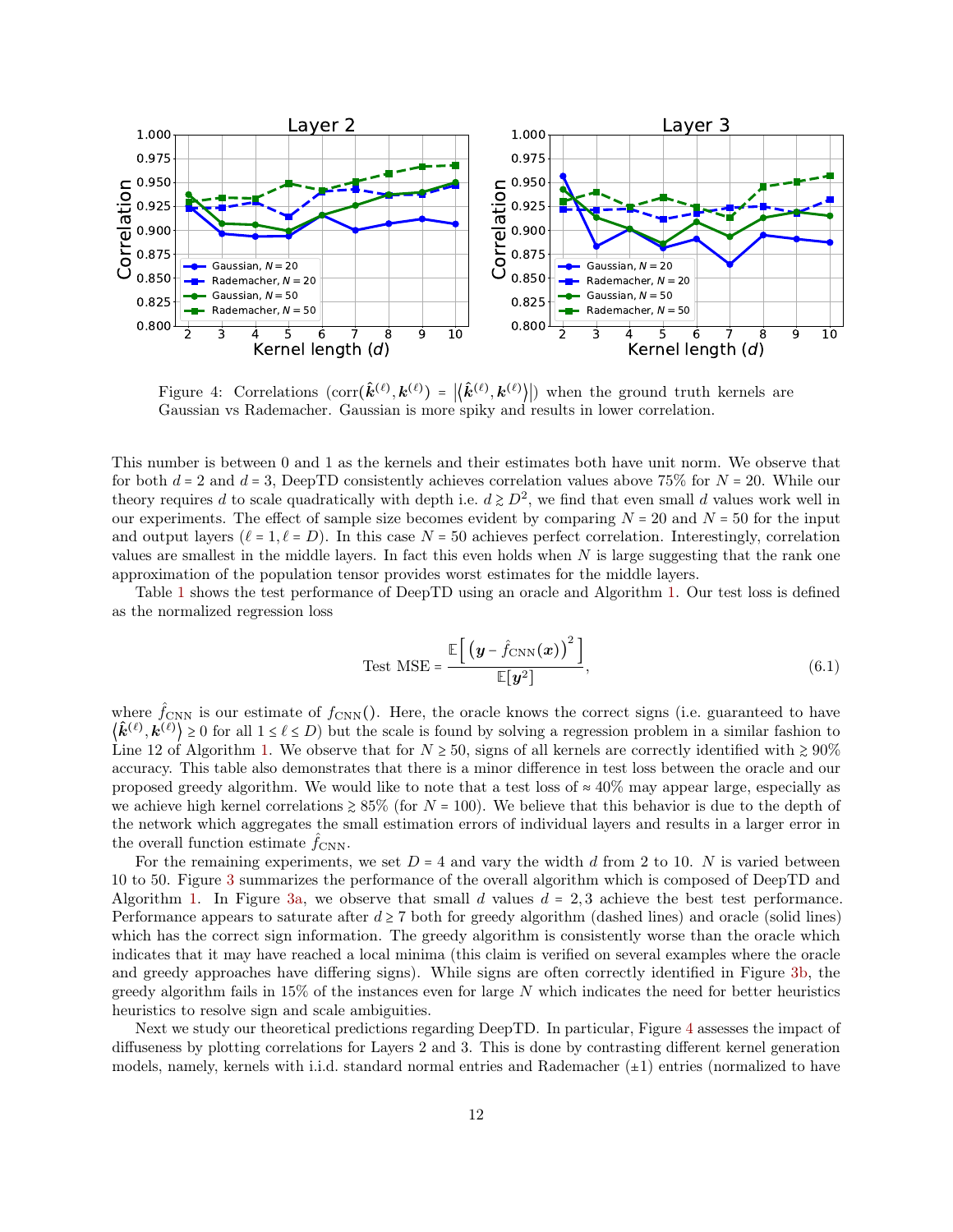<span id="page-12-0"></span>

Figure 5: DeepTD estimate vs NaiveTD estimate when final activation is ReLU. Bias of NaiveTD results in significantly worse performance.

unit Euclidean norm). Rademacher kernels are strictly more diffused than Gaussian kernels as all entries have the same magnitude by construction. We observe that Rademacher kernels (dashed lines) achieve consistently higher correlations which is supported by our theory.

In Figure [5,](#page-12-0) we use a ReLU activation in the final layer and assess the impact of the centering procedure of the DeepTD algorithm which is a major theme throughout the paper. We define the NaiveTD algorithm which solves  $(3.2)$  without centering in the empirical tensor i.e.

$$
\hat{\bm{k}}^{(1)}, \ldots, \hat{\bm{k}}^{(D)} = \underset{\bm{v}_1 \in \mathbb{R}^{d_1}, \bm{v}_2 \in \mathbb{R}^{d_2}, \ldots, \bm{v}_D \in \mathbb{R}^{d_D}}{\arg \max} \left\{ \frac{1}{n} \sum_{i=1}^n y_i \bm{X}_i, \bigotimes_{\ell=1}^D \bm{v}_\ell \right\} \quad \text{subject to} \quad \|\bm{v}_1\|_{\ell_2} = \ldots = \|\bm{v}_D\|_{\ell_2} = 1. \tag{6.2}
$$

Since the activation of the final layer is ReLU, the output has a clear positive bias in expectation which will help demonstrating the importance of centering. We find that for smaller oversampling factors of  $N = 10$ or  $N = 20$ , DeepTD has a visibly better performance compared with NaiveTD. The correlation difference is persistent among different layers (we plotted only Layers 1 and 2) and appears to grow with increase in the kernel size d.

Finally, in Figure [6,](#page-13-0) we assess the impact of activation nonlinearity by comparing the ReLU and identity activations in the final layer. We plot the first and final layer correlations for this setup. While the correlation performances of the first layer are essentially identical, the ReLU activation (dashed lines) achieves significantly lower correlation at the final layer. This is not surprising as the final layer passes through an additional nonlinearity.

## 7 Related work

Our work is closely related to the recent line of papers on neural networks as well as tensor decompositions. We briefly discuss this related literature.

Neural networks: Learning neural networks is a nontrivial task involving non-linearities and non-convexities. Consequently, existing theory works consider different algorithms, network structures and assumptions. A series of recent work focus on learning zero or one-hidden layer fully connected neural networks with random inputs and planted models  $[6, 13, 15, 17, 25, 27, 32, 33, 41]$  $[6, 13, 15, 17, 25, 27, 32, 33, 41]$  $[6, 13, 15, 17, 25, 27, 32, 33, 41]$  $[6, 13, 15, 17, 25, 27, 32, 33, 41]$  $[6, 13, 15, 17, 25, 27, 32, 33, 41]$  $[6, 13, 15, 17, 25, 27, 32, 33, 41]$  $[6, 13, 15, 17, 25, 27, 32, 33, 41]$  $[6, 13, 15, 17, 25, 27, 32, 33, 41]$  $[6, 13, 15, 17, 25, 27, 32, 33, 41]$  $[6, 13, 15, 17, 25, 27, 32, 33, 41]$  $[6, 13, 15, 17, 25, 27, 32, 33, 41]$  $[6, 13, 15, 17, 25, 27, 32, 33, 41]$  $[6, 13, 15, 17, 25, 27, 32, 33, 41]$  $[6, 13, 15, 17, 25, 27, 32, 33, 41]$  $[6, 13, 15, 17, 25, 27, 32, 33, 41]$  $[6, 13, 15, 17, 25, 27, 32, 33, 41]$  $[6, 13, 15, 17, 25, 27, 32, 33, 41]$ . Other recent publications  $[1, 11, 12, 27, 40]$  $[1, 11, 12, 27, 40]$  $[1, 11, 12, 27, 40]$  $[1, 11, 12, 27, 40]$  $[1, 11, 12, 27, 40]$  $[1, 11, 12, 27, 40]$  $[1, 11, 12, 27, 40]$  consider the problem of learning a convolutional neural network with 1-hidden layer. In particular, [\[1,](#page-26-1)[11,](#page-26-9)[12\]](#page-26-10) focuses on learning non-overlapping networks as in this paper (albeit in the limit of infinite training data). The papers above either focus on characterizing the optimization landscape, or population landscape or providing exact convergence guarantees for gradient descent. In comparison, in this paper we focus on approximate convergence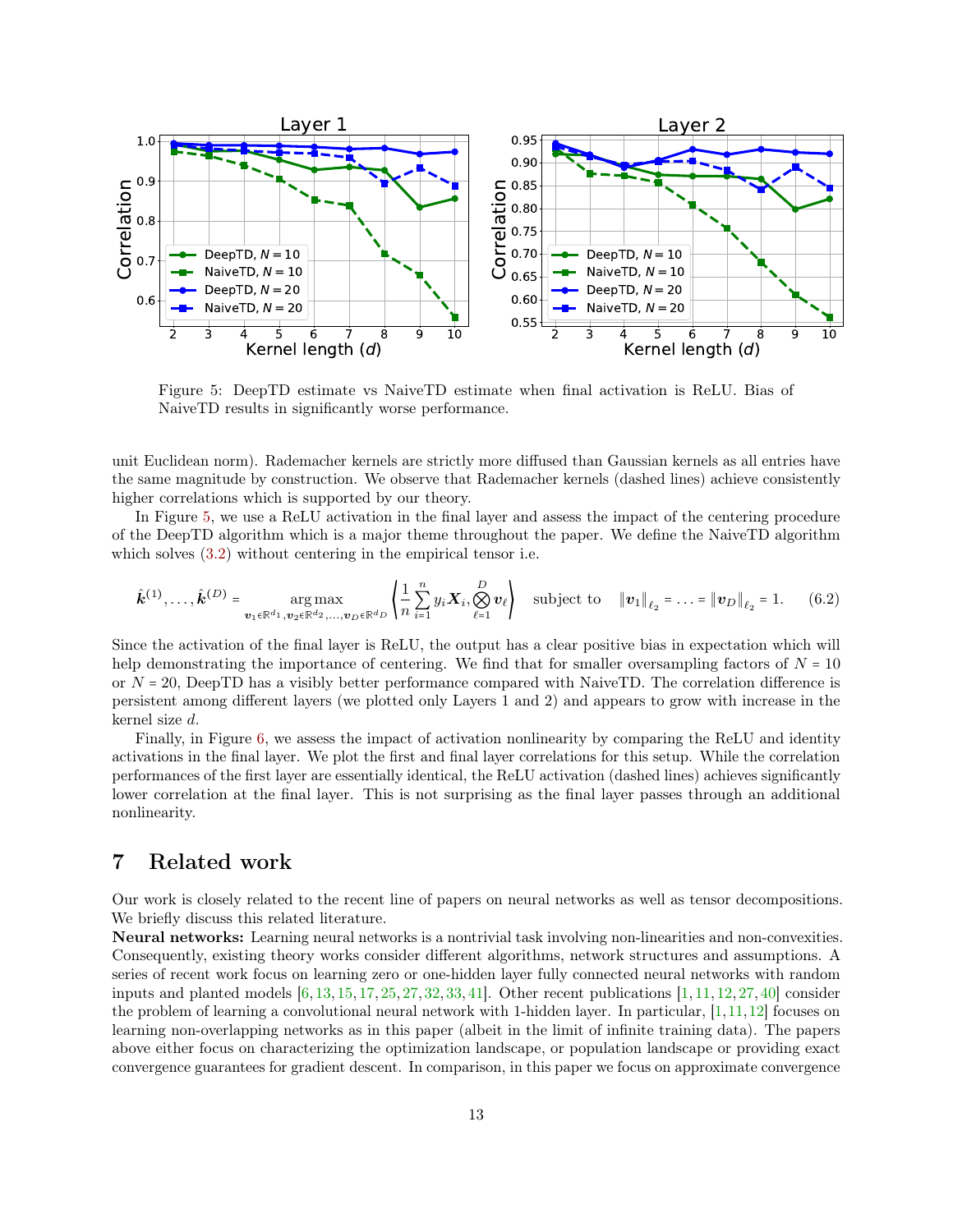<span id="page-13-0"></span>

Figure 6: Comparison of performance of DeepTD when the final activation is ReLU in lieu of the identity activation.

guarantees using tensor decompositions for arbitrary deep networks. A few recent publications [\[30,](#page-27-16) [34,](#page-27-9) [35\]](#page-27-17) consider the training problem when the network is over-parametrized and study the over-fitting ability of such networks. Closer to our work, [\[24\]](#page-27-18) and [\[4\]](#page-26-11) considers provable algorithms for deep networks using layer-wise algorithms. In comparison to our work, [\[24\]](#page-27-18) applies to a very specific generative model that assumes a discrete data distribution and studies the population loss in lieu of the empirical loss. Arora et al. [\[4\]](#page-26-11) studies deep models but uses activation functions that are not commonly used and assumes random network weights. In comparison, we work with practical activations and do not assume the weights are generated at random. Tensor decomposition: Tensors are powerful tools to model a wide variety of big-data problems [\[2,](#page-26-4) [31\]](#page-27-19). Recent years have witnessed a growing interest in tensor decomposition techniques to extract useful latent information from the data  $[2, 14]$  $[2, 14]$  $[2, 14]$ . The connection between tensors and neural networks have been noticed by several papers [\[7,](#page-26-2)[8,](#page-26-12)[19,](#page-27-4)[20,](#page-27-20)[26\]](#page-27-21). Cohen et al. [\[7,](#page-26-2)[8\]](#page-26-12) relate convolutional neural networks and tensor decompositions to provide insights on the expressivity of CNNs. Mondelli and Montanari [\[26\]](#page-27-21) connects the hardness of learning shallow networks to tensor decompositions. Closer to this paper, Janzamin et al. [\[19\]](#page-27-4) and Zhong et al. [\[41\]](#page-28-1) apply tensor decomposition on one-hidden layer, fully connected networks to approximately learn the

# 8 Conclusion

latent weight matrices.

In this paper we studied a multilayer CNN model with depth D. We assumed a non-overlapping structure where each layer has a single convolutional kernel and has stride length equal to the dimension of its kernel. We establish a connection between approximating the CNN kernels and higher order tensor decompositions. Based on this connection we proposed an algorithm for simultaneously learning all the kernels called the Deep Tensor Decomposition (DeepTD) algorithm. This algorithm builds a D-way tensor based on the training data and applies a rank one tensor factorization algorithm to this tensor to simultaneously estimate all the convolutional kernels. Assuming the input data is distributed i.i.d. according to a Gaussian model with corresponding output generated by a planted set of convolutional kernels we prove DeepTD can approximately learn all the kernels with a near minimal number of training data. A variety of numerical experiments complement our theoretical findings.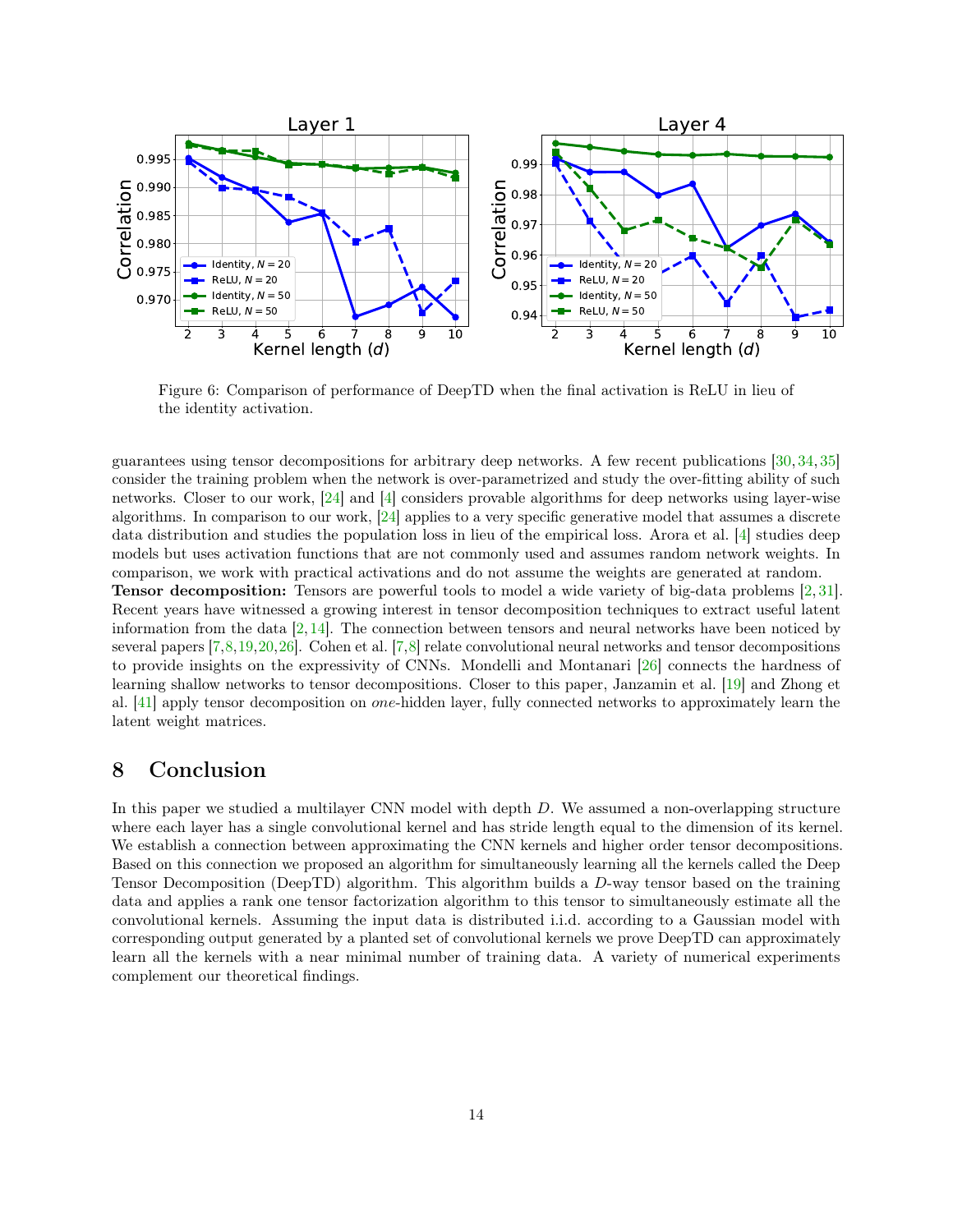### 9 Proofs

In this section we will prove our main results. Throughout, for a random variable X, we use  $\mathbf{zm}(X)$  to denote  $X$  – **E**[X]. Simply stated,  $\mathbf{zm}(X)$  is the *centered* version of X. For a random vector/matrix/tensor **X**,  $\mathbf{zm}(X)$ denotes the vector/matrix/tensor obtained by applying the  $\mathbf{zm}$ ) operation to each entry. For a tensor T we use  $||T||_F$  to denote the square root of the sum of squares of the entries of the tensor. Stated differently, this is the Euclidean norm of a vector obtained by rearranging the entries of the tensor. Throughout we use  $c, c_1$ ,  $c_2$ , and C to denote fixed numerical constants whose values may change from line to line. We begin with some useful definitions and lemmas.

### 9.1 Useful concentration lemmas and definitions

In this section we gather some useful definitions and well-known lemmas that will be used frequently throughout our concentration arguments.

Definition 9.1 (Orlicz norms) For a scalar random variable Orlicz-a norm is defined as

<span id="page-14-0"></span>
$$
||X||_{\psi_a} = \sup_{k \ge 1} k^{-1/a} (\mathbb{E}[|X|^k])^{1/k}
$$

Orlicz-a norm of a vector  $x \in \mathbb{R}^p$  is defined as  $||x||_{\psi_a} = \sup_{v \in B^p} ||v^T x||_{\psi_a}$  where  $B^p$  is the unit  $\ell_2$  ball. The sub-exponential norm is the function  $\|\cdot\|_{\psi_1}$  and the sub-gaussian norm the function  $\|\cdot\|_{\psi_2}$ .

We now state a few well-known results that we will use throughout the proofs. This results are standard and are stated for the sake of completeness. The first lemma states that the product of sub-gaussian random variables are sub-exponential.

**Lemma 9.2** Let X,Y be subgaussian random variables. Then  $||XY||_{\psi_1} \le ||X||_{\psi_2}||Y||_{\psi_2}$ .

The next lemma connects Orlicz norms of sum of random variables to the sum of the Orlicz norm of each random variable.

**Lemma 9.3** Suppose X,Y are random variables with bounded  $\|\cdot\|_{\psi_a}$  norm. Then  $\|X + Y\|_{\psi_a} \leq 2 \max\{\|X\|_{\psi_a}, \|Y\|_{\psi_a}\}.$ *In particular*  $||X - \mathbb{E}[X]||_{\psi_a} \leq 2||X||_{\psi_a}$ .

The lemma below can be easily obtained by combining the previous two lemmas.

**Lemma 9.4** Let X,Y be subgaussian random variables. Then  $\Vert \mathbf{z}\mathbf{m}(XY)\Vert_{\psi_1} \leq 2\Vert X \Vert_{\psi_2} \Vert Y \Vert_{\psi_2}$ .

Finally, we need a few standard chaining definitions.

**Definition 9.5 (Admissible sequence [\[37\]](#page-27-22))** Given a set T an admissible sequence is an increasing sequence  ${A_n}_{n=0}^{\infty}$  of partitions of T such that  $|A_n| \le N_n$  where  $N_0 = 1$  and  $N_n = 2^{2^n}$  for all  $n \ge 1$ .

<span id="page-14-2"></span>For the following discussion  $\Delta_d(A_n(t))$ , will be the diameter of the set  $S \in A_n$  that contains t, with respect to the d metric.

**Definition 9.6** ( $\gamma_a$  functional [\[37\]](#page-27-22)) Given a > 0, and a metric space (T, d) we define

<span id="page-14-1"></span>
$$
\gamma_a(T, d) = \inf \sup_{t \in T} \sum_{n \ge 0} 2^{n/a} \Delta_d(A_n(t)),
$$

where the infimum is taken over all admissible sequences.

The following lemma upper bounds  $\gamma_\alpha$  functional with covering numbers of T. The reader is referred to Section 1.2 of  $[36]$ , Equation (2.3) of  $[10]$ , and Lemma D.17 of  $[27]$ .

Lemma 9.7 (Dudley's entropy integral) Let  $N(\varepsilon)$  be the  $\varepsilon$  covering number of the set T with respect to the d metric. Then

<span id="page-14-3"></span>
$$
\gamma_{\alpha}(T, d) \leq C_{\alpha} \int_0^{\infty} \log^{1/\alpha} N(\varepsilon) d\varepsilon,
$$

where  $C_{\alpha} > 0$  depends only on  $\alpha > 0$ .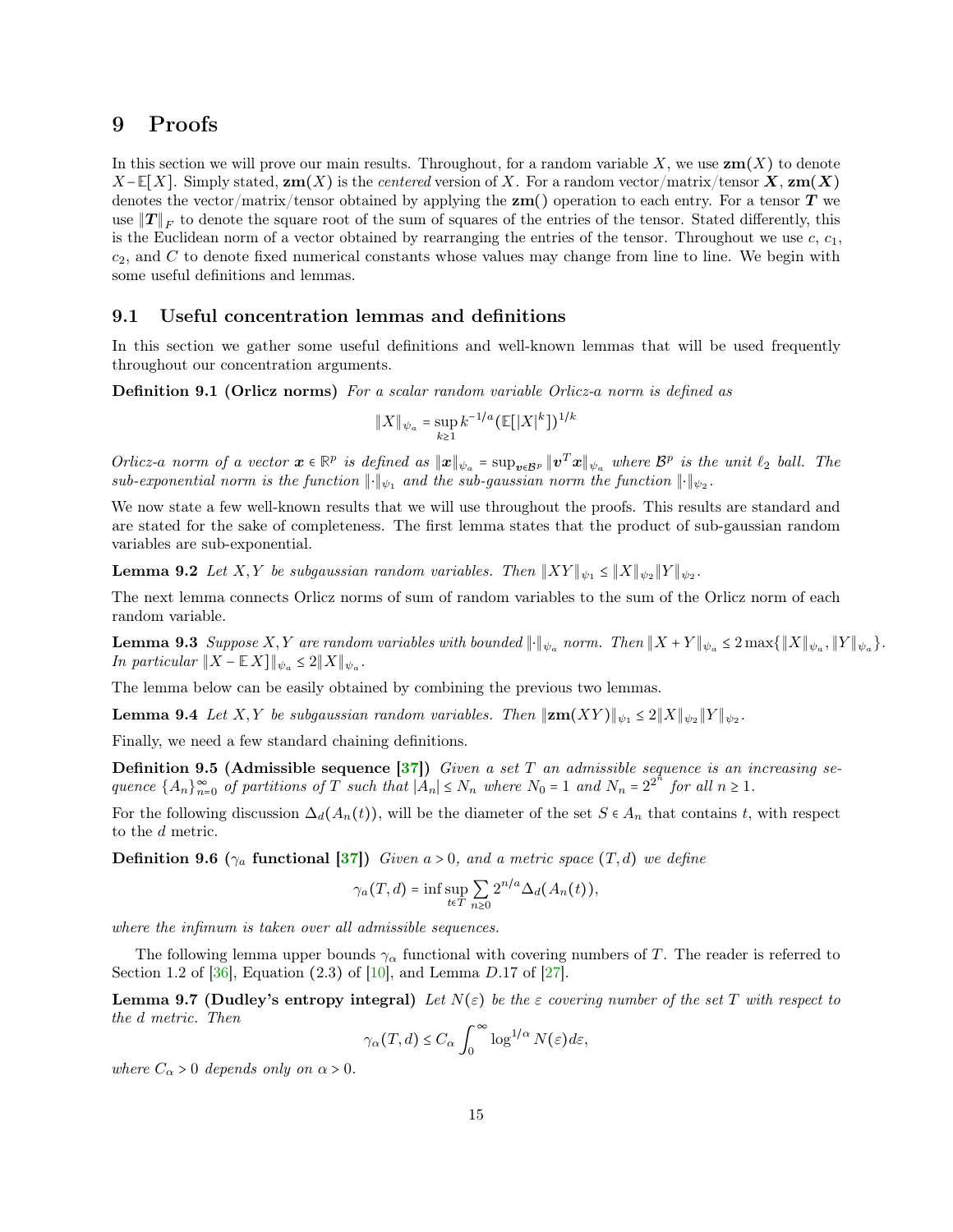#### 9.2 Concentration of the empirical tensor (Proof of Theorem [4.2\)](#page-4-2)

To prove this theorem, first note that given labels  $\{y_i\}_{i=1}^n \sim y$  and their empirical average  $y_{\text{avg}} = n^{-1} \sum_{i=1}^n y_i$ , we have  $\mathbb{E}[y_{\text{avg}}] = \mathbb{E}[y]$ . Hence  $y - y_{\text{avg}} = \mathbf{z}\mathbf{m}(y - y_{\text{avg}})$  and we can rewrite the empirical tensor as follows

<span id="page-15-0"></span>
$$
\mathbf{T}_n := \frac{1}{n} \sum_{i=1}^n (y_i - y_{\text{avg}}) \mathbf{X}_i \n= \frac{1}{n} \sum_{i=1}^n \mathbf{z} \mathbf{m} (y_i - y_{\text{avg}}) \mathbf{X}_i \n= \frac{1}{n} \sum_{i=1}^n \mathbf{z} \mathbf{m} (y_i) \mathbf{X}_i - \mathbf{z} \mathbf{m} (y_{\text{avg}}) \left( \frac{1}{n} \sum_{i=1}^n \mathbf{X}_i \right).
$$
\n(9.1)

Recall that the population tensor is equal to  $T = \mathbb{E}[y_i \mathbf{X}_i]$ . Furthermore,  $\mathbb{E}[\mathbb{E}[y_i] \mathbf{X}_i] = \mathbb{E}[y_i] \mathbb{E}[\mathbf{X}_i] = 0$ . Thus the population tensor can alternatively be written as  $T = E[\mathbf{z}\mathbf{m}(y_i) \mathbf{X}_i] = \frac{1}{n} \sum_{i=1}^n \mathbb{E}[\mathbf{z}\mathbf{m}(y_i) \mathbf{X}_i]$ . Combining the latter with  $(9.1)$  we conclude that

$$
T_n - T = \frac{1}{n} \sum_{i=1}^n (\mathbf{z} m(y_i) \mathbf{X}_i - \mathbb{E}[\mathbf{z} m(y_i) \mathbf{X}_i]) - \mathbf{z} m(y_{\text{avg}}) \left(\frac{1}{n} \sum_{i=1}^n \mathbf{X}_i\right),
$$
  
\n
$$
= \frac{1}{n} \sum_{i=1}^n \mathbf{z} m(\mathbf{z} m(y_i) \mathbf{X}_i) - \mathbf{z} m(y_{\text{avg}}) \left(\frac{1}{n} \sum_{i=1}^n \mathbf{X}_i\right),
$$
  
\n
$$
= \frac{1}{n} \sum_{i=1}^n \mathbf{z} m(\mathbf{z} m(y_i) \mathbf{X}_i) - \left(\frac{1}{n} \sum_{i=1}^n \mathbf{z} m(y_i)\right) \left(\frac{1}{n} \sum_{i=1}^n \mathbf{X}_i\right).
$$

Now using the triangular inequality for tensor spectral norm we conclude that

<span id="page-15-2"></span>
$$
\|\bm{T}_n - \bm{T}\| \le \left\| \frac{1}{n} \sum_{i=1}^n \mathbf{z} \mathbf{m}(\mathbf{z} \mathbf{m}(y_i) \bm{X}_i) \right\| + \left\| \left( \frac{1}{n} \sum_{i=1}^n \mathbf{z} \mathbf{m}(y_i) \right) \left( \frac{1}{n} \sum_{i=1}^n \bm{X}_i \right) \right\|.
$$

We now state two lemmas to bound each of these terms. The proofs of these lemmas are defered to Sections [9.2.1](#page-15-1) and [9.2.2.](#page-17-0)

**Lemma 9.8** For  $i = 1, 2, ..., n$  let  $x_i \in \mathbb{R}^p$  be i.i.d. random Gaussian vectors distributed as  $\mathcal{N}(\mathbf{0}, \mathbf{I}_p)$ . Also let  $\boldsymbol{X}_i \in \mathbb{R}^{\otimes_{\ell=1}^D d_{\ell}}$  be the tensorized version of  $\boldsymbol{x}_i$  i.e.  $\boldsymbol{X}_i = \mathcal{T}(\boldsymbol{x}_i)$ . Finally, assume  $f : \mathbb{R}^p \mapsto \mathbb{R}$  is an L Lipschitz function. Furthermore, assume  $n \geq (\sum_{\ell=1}^D d_\ell) \log D$  and  $D \geq 2$ . Then

$$
\mathbb{P}\left\{\left\|\left|\frac{1}{n}\sum_{i=1}^n \mathbf{z}\mathbf{m}(\mathbf{z}\mathbf{m}(f(\mathbf{x}_i))\mathbf{X}_i)\right|\right\| \leq \frac{c_1 L}{\sqrt{n}}\left(\sqrt{\left(\sum_{\ell=1}^D d_\ell\right)\log D} + t\right)\right\} \leq e^{-\min\left(t^2, t\sqrt{n}\right)},
$$

holds with  $c_1 > 0$  a fixed numerical constant.

<span id="page-15-3"></span>Lemma 9.9 Consider the setup of Lemma [9.8.](#page-15-2) Then

$$
\mathbb{P}\Bigg\|\Bigg\|\Bigg(\frac{1}{n}\sum_{i=1}^n\mathbf{z}\mathbf{m}(f(\mathbf{x}_i))\Bigg)\Bigg(\frac{1}{n}\sum_{i=1}^n\mathbf{X}_i\Bigg)\Bigg\|\geq \frac{c_2t_1L}{n}\Bigg(\sqrt{\Bigg(\sum_{\ell=1}^D d_\ell\Bigg)\log D}+t_2\Bigg)\Bigg\}\leq 2\Big(e^{-t_1^2}+e^{-t_2^2}\Bigg),
$$

holds with  $c_2 > 0$  a fixed numerical constant.

<span id="page-15-1"></span>Combining Lemma [9.8](#page-15-2) with  $f = f_{\text{CNN}}(t)$ ,  $L = \prod_{\ell=1}^{D} ||\mathbf{k}^{(\ell)}||_{\ell_2}$ , and  $c_1 = c/2$  together with Lemma [9.9](#page-15-3) with  $t_1 = \sqrt{n}, t_2 = t$ , and  $c_2 = c/2$  concludes the proof of Theorem [4.2.](#page-4-2) All that remains is to prove Lemmas [9.8](#page-15-2) and [9.9](#page-15-3) which are the subject of the next two sections.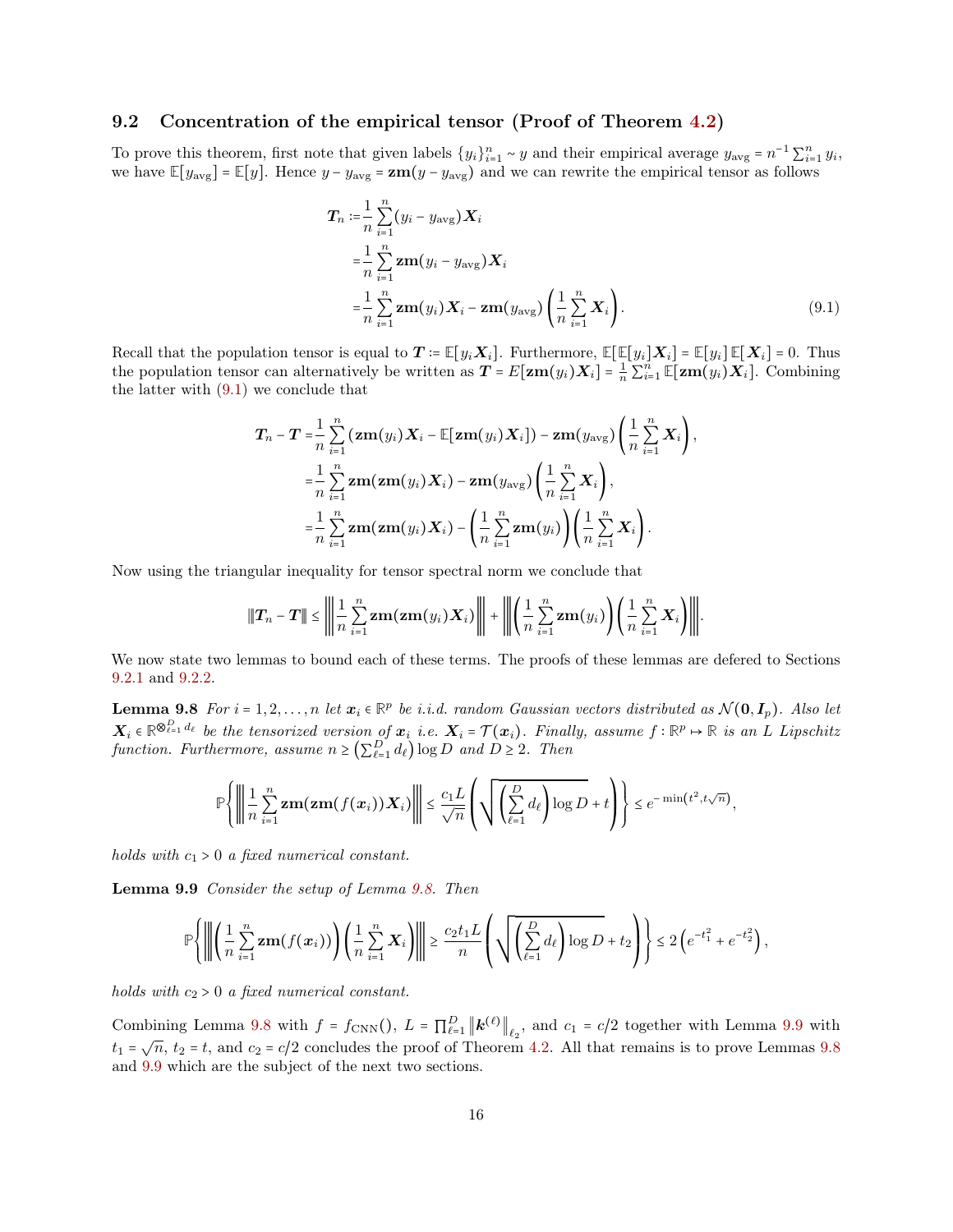#### 9.2.1 Proof of Lemma [9.8](#page-15-2)

It is more convenient to carryout the steps of the proof on  $\sum_{i=1}^n \mathbf{z}\mathbf{m}(\mathbf{z}\mathbf{m}(f(\mathbf{x}_i))\mathbf{X}_i)$  in liue of  $\frac{1}{n}\sum_{i=1}^n \mathbf{z}\mathbf{m}(\mathbf{z}\mathbf{m}(f(\mathbf{x}_i))\mathbf{X}_i)$ . The lemma trivally follows by a scaling by a factor  $1/n$ . We first write the tensor spectral norm as a supremum

$$
\left\| \sum_{i=1}^{n} \mathbf{z} \mathbf{m}(\mathbf{z} \mathbf{m}(f(\mathbf{x}_i)) \mathbf{X}_i) \right\| = \sup_{\mathbf{T} \in \mathcal{R} \mathcal{O}} \left| \sum_{i=1}^{n} \langle \mathbf{z} \mathbf{m}(\mathbf{z} \mathbf{m}(f(\mathbf{x}_i)) \mathbf{X}_i), \mathbf{T} \rangle \right|.
$$
 (9.2)

Let  $Y_i = \mathbf{z}\mathbf{m}(f(\mathbf{x}_i))X_i$ . Define the random process  $g(T) = \sum_{i=1}^n \langle \mathbf{z}\mathbf{m}(Y_i), T \rangle$ . We claim that  $g(T)$  has a mixture of subgaussian and subexponential increments (see Definition [9.1](#page-14-0) for subgaussian and subexponential random variables). Pick two tensors  $T, H \in \mathbb{R}^{\otimes_{\ell=1}^D d_\ell}$ . Increments of g satisfy the linear relation

<span id="page-16-2"></span>
$$
g(\boldsymbol{T}) - g(\boldsymbol{H}) = \sum_{i=1}^n \langle \boldsymbol{z}\mathbf{m}(\boldsymbol{Y}_i), \boldsymbol{T} - \boldsymbol{H} \rangle.
$$

By construction  $\mathbb{E}[g(T) - g(H)] = 0$ . We next claim that  $Y_i$  is a sub-exponential vector. Consider a tensor T with unit length  $||T||_F = 1$  i.e. the sum of squares of entries are equal to one. We have  $\langle Y_i, T \rangle =$  $\text{zm}(f(x_i))\langle X_i, T\rangle$ .  $f(X_i)$  is a Lipschitz function of a Gaussian random vector. Thus, by the concentration of Lipschitz functions of Gaussians we have

$$
\mathbb{P}(|\mathbf{z}\mathbf{m}(f(\mathbf{X}_i))| \ge t) \le 2\exp(-\frac{t^2}{2L^2}).\tag{9.3}
$$

This immediately implies that  $||\mathbf{z}\mathbf{m}(f(\mathbf{X}_i))||_{\psi_2} \leq cL$  for a fixed numerical constant c. Also note that  $\langle X_i, T \rangle \sim \mathcal{N}(0, 1)$  hence  $\| \langle X_i, T \rangle \|_{\psi_2} \leq c$ . These two identities combined with Lemma [9.4](#page-14-1) implies a bound on the sub-exponential norm

<span id="page-16-3"></span><span id="page-16-0"></span>
$$
\|\mathbf{z}\mathbf{m}(\langle Y_i,\boldsymbol{T}\rangle)\|_{\psi_1}\leq cL.
$$

Next, we observe that  $g(T) - g(H)$  is sum of n i.i.d. sub-exponentials each obeying  $\|\langle \mathbf{z}m(Y_i), T - H \rangle\|_{\psi_1} \leq$  $cL||T - H||_F$ . Applying a standard sub-exponential Bernstein inequality, we conclude that

$$
\mathbb{P}(|g(\boldsymbol{T}) - g(\boldsymbol{H})| \ge t) \le 2 \exp\left(-c \cdot \min\left(\frac{t}{L \|\boldsymbol{T} - \boldsymbol{H}\|_F}, \frac{t^2}{nL^2 \|\boldsymbol{T} - \boldsymbol{H}\|_F^2}\right)\right),\tag{9.4}
$$

holds with  $\gamma$  a fixed numerical constant. This tail bound implies that g is a mixed tail process that is studied by Talagrand and others [\[10,](#page-26-13) [37\]](#page-27-22). In particular, supremum of such processes are characterized in terms of a linear combination of Talagrand's  $\gamma_1$  and  $\gamma_2$  functionals (see Definition [9.6](#page-14-2) as well as [\[36,](#page-27-23)[37\]](#page-27-22) for an exposition). We pick the following distance metrics on tensors induced by the Frobenius norm:  $d_1(T, H) = L||H - T||_F/c$ we pick the following distance metrics on tensors induced by the Frobenic and  $d_2(T, H) = ||H - T||_F L \sqrt{n/c}$ . We can thus rewrite [\(9.4\)](#page-16-0) in the form

$$
\mathbb{P}\big\{|g(\boldsymbol{T})-g(\boldsymbol{H})|\ge t\big\}\le 2\exp\left(-\min\left(\frac{t}{d_1(\boldsymbol{T},\boldsymbol{H})},\frac{t^2}{d_2^2(\boldsymbol{T},\boldsymbol{H})}\right)\right),
$$

which implies  $\mathbb{P}\{|g(T) - g(H)| \ge \sqrt{t}d_2(T, H) + td_1(T, H)\}\le 2\exp(-t)$ . Observe that the radius of RO with respect to  $\|\cdot\|_F$  norm is 1 hence radius with respect to  $d_1, d_2$  metrics are  $L/c$ ,  $L\sqrt{n/c}$  respectively. Applying Theorem 3.5 of Dirksen [\[10\]](#page-26-13), we obtain

<span id="page-16-1"></span>
$$
\mathbb{P}\left\{\sup_{\mathbf{T}\in\mathcal{RO}}|g(\mathbf{T})|\geq C\left(\gamma_2(\mathcal{RO},d_2)+\gamma_1(\mathcal{RO},d_1)+L\sqrt{un/c}+uL/c\right)\right\}\leq e^{-u}.
$$

Observe that we can use the change of variable  $t = L \cdot \max(\sqrt{un}, u)$  to obtain

$$
\mathbb{P}\left\{\sup_{\mathbf{T}\in\mathcal{RO}}|g(\mathbf{T})|\geq C\left(\gamma_2(\mathcal{RO},d_2)+\gamma_1(\mathcal{RO},d_1)+t\right)\right\}\leq \exp\left(-\min\left(\frac{t^2}{L^2n},\frac{t}{L}\right)\right),\tag{9.5}
$$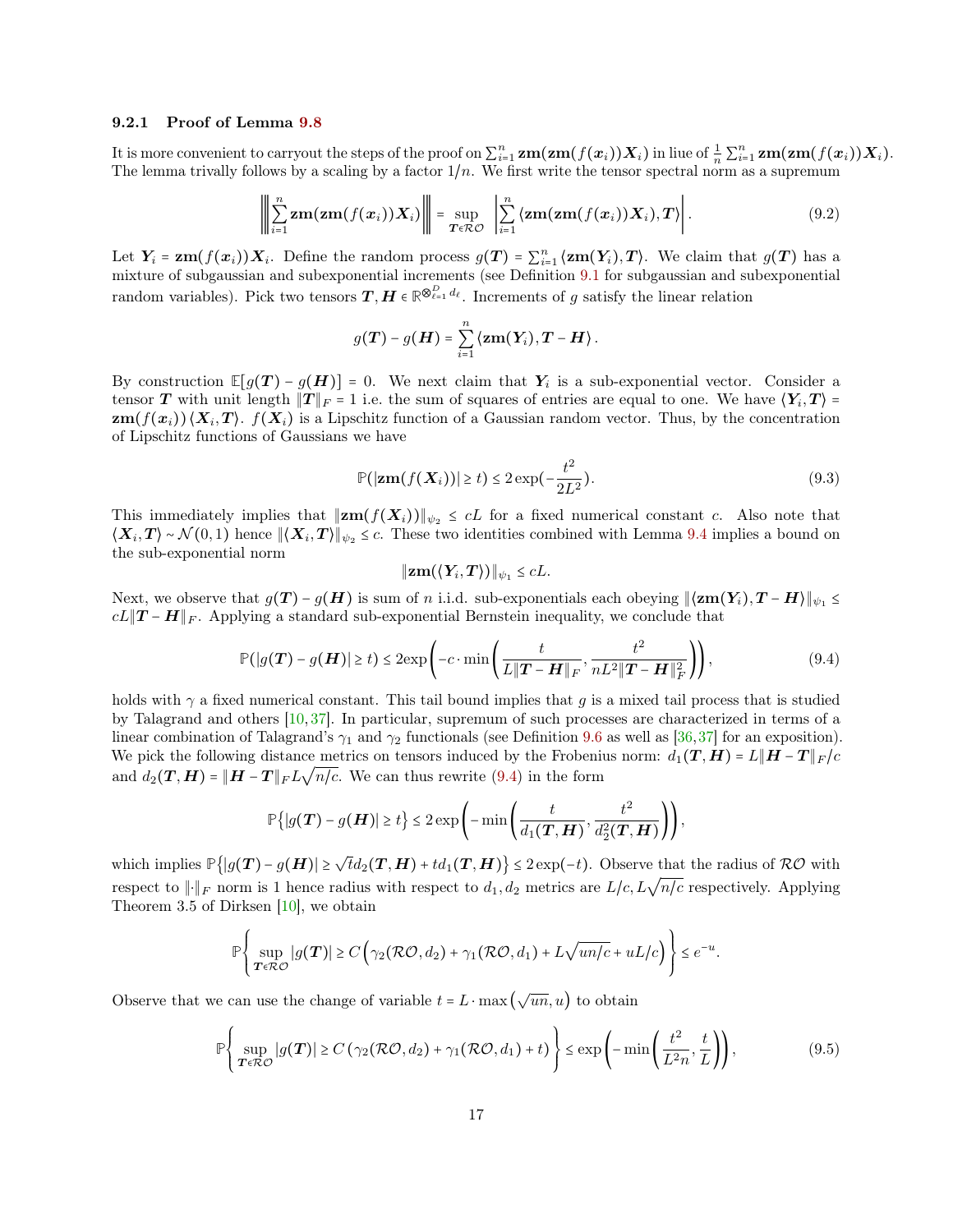with some updated constant  $C > 0$ . To conclude, we need to bound the  $\gamma_2$  and  $\gamma_1$  terms. To achieve this we will upper bound the  $\gamma_{\alpha}$  functional in terms of Dudley's entropy integral which is stated in Lemma [9.7.](#page-14-3) First, let us find the  $\varepsilon$  covering number of  $\mathcal{RO}$ . Pick  $0 < \delta \leq 1$  coverings  $\mathcal{C}_{\ell}$  of the unit  $\ell_2$  balls  $\mathcal{B}^{d_{\ell}}$ . These covers have size at most  $(1+2/\delta)^{d_{\ell}}$ . Consider the set of rank 1 tensors  $\mathcal{C} = \mathcal{C}_1 \otimes \ldots \otimes \mathcal{C}_D$  with size  $(1+2/\delta)^{\sum_{\ell=1}^D d_{\ell}}$ . For any  $\bigotimes_{\ell=1}^D v_\ell \in \mathcal{RO}$ , we can pick  $\bigotimes_{\ell=1}^D u_\ell \in \mathcal{C}$  satisfying  $\|v_\ell - u_\ell\|_{\ell_2} \leq \delta$  for all  $1 \leq \ell \leq D$ . This implies

$$
\|(\{\bm{v}_{\ell}\}_{\ell=1}^D) - (\{\bm{u}_{\ell}\}_{\ell=1}^D)\|_F \leq \sum_{\ell=1}^D \|(\bm{v}_1,\ldots,\bm{v}_{\ell},\bm{u}_{\ell+1},\ldots,\bm{u}_D) - (\bm{v}_1,\ldots,\bm{v}_{\ell-1},\bm{u}_{\ell},\ldots,\bm{u}_D)\|_F \qquad (9.6)
$$

$$
= \sum_{\ell=1}^D \|\mathbf{v}_{\ell}\|_{\ell_2} \dots \|\mathbf{v}_{\ell-1}\|_{\ell_2} \|\mathbf{v}_{\ell} - \mathbf{u}_{\ell}\|_{\ell_2} \|\mathbf{u}_{\ell+1}\|_{\ell_2} \dots \|\mathbf{u}_D\|_{\ell_2} \leq D\delta. \tag{9.7}
$$

Denoting Frobenius norm covering number of  $R\mathcal{O}$  by  $N(\varepsilon)$ , this implies that, for  $0 < \varepsilon \leq 1$ ,

<span id="page-17-1"></span> $N(\varepsilon) \leq (1+2D/\varepsilon)^{\sum_{\ell=1}^D d_\ell}.$ 

Clearly,  $N(\varepsilon) = 1$  for  $\varepsilon \ge 1$  by picking the cover  $\{0\}$ . Consequently,

$$
\gamma_1(\mathcal{RO}, \|\cdot\|_F) \le \int_0^1 \log N(\varepsilon) d\varepsilon \le c \left(\sum_{\ell=1}^D d_\ell\right) \log D, \ \ \gamma_2(\mathcal{RO}, \|\cdot\|_F) \le \int_0^1 \sqrt{\log N(\varepsilon)} d\varepsilon \le c \sqrt{\left(\sum_{\ell=1}^D d_\ell\right) \log D}.\tag{9.8}
$$

Thus the metrics  $d_1, d_2$  metrics are  $\|\cdot\|_F$  norm scaled by a constant. Hence, their  $\gamma_\alpha$  functions are scaled versions of [\(9.8\)](#page-17-1) given by

$$
\gamma_1(\mathcal{RO}, d_1) \leq cL\left(\sum_{\ell=1}^D d_\ell\right) \log D, \ \gamma_2(\mathcal{RO}, d_2) \leq cL\sqrt{n\left(\sum_{\ell=1}^D d_\ell\right) \log D}.
$$

Now, observe that if  $n \geq (\sum_{\ell=1}^D d_\ell) \log D$ , we have  $\gamma_1(\mathcal{RO}, d_1) \leq cL \sqrt{n(\sum_{\ell=1}^D d_\ell) \log D}$ . Substituting these in [\(9.5\)](#page-16-1) and using  $n \geq (\sum_{\ell=1}^D d_\ell) \log D$  we find

$$
\mathbb{P}\left\{\sup_{\mathbf{T}\in\mathcal{RO}}|g(\mathbf{T})|\geq C\left(L\sqrt{n\left(\sum_{\ell=1}^D d_\ell\right)\log D}+t\right)\right\}\leq e^{-\min\left(\frac{t^2}{L^2n},\frac{t}{L}\right)}.
$$

Substituting  $t \to L\sqrt{n}t$  and recalling [\(9.2\)](#page-16-2), concludes the proof.

#### <span id="page-17-0"></span>9.2.2 Proof of Lemma [9.9](#page-15-3)

We first rewrite,

$$
\left\| \left( \frac{1}{n} \sum_{i=1}^{n} \mathbf{z} \mathbf{m}(f(\mathbf{x}_i)) \right) \left( \frac{1}{n} \sum_{i=1}^{n} \mathbf{X}_i \right) \right\| = \left| \frac{1}{n} \sum_{i=1}^{n} \mathbf{z} \mathbf{m}(f(\mathbf{x}_i)) \right| \cdot \left\| \frac{1}{n} \sum_{i=1}^{n} \mathbf{X}_i \right\|.
$$
 (9.9)

As discussed in  $(9.3)$ ,  $\|\mathbf{z}\mathbf{m}(f(\mathbf{x}_i))\|_{\psi_2} \leq cL$  for c a fixed numerical constant. Since  $\mathbf{x}_i$ 's are i.i.d the empirical sum  $f_{\text{avg}} = \frac{1}{n} \sum_{i=1}^{n} \mathbf{z} \mathbf{m}(f(\mathbf{x}_i))$  obeys the bound  $||f_{\text{avg}}||_{\psi_2} \le cL/\sqrt{n}$  as well. Hence,

<span id="page-17-4"></span><span id="page-17-3"></span><span id="page-17-2"></span>
$$
\mathbb{P}\left\{|\mathbf{f}_{\text{avg}}| \ge c'\frac{t_1 L}{\sqrt{n}}\right\} \le 2e^{-t_1^2}.\tag{9.10}
$$

Also note that  $\frac{1}{\sqrt{n}} \sum_{i=1}^n \boldsymbol{X}_i$  is a tensor with standard normal entries, applying [\[38,](#page-27-24) Theorem 1] we conclude that

$$
\left\| \frac{1}{\sqrt{n}} \sum_{i=1}^{n} \mathbf{X}_{i} \right\| \le c'' \left( \sqrt{\left( \sum_{\ell=1}^{D} d_{\ell} \right) \log D} + t_{2} \right) \quad \Rightarrow \quad \left\| \frac{1}{n} \sum_{i=1}^{n} \mathbf{X}_{i} \right\| \le c'' \frac{\sqrt{\left( \sum_{\ell=1}^{D} d_{\ell} \right) \log D} + t_{2}}{\sqrt{n}},\tag{9.11}
$$

holds with probability  $1 - 2e^{-t_2^2}$ . Combining [\(9.10\)](#page-17-2) and [\(9.11\)](#page-17-3) via the union bound together with [\(9.9\)](#page-17-4) concludes the proof.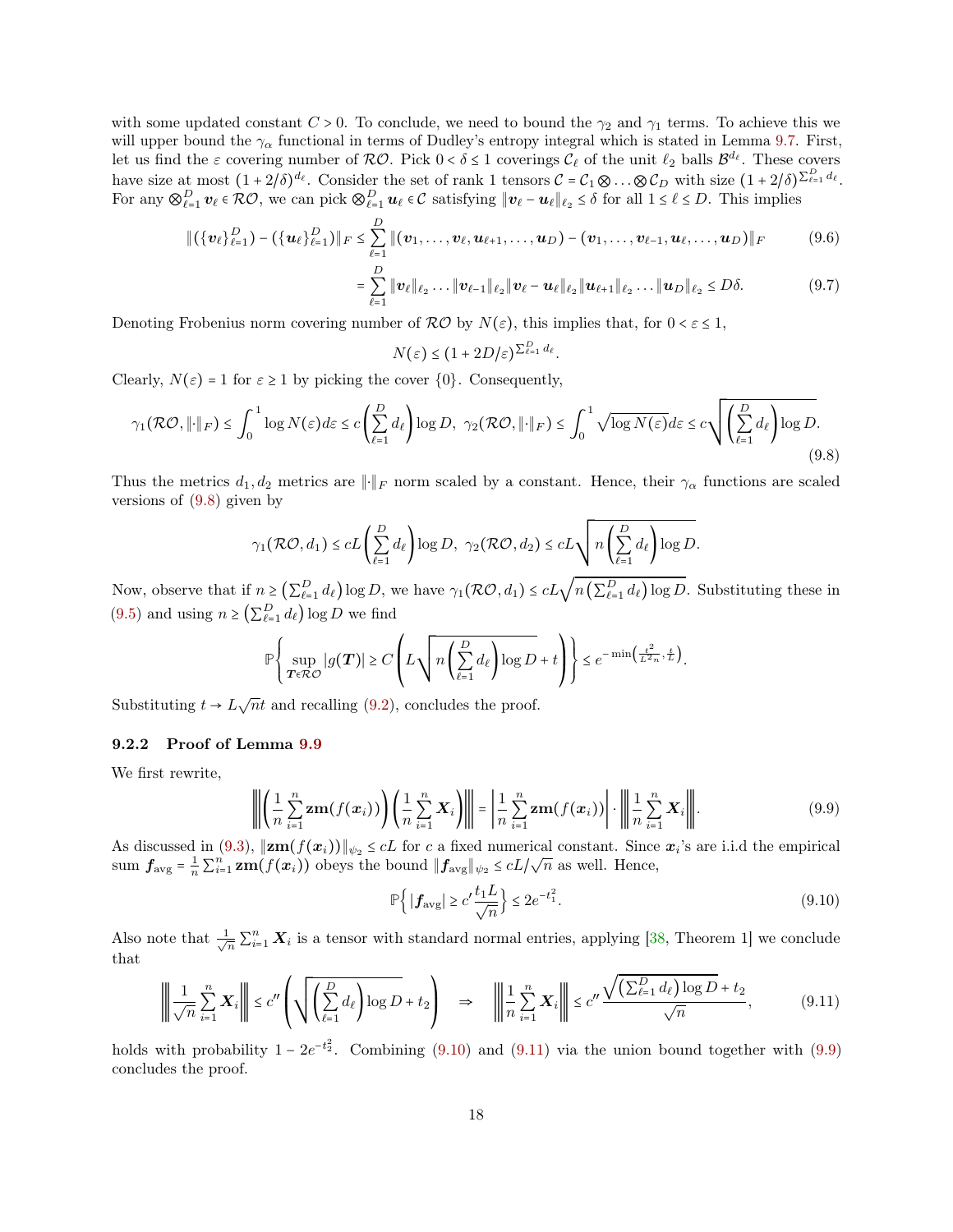### 9.3 Rank one approximation of the population tensor (Proof of Theorem [4.7\)](#page-6-1)

We begin the proof of this theorem by a few definitions regarding non-overlapping CNN models that simplify our exposition. For these definitions it is convenient to view non-overlapping CNNs as a tree with the root of the tree corresponding to the output of the CNN and the leaves corresponding to input features. In this visualization  $D - \ell$ th layer of the tree corresponds to the  $\ell$ th layer. Figure [7](#page-19-0) depicts such a tree visualization along with the definitions discussed below.

**Definition 9.10 (Path vector)** A vector  $\mathbf{i} \in \mathbb{R}^{D+1}$  is a path vector if its zeroth coordinate satisfies  $1 \leq \mathbf{i}_0 \leq p$ and for all  $D-1\geq j\geq 0$ ,  $\mathbf{i}_{j+1}$  obeys  $\mathbf{i}_{j+1}=[\mathbf{i}_j/d_j]$ . This implies  $1\leq \mathbf{i}_j\leq p_j$  and  $\mathbf{i}_D=1$ . We note that in the tree visualization a path vector corresponds to a path connecting a leaf (input feature) to the root of the tree (output). We use  $\mathcal I$  to denote the set of all path vectors and note that  $|\mathcal I| = p$ . We also define  $\mathbf i(i) \in \mathcal I$  be the vector whose zeroth entry is  $\mathbf{i}_0 = i$ . Stated differently  $\mathbf{i}(i)$  is the path connecting the input feature i to the output. Given a path i and a p dimensional vector  $v$ , we define  $v_i = v_{i_0}$ . A sample path vector is depicted in bold in Figure [7](#page-19-0) which corresponds to  $\mathbf{i} = (d_1, 1, 1, 1)$ .

**Definition 9.11 (Kernel and activation path gains)** Consider a CNN model of the form  $(2.1)$  with input x and inputs of hidden units given by  $\{\bar{h}^{(\ell)}\}_{\ell=1}^D$ . To any path vector i connecting an input feature to the output we associate two path gains: a kernel path gain denoted by  $k_i$  and activation path gain denoted by  $\phi_{\mathbf{i}}'(\boldsymbol{x})$  defined as

<span id="page-18-1"></span>
$$
\mathbf{k_i} = \prod_{\ell=1}^D \mathbf{k}_{mod(\mathbf{i}_{\ell-1},d_\ell)}^{(\ell)} \quad \text{and} \quad \phi'_\mathbf{i}(\mathbf{x}) = \prod_{\ell=1}^D \phi'_\ell(\bar{\mathbf{h}}_{\mathbf{i}_\ell}^{(\ell)}),
$$

where  $mod(a, b)$  denotes the remainder of dividing integer a by b. In words the kernel path gain is multiplication of the kernel weights along the path and the activation path gain is the multiplication of the derivatives of the activations evaluated at the hidden units along the path. For the path depicted in Figure [7](#page-19-0) in bold the kernel path gain is equal  $k_1 = \mathbf{k}_{d_1}^{(1)} \mathbf{k}_1^{(2)} \mathbf{k}_1^{(3)}$  and the activation path gain is equal to  $\phi'_1(\mathbf{x}) = \phi'_1(\bar{h}_1^{(1)}) \phi'_2(\bar{h}_1^{(2)}) \phi'_3(\bar{h}_1^{(3)})$ .

Definition 9.12 (CNN offsprings) Consider a CNN model of the form  $(2.1)$  with input x and inputs of hidden units given by  $\{\bar{h}^{(\ell)}\}_{\ell=1}^D$ . We will associate a set set<sub> $\ell(i) \in \{1, \ldots, p\}$ </sub> to the ith hidden unit of layer  $\ell$ defined as  $set(i) = \{(i-1)r_{\ell} + 1, (i-1)r_{\ell} + 2, \ldots, ir_{\ell}\}$  where  $r_{\ell} = p/p_{\ell}$ . By construction, this corresponds to the set of entries of the input data  $x$  that  $\bar{h}_i^{(\ell)}(x)$  is dependent on. In the tree analogy set<sub> $\ell$ </sub>(i) are the leaves of the tree connected to hidden unit  $i$  in the  $\ell$ th layer i.e. the set of offsprings of this hidden node. We depict  $set<sub>2</sub>(p<sub>2</sub>)$  which are the offsprings of the last hidden node in layer two in Figure [7.](#page-19-0)

We now will rewrite the population tensor in a form such that it is easier to see why it can be well approximated by a rank one tensor. Note that since the tensorization operation is linear the population tensor is equal to

$$
\boldsymbol{T} = \mathbb{E}[f_{\text{CNN}}(\boldsymbol{x})\boldsymbol{X}] = \mathbb{E}[f_{\text{CNN}}(\boldsymbol{x})\mathcal{T}(\boldsymbol{x})] = \mathcal{T}(\mathbb{E}[f_{\text{CNN}}(\boldsymbol{x})\boldsymbol{x}]). \qquad (9.12)
$$

Define the vector  $g^{\text{CNN}}$  to be the population gradient vector i.e.  $g^{\text{CNN}}$  =  $\mathbb{E}[\nabla f_{\text{CNN}}(x)]$  and note that Stein's lemma combined with [\(9.12\)](#page-18-0) implies that

$$
\boldsymbol{T} = \mathcal{T}\left(\mathbb{E}[f_{\text{CNN}}(\boldsymbol{x})\boldsymbol{x}]\right) = \mathcal{T}\left(\mathbb{E}[\nabla f_{\text{CNN}}(\boldsymbol{x})]\right) = \mathcal{T}\left(\boldsymbol{g}^{\text{CNN}}\right). \tag{9.13}
$$

Also note that

<span id="page-18-3"></span><span id="page-18-2"></span><span id="page-18-0"></span>
$$
\frac{\partial f_{\text{CNN}}(\boldsymbol{x})}{\partial \boldsymbol{x}_i} = \boldsymbol{k}_{\mathbf{i}(i)} \phi'_{\mathbf{i}(i)}(\boldsymbol{x}).
$$

Thus we have

$$
\boldsymbol{g}_i^{\text{CNN}} = \mathbb{E}\left[\frac{\partial f_{\text{CNN}}(\boldsymbol{x})}{\partial \boldsymbol{x}_i}\right] = \boldsymbol{k}_{i(i)} \, \mathbb{E}[\phi'_{i(i)}(\boldsymbol{x})]. \tag{9.14}
$$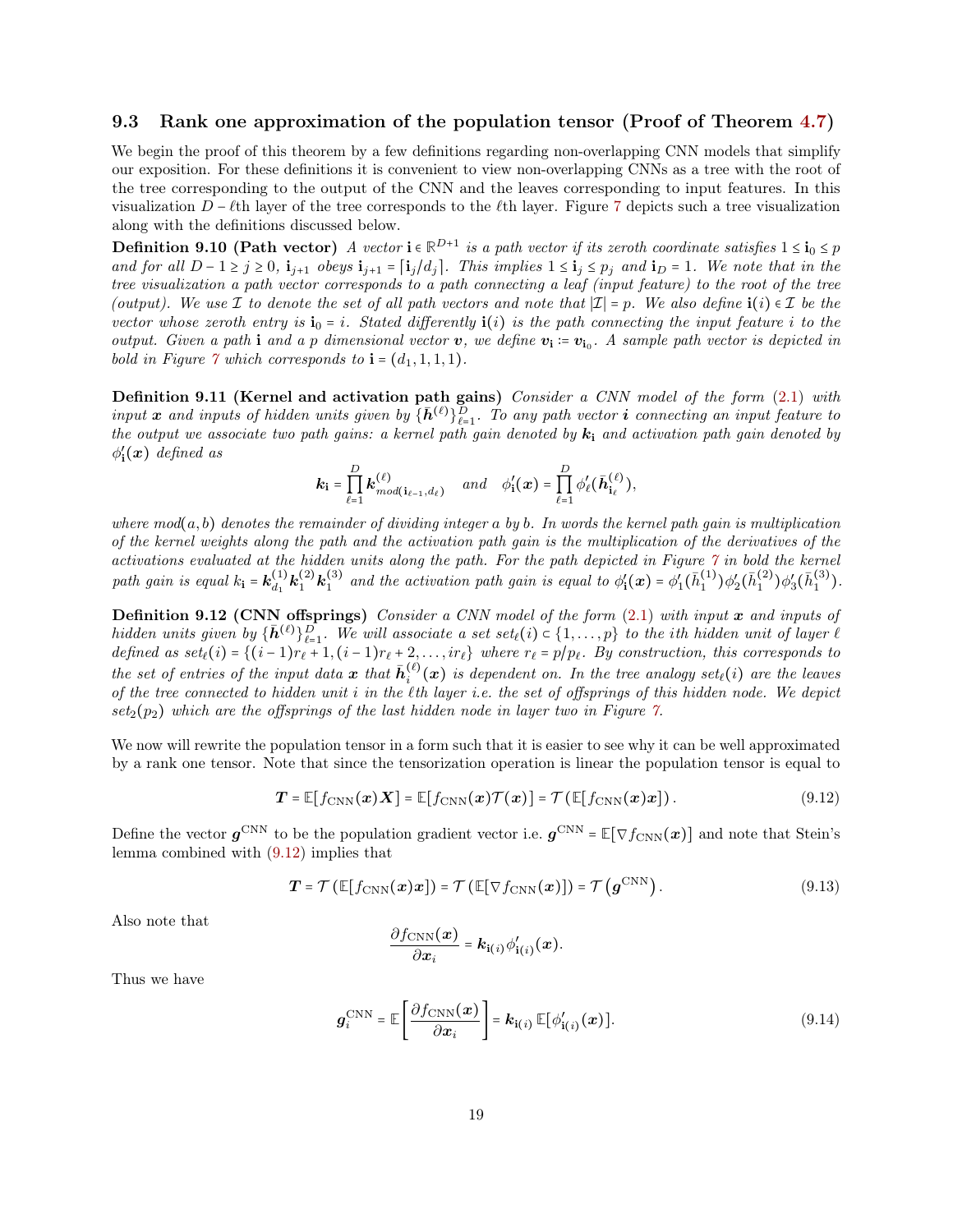

<span id="page-19-0"></span> $\boldsymbol{x} = \boldsymbol{h}^{(0)} \in \mathbb{R}^p \coloneqq \mathbb{R}^{p_0}$ 

Figure 7: Tree visualization of a non-overlapping CNN model. The path in bold corresponds to the path vector  $\mathbf{i} = (d_1, 1, 1, 1)$  from Definition [9.10.](#page-18-1) For this path the kernel path gain is equal  $k_1 = k_{d_1}^{(1)} k_1^{(2)} k_1^{(3)}$  and the activation path gain is equal to  $\phi'_1(x) = \phi'_1(\bar{h}_1^{(1)}) \phi'_2(\bar{h}_1^{(2)}) \phi'_3(\bar{h}_1^{(3)})$ . The set  $set<sub>2</sub>(p<sub>2</sub>)$  (offsprings of the last hidden node in layer two) is outlined.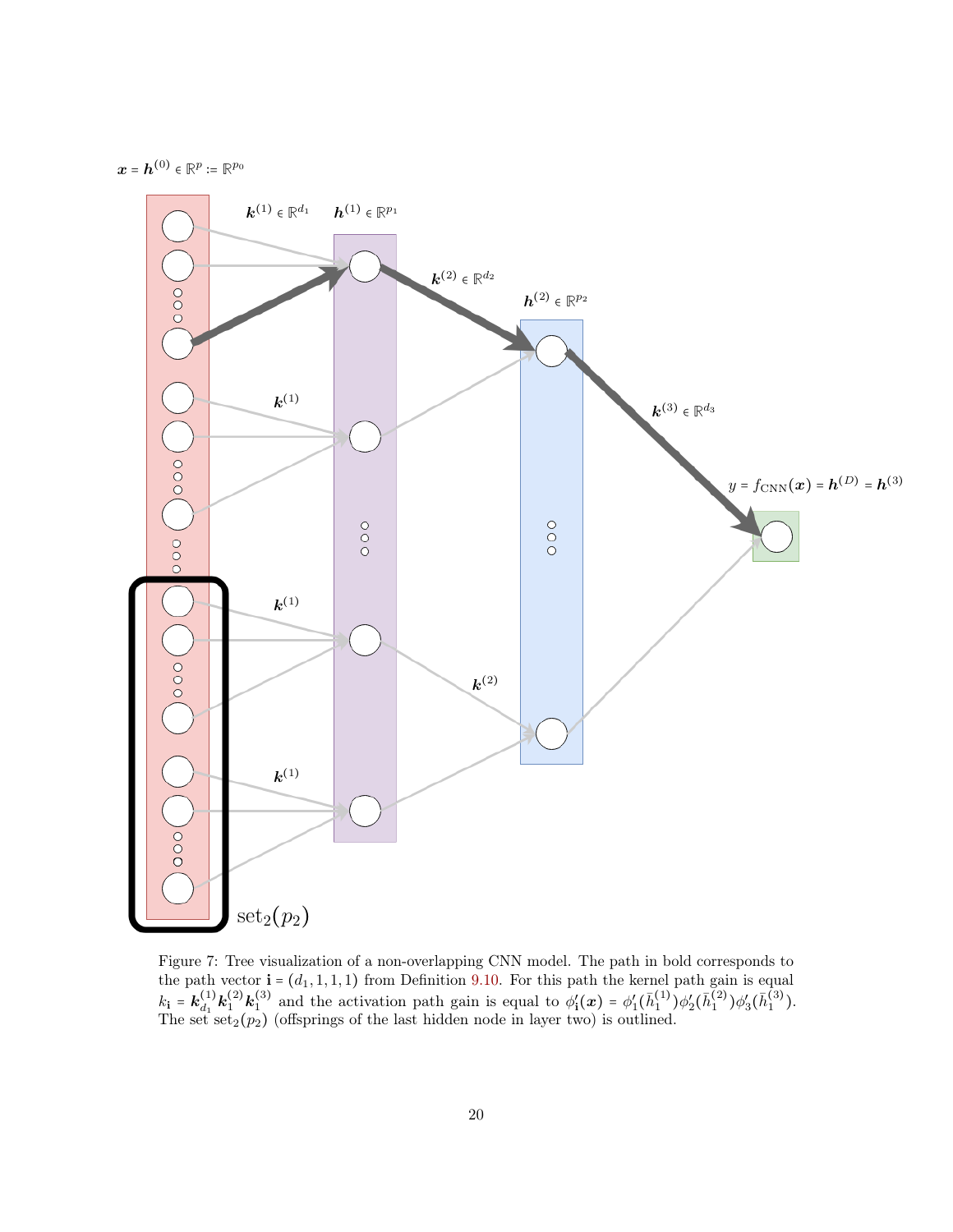Define a vector  $k \in \mathbb{R}^p$  such that  $k_i = k_{i(i)}$ . Since  $k_{i(i)}$  consists of the product of the kernel values across the path  $\mathbf{i}(i)$  it is easy to see that the tensor  $\mathbf{K} = \mathcal{T}(\mathbf{k})$  is equal to

$$
\boldsymbol{K} = \bigotimes_{\ell=1}^{D} \boldsymbol{k}^{(\ell)}.
$$
\n(9.15)

Similarly define the vector  $v \in \mathbb{R}^p$  such that  $v_i = E[\phi'_{i(i)}(x)]$  and define the corresponding tensor  $V = \mathcal{T}(v)$ . Therefore, [\(9.14\)](#page-18-2) can be rewritten in the vector form  $g^{\text{CNN}}$  =  $k \odot v$  where  $a \odot b$  denotes entry-wise (Hadamard) product between two vectors/matrices/tensors  $\boldsymbol{a}$  and  $\boldsymbol{b}$  of the same size. Thus using [\(9.13\)](#page-18-3) the population tensor can alternatively be written as

$$
T = \mathcal{T}\left(g^{\mathrm{CNN}}\right) = \mathbf{K} \odot \mathbf{V} = \left(\bigotimes_{\ell=1}^D \mathbf{k}^{(\ell)}\right) \odot \mathbf{V}.
$$

Therefore, the population tensor  $T$  is the outer product of the convolutional kernels whose entries are masked with another tensor  $V$ . If the entries of the tensor  $V$  were all the same the population tensor would be exactly rank one with the factors revealing the convolutional kernel. One natural choice for approximating the population tensor with a rank one matrix is to replace the masking tensor  $V$  with a scalar. That is, use the approximation  $T \propto c \bigotimes_{\ell=1}^D \mathbf{k}^{(\ell)}$ . Recall that  $\mathbf{L}_{\text{CNN}} \coloneqq \alpha_{\text{CNN}} \bigotimes_{\ell=1}^D \mathbf{k}^{(\ell)}$  is exactly such an approximation with c set to  $\alpha_{\text{CNN}}$  given by

$$
\alpha_{\rm CNN} = \prod_{\ell=1}^D \mathbb{E}_{\mathbf{x} \sim \mathcal{N}(0,\mathbf{I})} \big[ \phi'_\ell(\bar{\mathbf{h}}_{\mathbf{i}_\ell}^{(\ell)}) \big].
$$

To characterize the quality of this approximation note that

$$
\|\boldsymbol{T} - \boldsymbol{L}_{\rm CNN}\| \stackrel{(a)}{\leq} \|\boldsymbol{T} - \boldsymbol{L}_{\rm CNN}\|_F,
$$
  
\n
$$
\stackrel{(b)}{=} \|\boldsymbol{K} \odot (\boldsymbol{V} - \alpha_{\rm CNN})\|_F,
$$
  
\n
$$
\stackrel{(c)}{=} \|\boldsymbol{k} \odot (\boldsymbol{v} - \alpha_{\rm CNN})\|_{\ell_2},
$$
  
\n
$$
\stackrel{(d)}{\leq} \|\boldsymbol{k}\|_{\ell_2} \|\boldsymbol{v} - \alpha_{\rm CNN}\|_{\ell_\infty},
$$
  
\n
$$
\stackrel{(e)}{=} \prod_{\ell=1}^D \|\boldsymbol{k}^{(\ell)}\|_{\ell_2} \|\boldsymbol{v} - \alpha_{\rm CNN}\|_{\ell_\infty}
$$

Here,  $(a)$  follows from the fact for a tensor, its spectral norm is smaller than its Frobenius norm,  $(b)$  from the definitions of T and  $L_{\text{CNN}}$ , (c) from the fact that  $K = \mathcal{T}(k)$  and  $V = \mathcal{T}(v)$ , (d) from the fact that  $||a \odot v||_{\ell_2} \le ||a||_{\ell_2} ||b||_{\ell_{\infty}}$ , and (e) from the fact that the Euclidean norm of the kronecker product of of vectors is equal to the product of the Euclidean norm of the indivisual vectors. As a result of the latter inequality to prove Theorem [4.7](#page-6-1) it suffices to show that

<span id="page-20-1"></span>
$$
\|\boldsymbol{v} - \alpha_{\rm CNN}\|_{\ell_{\infty}} \le \sqrt{8\pi} \mu S \cdot \sup_{\ell} \prod_{i=1}^{\ell} \|\boldsymbol{k}^{(i)}\|_{\ell_2} \cdot \frac{D}{\sqrt{\min_{\ell} d_{\ell}}}.
$$
\n(9.16)

.

<span id="page-20-0"></span>.

In the next lemma we prove a stronger statement.

**Lemma 9.13** Assume the activations are S-smooth. Also consider a vector  $v \in \mathbb{R}^p$  with entries  $v_i =$  $E_{\boldsymbol{x} \sim \mathcal{N}(0,\boldsymbol{I})}[\phi'_{\mathbf{i}(i)}(\boldsymbol{x})]$  and  $\alpha_{CNN} = \prod_{\ell=1}^{D} \mathbb{E}_{\boldsymbol{x} \sim \mathcal{N}(0,\boldsymbol{I})}[\phi'_{\ell}(\bar{\boldsymbol{h}}_{\mathbf{i}_{\ell}}^{(\ell)})]$  we have

$$
\left|\boldsymbol{v}_{i}-\alpha_{CNN}\right| \leq \kappa_{i} \coloneqq \sqrt{8\pi}S\sum_{\ell=1}^{D}\left|\boldsymbol{k}_{mod(\mathbf{i}_{\ell-1},d_{\ell})}^{(\ell)}\right|\prod_{i=1}^{\ell-1}\left|\boldsymbol{k}^{(i)}\right|\right|_{\ell_{2}}
$$

Here,  $\boldsymbol{i}$  is the vector path that starts at input feature  $i$ .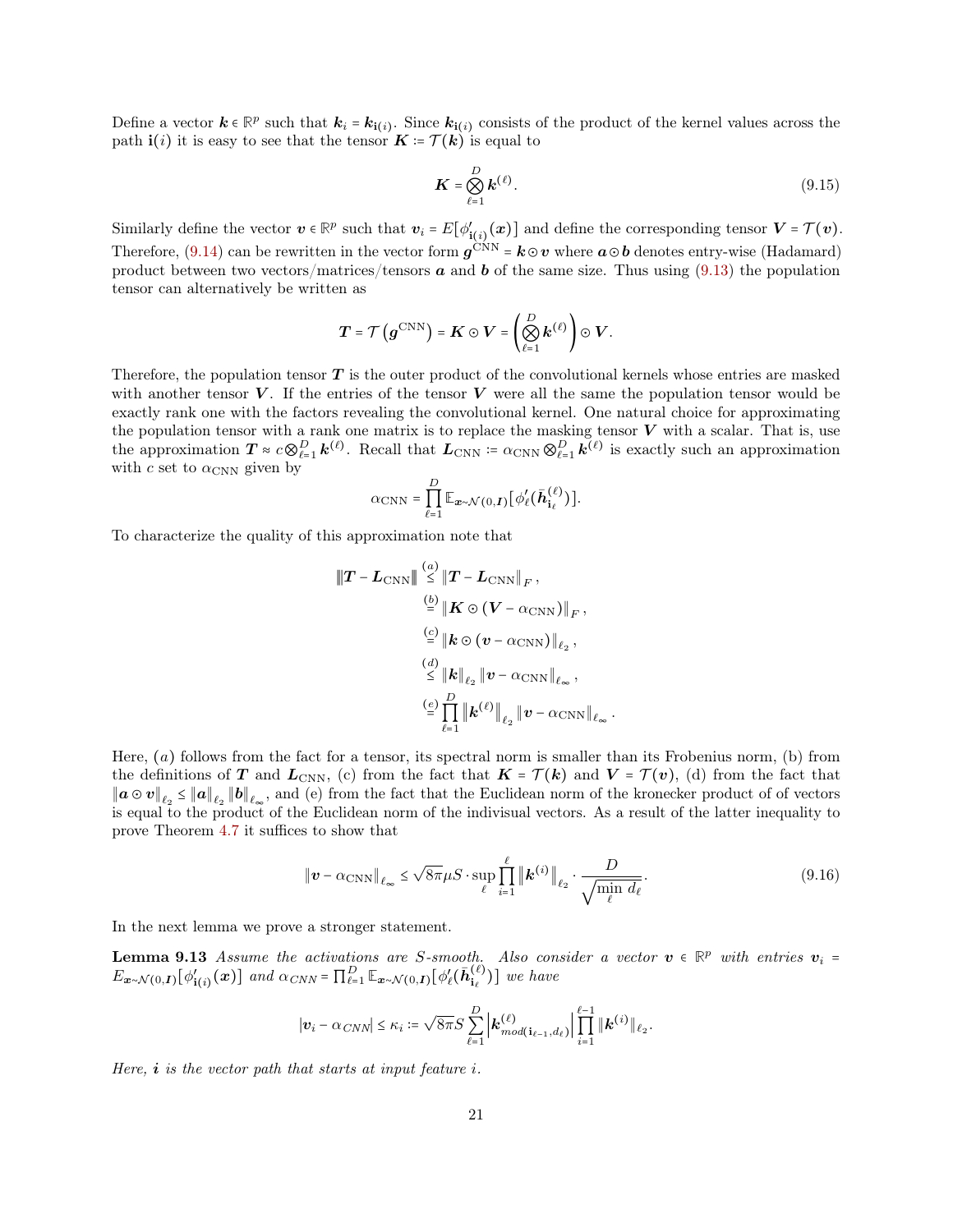Before proving this lemma let us explain how [\(9.16\)](#page-20-0) follows from this lemma. To show this we use the kernel diffuseness assumption introduced in Definition [4.6.](#page-5-3) This definition implies that  $\vert k_{\text{mo}}^{(\ell)} \vert$  $\left|\frac{(\ell)}{\mod(i_{\ell-1},d_{\ell})}\right| \leq \left\|\boldsymbol{k}^{(\ell)}\right\|_{\ell_{\infty}} \leq$  $\frac{\mu}{\sqrt{d_{\ell}}}$   $\left\|\boldsymbol{k}^{(\ell)}\right\|_{\ell_2}$ . Thus we have

$$
\kappa_{i} := \sqrt{8\pi} S \sum_{\ell=1}^{D} |\mathbf{k}_{\text{mod}(i_{\ell-1},d_{\ell})}^{(\ell)}| \prod_{i=1}^{\ell-1} ||\mathbf{k}^{(i)}||_{\ell_{2}},
$$
\n
$$
\leq \sqrt{8\pi} \mu S \sum_{\ell=1}^{D} \frac{1}{\sqrt{d_{\ell}}} ||\mathbf{k}^{(\ell)}||_{\ell_{2}} \prod_{i=1}^{\ell-1} ||\mathbf{k}^{(i)}||_{\ell_{2}},
$$
\n
$$
= \sqrt{8\pi} \mu S \sum_{\ell=1}^{D} \frac{1}{\sqrt{d_{\ell}}} \prod_{i=1}^{\ell} ||\mathbf{k}^{(i)}||_{\ell_{2}},
$$
\n
$$
\leq \sqrt{8\pi} \mu DS \cdot \sup_{\ell} \frac{\prod_{i=1}^{\ell} ||\mathbf{k}^{(i)}||_{\ell_{2}}}{\sqrt{d_{\ell}}},
$$
\n
$$
\leq \sqrt{8\pi} \mu S \cdot \sup_{\ell} \prod_{i=1}^{\ell} ||\mathbf{k}^{(i)}||_{\ell_{2}} \cdot \frac{D}{\sqrt{\min_{\ell} d_{\ell}}}.
$$

This completes the proof of Theorem [4.7.](#page-6-1) All that remains is to prove Lemma [9.13](#page-20-1) which is the subject of the next section.

#### 9.3.1 Proof of Lemma [9.13](#page-20-1)

To bound the difference between  $v_i$  and  $\alpha_{\text{CNN}}$  consider the path  $\mathbf{i} = \mathbf{i}(i)$  and define the variables  $\{a_i\}_{i=0}^D$  as

$$
a_i = \mathbb{E}_{\boldsymbol{x}\sim\mathcal{N}(0,\boldsymbol{I})} \big[ \prod_{\ell=1}^i \phi_\ell'(\bar{\boldsymbol{h}}_{\mathbf{i}_\ell}^{(\ell)}) \big] \prod_{\ell=i+1}^D \mathbb{E}_{\boldsymbol{x}\sim\mathcal{N}(0,\boldsymbol{I})} \big[ \phi_\ell'(\bar{\boldsymbol{h}}_{\mathbf{i}_\ell}^{(\ell)}) \big].
$$

Note that  $a_D = v_i$  and  $a_0 = \alpha_{\text{CNN}}$ . To bound the difference  $v_i - \alpha_{\text{CNN}} = a_D - a_0$  we use a telescopic sum

<span id="page-21-4"></span><span id="page-21-3"></span><span id="page-21-1"></span><span id="page-21-0"></span>
$$
|a_D - a_0| \le \sum_{\ell=0}^{D-1} |a_{\ell+1} - a_\ell|.
$$
 (9.17)

We thus focus on bounding each of the summands  $|a_{\ell} - a_{\ell-1}|$ . Setting  $\gamma_{\ell} = \prod_{i=\ell}^{D} \mathbb{E}_{\mathbf{x} \sim \mathcal{N}(0,\mathbf{I})} [\phi'_{i}(\bar{\mathbf{h}}_{i_i}^{(i)})]$ , this can be written as

$$
a_{\ell} - a_{\ell-1} = \mathbb{E}_{\bm{x} \sim \mathcal{N}(0,\bm{I})} \big[ \big( \phi'_{\ell}(\bar{\bm{h}}_{i_{\ell}}^{(\ell)}) - \mathbb{E} \big[ \phi'_{\ell}(\bar{\bm{h}}_{i_{\ell}}^{(\ell)}) \big] \big) \prod_{i=1}^{\ell-1} \phi'_{\ell}(\bar{\bm{h}}_{i_{\ell}}^{(\ell)}) \big] \gamma_{\ell+1}.
$$

Using  $|\gamma_\ell| \leq 1$  (which follows from the assumption that the activations are 1-Lipschitz), it suffices to bound

$$
\mathbb{E}_{\mathbf{x}\sim\mathcal{N}(0,\mathbf{I})}[(\phi_{\ell}'(\bar{\mathbf{h}}_{i_{\ell}}^{(\ell)}) - \mathbb{E}[\phi_{\ell}'(\bar{\mathbf{h}}_{i_{\ell}}^{(\ell)})])\theta_{\ell-1}] \quad \text{where} \quad \theta_{\ell} = \prod_{i=1}^{\ell} \phi_{i}'(\bar{\mathbf{h}}_{i_{i}}^{(i)}).
$$
\n(9.18)

To this aim we state two useful lemmas whose proofs are deferred to Sections [9.3.1.1](#page-22-0) and [9.3.1.2.](#page-23-0)

**Lemma 9.14** Let  $X, Y, Z$  be random variables where X is independent of Z. Let f be an L-Lipschitz function. Then

$$
|\mathbb{E}[f(X+Y)Z] - \mathbb{E}[f(X+Y)]\mathbb{E}[Z]| \le L \mathbb{E}[\left|\mathbf{z}\mathbf{m}(Y)\right|(|Z| + \left|\mathbb{E}[Z]\right|)].\tag{9.19}
$$

<span id="page-21-2"></span>Furthermore if  $|Z| \leq 1$ , then

$$
|\mathbb{E}[f(X+Y)Z] - \mathbb{E}[f(X+Y)]\mathbb{E}[Z]| \le 2L\mathbb{E}[|\mathbf{z}\mathbf{m}(Y)|].
$$
\n(9.20)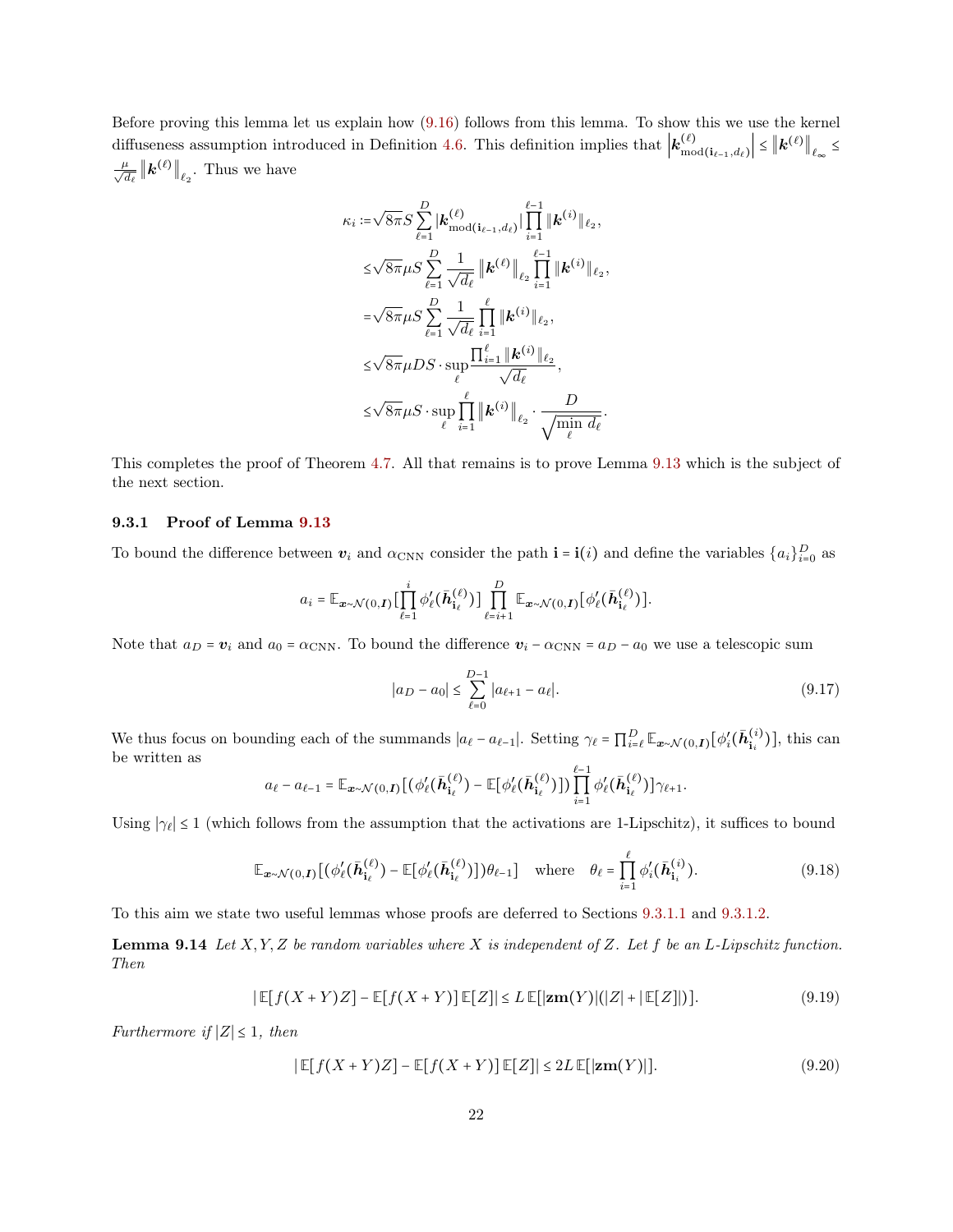**Lemma 9.15**  $\bar{h}_i^{(\ell)}(x)$  (and  $h_i^{(\ell)}(x)$ ) is a deterministic function of the entries of x indexed by set<sub>e</sub>(i). In other words, there exists a function f such that  $\bar{h}_i^{(\ell)}(x) = f(x_{set_{\ell}(i)})$ .

With these lemmas in-hand we return to bounding [\(9.18\)](#page-21-1). To this aim we decompose  $\bar{h}^{(\ell)}_{i_{\ell}}$  as follows

$$
\bar{\bm{h}}_{i_{\ell}}^{(\ell)} = \sum_{i=1}^{d_{\ell}} \bm{k}_i^{(\ell)} \bm{h}_{d_{\ell}(i_{\ell}-1)+i}^{(\ell-1)} = \bm{k}_{\text{mod}(i_{\ell-1},d_{\ell})}^{(\ell)} \bm{h}_{i_{\ell-1}}^{(\ell-1)} + \mathbf{r},
$$

where the **r** term is the contribution of the entries of  $h^{(\ell-1)}$  other than  $i_{\ell-1}$ . By the non-overlapping assumption, r is independent of  $\theta_{\ell-1}$  as well as  $h_{i_{\ell-1}}^{(\ell-1)}$  (see Lemma [9.15\)](#page-21-2). In particular,  $h_{i_{\ell-1}}^{(\ell-1)}$  and  $\theta_{\ell-1}$  is a function of  $x_{\text{set}_{\ell-1}(i_{\ell-1})}$  whereas r is a function of the entries over the complement  $\text{set}_{\ell}(i_{\ell}) - \text{set}_{\ell-1}(i_{\ell-1})$ . With these observations, applying Lemma [9.14](#page-21-0) with  $f = \phi'_{\ell}, X = \mathbf{r}, Y = \mathbf{k}_{\text{mo}}^{(\ell)}$  $\binom{\ell}{\text{mod}}$ ( $i_{\ell-1}, d_{\ell}$ )**h** $\binom{\ell-1}{i_{\ell-1}}, Z = \theta_{\ell-1}$  and using the fact that  $|\theta_{\ell-1}| \leq 1$  which holds due to 1-Lipschitzness of  $\sigma_{\ell}$ 's, we conclude that

$$
\left|\mathbb{E}_{\mathbf{x}\sim\mathcal{N}(0,\mathbf{I})}\left[(\phi'_{\ell}(\bar{\mathbf{h}}_{\mathbf{i}_{\ell}}^{(\ell)}) - \mathbb{E}[\phi'_{\ell}(\bar{\mathbf{h}}_{\mathbf{i}_{\ell}}^{(\ell)})]\right)\theta_{\ell-1}\right]\right| \leq 2S\,\mathbb{E}\,|\mathbf{z}\mathbf{m}(Y)|.
$$

Here, S is the smoothness of  $\sigma_{\ell}$  and Lipschitz constant of  $\phi'_{\ell}$ . To conclude, we need to assess the **E**|zm(Y)| term. Now note that starting from x, each entry of  $h^{(\ell-1)}$  is obtained by applying a sequence of inner products with  $\{\mathbf{k}^{(i)}\}_{i=1}^{\ell-1}$  and activations  $\sigma_{\ell}(\cdot)$ , which implies  $\mathbf{h}_{\mathbf{i}_{\ell-1}}^{(\ell-1)}$  is a  $\prod_{i=1}^{\ell-1} \|\mathbf{k}^{(i)}\|_{\ell_2}$ -Lipschitz function of set<sub> $\ell-1$ </sub> ( $\mathbf{i}_{\ell-1}$ ). This implies Y is a Lipschitz function of a Gaussian vector with Lipschitz constant  $L_Y = \vert \mathbf{k}_{\text{mo}}^{(\ell)} \vert$  $\frac{(\ell)}{\mathrm{mod}(\mathbf{i}_{\ell-1},d_{\ell})} \|\prod_{i=1}^{\ell-1}\|\bm{k}^{(i)}\|_{\ell_2}.$ Hence,  $\mathbf{z}\mathbf{m}(Y)$  obeys the tail bound

$$
\mathbb{P}(|\mathbf{z}\mathbf{m}(Y)| \ge t) \le 2 \exp\left(-\frac{t^2}{2L_Y^2}\right).
$$

Using a standard integration by parts argument the latter implies that

$$
\mathbb{E}|\mathbf{z}\mathbf{m}(Y)| \leq \sqrt{2\pi}L_Y.
$$

Thus,

$$
|a_{\ell}-a_{\ell-1}| \leq |\mathbf{k}_{\text{mod}(\mathbf{i}_{\ell-1},d_{\ell})}^{(\ell)}| \prod_{i=1}^{\ell-1} ||\mathbf{k}^{(i)}||_{\ell_2}.
$$

concluding the upper-bound on each summand of [\(9.17\)](#page-21-3). Combining such upper bounds [\(9.17\)](#page-21-3) implies

$$
|a_D - a_0| \leq \sqrt{8\pi} S \sum_{\ell=1}^D |\mathbf{k}_{\text{mod}(\mathbf{i}_{\ell-1},d_{\ell})}^{(\ell)}| \prod_{i=1}^{\ell-1} ||\mathbf{k}^{(i)}||_{\ell_2} \coloneqq \kappa_{\mathbf{i}}.
$$

<span id="page-22-0"></span>This concludes the proof of Lemma [9.13.](#page-20-1)

#### 9.3.1.1 Proof of Lemma [9.14](#page-21-0)

Using the independence of  $X, Z$ , we can write

$$
\mathbb{E}[f(X+Y)Z] = \mathbb{E}[f(X+\mathbb{E}[Y])Z] + \mathbb{E}[(f(X+Y) - f(X+\mathbb{E}[Y]))Z]
$$
  
\n
$$
= \mathbb{E}[f(X+\mathbb{E}[Y])]\mathbb{E}[Z] + \mathbb{E}[(f(X+Y) - f(X+\mathbb{E}[Y]))Z]
$$
  
\n
$$
= \mathbb{E}[f(X+Y)]\mathbb{E}[Z] + \mathbb{E}[f(X+\mathbb{E}[Y]) - f(X+Y)]\mathbb{E}[Z] + \mathbb{E}[(f(X+Y) - f(X+\mathbb{E}[Y]))Z].
$$

This implies

$$
\mathbb{E}[f(X+Y)Z] - \mathbb{E}[f(X+Y)]\mathbb{E}[Z] = \mathbb{E}[f(X+\mathbb{E}[Y]) - f(X+Y)]\mathbb{E}[Z] + \mathbb{E}[(f(X+Y) - f(X+\mathbb{E}[Y]))Z].
$$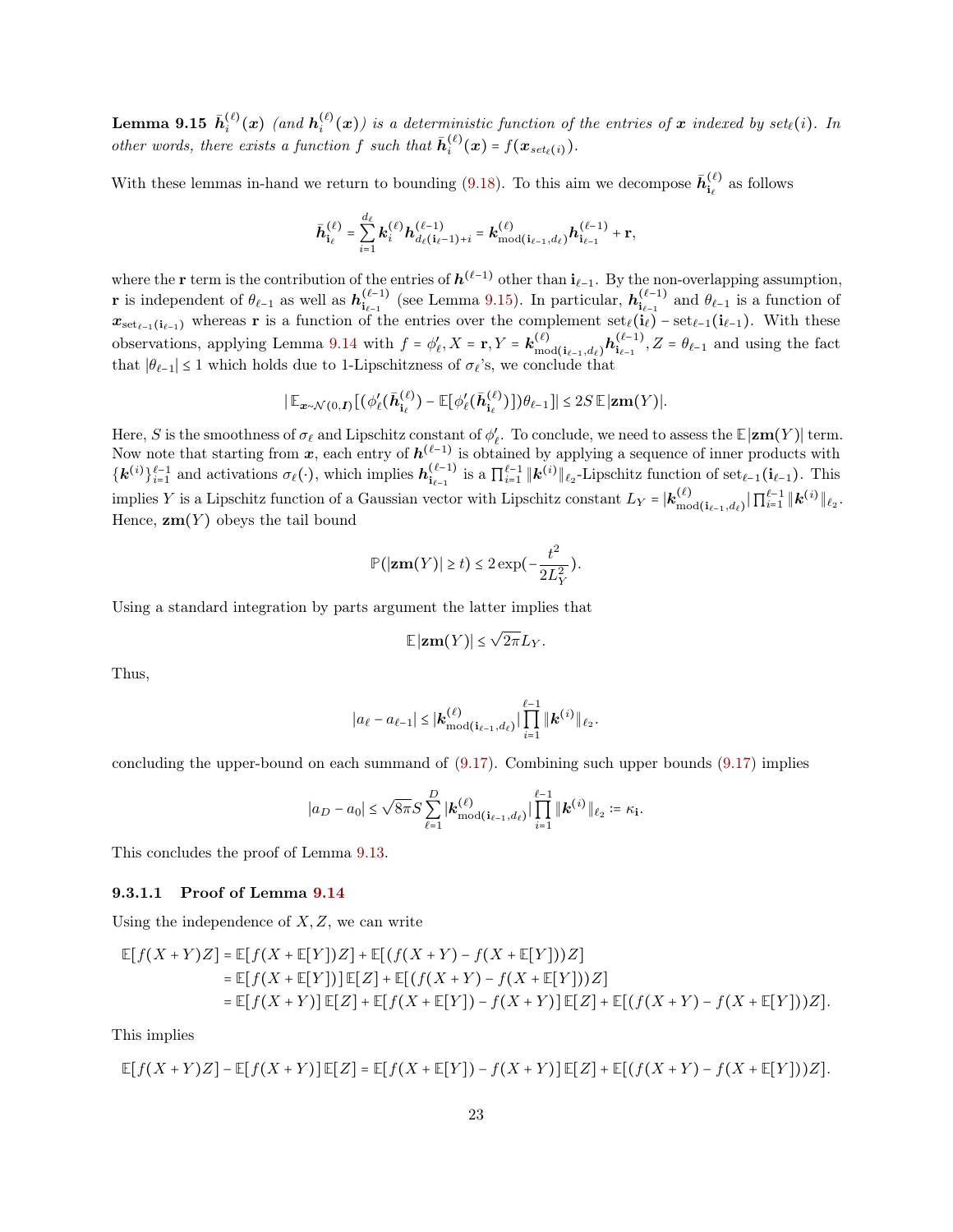Now, using Lipschitzness of f, we deterministically have that  $|f(X+\mathbb{E}[Y])-f(X+Y)| \leq L|Y-\mathbb{E}[Y]| = L|\mathbf{Zm}(Y)|$ . Similarly,  $|(f(X+Y) - f(X+\mathbb{E}[Y]))Z| \leq L|\mathbf{z}\mathbf{m}(Y)Z|$ . Taking absolute values we arrive at

$$
\left|\mathbb{E}[f(X+\mathbb{E}[Y]) - f(X+Y)]\mathbb{E}[Z] + \mathbb{E}[(f(X+Y) - f(X+\mathbb{E}[Y]))Z]\right| \leq L \mathbb{E}[\left|\mathbf{z}\mathbf{m}(Y)\right|(|Z| + \left|\mathbb{E}[Z]\right|)].
$$

This immediately implies [\(9.19\)](#page-21-4). If  $|Z| \leq 1$  almost surely, we have  $\mathbb{E}[|\mathbf{zm}(Y)Z|] \leq \mathbb{E}[|\mathbf{zm}(Y)|]$  and  $|\mathbb{E}[Z]| \leq 1$ which yields the  $2L \mathbb{E}[|\mathbf{z}(\mathbf{w})|]$  upper bound.

#### <span id="page-23-0"></span>9.3.1.2 Proof of Lemma [9.15](#page-21-2)

Informally, this lemma is obvious via the tree visualization. To formally prove this lemma we use an induction argument. For  $\bar{h}^{(1)}$  the result is trivial because  $\bar{h}^{(1)}_i = \langle k^{(1)}, x(i) \rangle$  which is a weighted sum of entries corresponding to set<sub>1</sub>(i). Suppose the claim holds for all layers less than or equal to  $\ell - 1$  and  $\bar{\mathbf{h}}_{i}^{(\ell-1)} = f_{\ell-1}(\mathbf{x}_{\text{set}_{\ell-1}(i)})$ . For layer  $\ell$ , we can use the fact that  $\text{set}_{\ell}(i) = \bigcup_{j=1}^{d_{\ell}} \text{set}_{\ell-1}((i-1)d_{\ell} + j)$  to conclude that

$$
\bar{\boldsymbol{h}}_{i}^{(\ell)} = \sum_{j=1}^{d_{\ell}} \boldsymbol{k}_{j}^{(\ell)} \sigma_{\ell-1} (\bar{\boldsymbol{h}}_{(i-1)d_{\ell}+j}^{(\ell-1)})
$$
\n
$$
= \sum_{j=1}^{d_{\ell}} \boldsymbol{k}_{j}^{(\ell)} \sigma_{\ell-1} (f_{\ell-1}(\boldsymbol{x}_{\text{set}_{\ell-1}((i-1)d_{\ell}+j)})) \coloneqq f_{\ell}(\boldsymbol{x}_{\text{set}_{\ell}(i)}).
$$

The latter is clearly a deterministic function of  $x_{set_{\ell}(i)}$ . Also it is independent of entry *i* because it simply chunks the vector  $x_{\text{set}_{\ell}(i)}$  into  $d_{\ell}$  sub-vectors and returns a sum of weighted functions of these sub-vectors. Here, the weights are the entries of  $\mathbf{k}^{(\ell)}$  and the functions are given by  $\sigma_{\ell-1}(f_{\ell-1}(\cdot))$  (also note that the activation output is simply  $h_i^{(\ell)} = \sigma_\ell(f_\ell(\boldsymbol{x}_{\mathrm{set}_\ell(i)}))).$ 

### 9.4 Proofs for learning the convolutional kernels (Proof of Theorem [4.8\)](#page-6-2)

The first part of the theorem follows trivially by combining Theorems [4.2](#page-4-2) and [4.7.](#page-6-1) To translate a bound on the tensor spectral norm of  $T_n - L_{\text{CNN}}$  to a bound on learning the kernels, requires a perturbation argument for tensor decompositions. This is the subject of the next lemma.

**Lemma 9.16** Let  $L = \gamma \otimes_{\ell=1}^D v_\ell$  be a rank one tensor with  $\{v_i\}_{i=1}^D$  vectors of unit norm. Also assume  $E$  is a perturbation tensor obeying  $\|\boldsymbol{E}\| \leq \delta$ . Set

$$
\boldsymbol{u}_1, \boldsymbol{u}_2, \ldots, \boldsymbol{u}_D = \underset{\bar{\boldsymbol{u}}_1, \bar{\boldsymbol{u}}_2, \ldots, \bar{\boldsymbol{u}}_D}{\arg \max} \left\{ \boldsymbol{L}, \bigotimes_{\ell=1}^D \bar{\boldsymbol{u}}_\ell \right\} \quad \text{subject to} \quad \|\bar{\boldsymbol{u}}_1\|_{\ell_2} = \|\bar{\boldsymbol{u}}_2\|_{\ell_2} = \ldots = \|\bar{\boldsymbol{u}}_D\|_{\ell_2} = 1. \tag{9.21}
$$

Then we have

<span id="page-23-2"></span><span id="page-23-1"></span>
$$
\prod_{i=1}^D |\boldsymbol{u}_i^* \boldsymbol{v}_i| \geq 1 - 2\delta/\gamma.
$$

The proof of Theorem [4.8](#page-6-2) is complete by applying Lemma [9.16](#page-23-1) above with  $v_{\ell} = k^{(\ell)}$ ,  $u_{\ell} = \hat{k}^{(\ell)}$ ,  $\gamma = \alpha_{\text{CNN}}$  and  $E = T_n - L_{\text{CNN}}$ . All that remains is to prove Lemma [9.16](#page-23-1) which is the subject of the next section.

#### 9.4.1 Proof of Lemma [9.16](#page-23-1)

To prove this lemma first note that for any two rank one tensors we have

$$
\left\langle \bigotimes_{\ell=1}^D u_\ell, \bigotimes_{\ell=1}^D v_\ell \right\rangle = \prod_{i=1}^D \left\langle u_i, v_i \right\rangle.
$$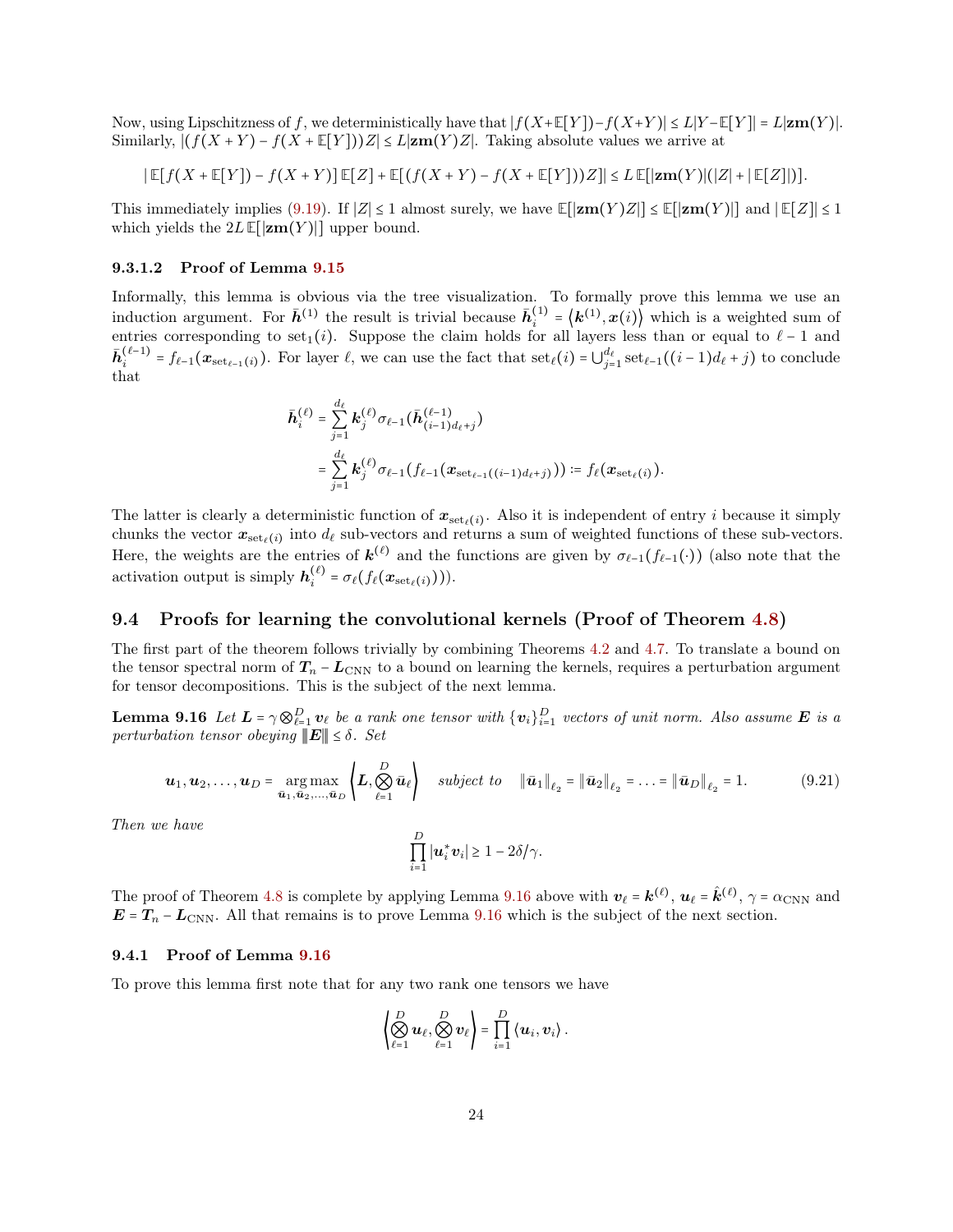Using this equality together with the fact that the vectors  $\{u_{\ell}\}_{\ell=1}^D$  are a maximizer for [\(9.21\)](#page-23-2) we conclude that

$$
\left\langle L+E, \bigotimes_{\ell=1}^{D} v_{\ell} \right\rangle \leq \left\langle L+E, \bigotimes_{\ell=1}^{D} u_{\ell} \right\rangle, \leq \left| \left\langle L, \bigotimes_{\ell=1}^{D} u_{\ell} \right\rangle \right| + \left| \left\langle E, \bigotimes_{\ell=1}^{D} u_{\ell} \right\rangle \right|, \leq \gamma \prod_{i=1}^{D} |\left\langle u_i, v_i \right\rangle| + \delta.
$$
\n(9.22)

Furthermore, note that

$$
\left\langle \boldsymbol{L} + \boldsymbol{E}, \bigotimes_{\ell=1}^{D} \boldsymbol{v}_{\ell} \right\rangle = \gamma + \left\langle \boldsymbol{E}, \bigotimes_{\ell=1}^{D} \boldsymbol{v}_{\ell} \right\rangle \geq \gamma - \delta. \tag{9.23}
$$

Combining [\(9.22\)](#page-24-2) and [\(9.23\)](#page-24-3) we conclude that

<span id="page-24-6"></span><span id="page-24-3"></span><span id="page-24-2"></span><span id="page-24-1"></span>
$$
\gamma \prod_{i=1}^D |\langle \boldsymbol{u}_i, \boldsymbol{v}_i \rangle| + \delta \ge \gamma - \delta,
$$

<span id="page-24-0"></span>concluding the proof.

### 9.5 Generalization bounds for CERM

In this section we prove a generalization bound for Centered Empirical Risk Minimization (CERM) [\(5.1\)](#page-7-1). The following theorem shows that using a finite sample size n, CERM is guaranteed to choose a function close to population's minimizer. For the sake of this section  $||f||_{L_{\infty}}$  will be the Lipschitz constant of a function.

**Theorem 9.17** Let F be a class of functions  $f : \mathbb{R}^p \to \mathbb{R}$ . Suppose  $\sup_{f \in \mathcal{F}} ||f||_{L_{\infty}} \leq R$ . Let  $\{(\bm{x}_i, y_i)\}_{i=1}^n \sim$  $(x, y)$  be i.i.d. data points where  $x \sim \mathcal{N}(0, I_p)$  and y is so that y –  $\mathbb{E}[y]$  is K subgaussian. Suppose F has  $\|\cdot\|_{L_{\infty}}$ ,  $\delta$ -covering bound obeying  $\log N_{\delta} \leq s \log \frac{C}{\delta}$  for some constants  $s \geq 1, C \geq R$ . Given  $\varepsilon \leq \overline{K} = K + R$ , suppose  $n \geq \mathcal{O}(\max\{\varepsilon^{-1}, \varepsilon^{-2}\}\bar{K}^2 s \log \frac{C'p\bar{K}}{\varepsilon})$  $\frac{pR}{\varepsilon}$ ) for some  $C' > 0$ . Then the CERM output [\(5.1\)](#page-7-1) obeys

$$
\mathbb{E}[(\hat{f}(\boldsymbol{x}) - y - \mathbb{E}[(\hat{f}(\boldsymbol{x}) - y)]]^2] \le \min_{f \in \mathcal{F}} \mathbb{E}[(f(\boldsymbol{x}) - y - \mathbb{E}[(f(\boldsymbol{x}) - y)])^2] + \varepsilon. \tag{9.24}
$$

with probability  $1 - \exp(-\mathcal{O}(n)) - 4n \exp(-p)$ .

Proof Consider the centered empirical loss that can alternatively be written in the form

$$
E(f) = \frac{1}{n} \sum_{i=1}^{n} \mathbf{z} \mathbf{m}(y_i - f(\mathbf{x}_i))^2 - \frac{1}{n^2} \left( \sum_{i=1}^{n} \mathbf{z} \mathbf{m}(y_i - f(\mathbf{x}_i)) \right)^2 - \mathbb{E}[\mathbf{z} \mathbf{m}(f(\mathbf{x}) - y)^2].
$$
  
\n
$$
= \frac{1}{n} \sum_{i=1}^{n} \mathbf{z} \mathbf{m} (\mathbf{z} \mathbf{m}(y_i - f(\mathbf{x}_i))^2) - \frac{1}{n^2} \left( \sum_{i=1}^{n} \mathbf{z} \mathbf{m}(y_i - f(\mathbf{x}_i)) \right)^2
$$
  
\n
$$
:= T_1 + T_2
$$
 (9.25)

To prove the theorem, we will simply bound the supremum  $\sup_{f \in \mathcal{F}} |E(f)| \leq \sup_{f \in \mathcal{F}} |T_1 + T_2|$ . Pick a  $\delta$ covering  $\mathcal{F}_{\delta}$  of  $\mathcal F$  with size  $s \log \frac{C}{\delta}$  where  $\delta$  will be determined later in this proof. We first bound  $E(f)$  for all  $f \in \mathcal{F}_{\delta}$ . Given a fixed f, observe that  $\Vert \mathbf{z}\mathbf{m}(\mathbf{z}\mathbf{m}(y_i - f(\mathbf{x}_i))^2) \Vert_{\psi_1} \leq \mathcal{O}(\bar{K})^2 = \mathcal{O}(K + R)^2$  which follows from  $\|\mathbf{z}\mathbf{m}(y_i - f(\mathbf{x}_i))\|_{\psi_2} \leq \mathcal{O}(\bar{K}) = \mathcal{O}(K+R)$ . Applying subexponential concentration, since  $T_1$  is sum of i.i.d. subexponentials, we have

<span id="page-24-5"></span><span id="page-24-4"></span>
$$
\mathbb{P}(|T_1| \ge \varepsilon) \le \exp(-\mathcal{O}(n\min\{\varepsilon^2/\bar{K}^2, \varepsilon/\bar{K}\})).\tag{9.26}
$$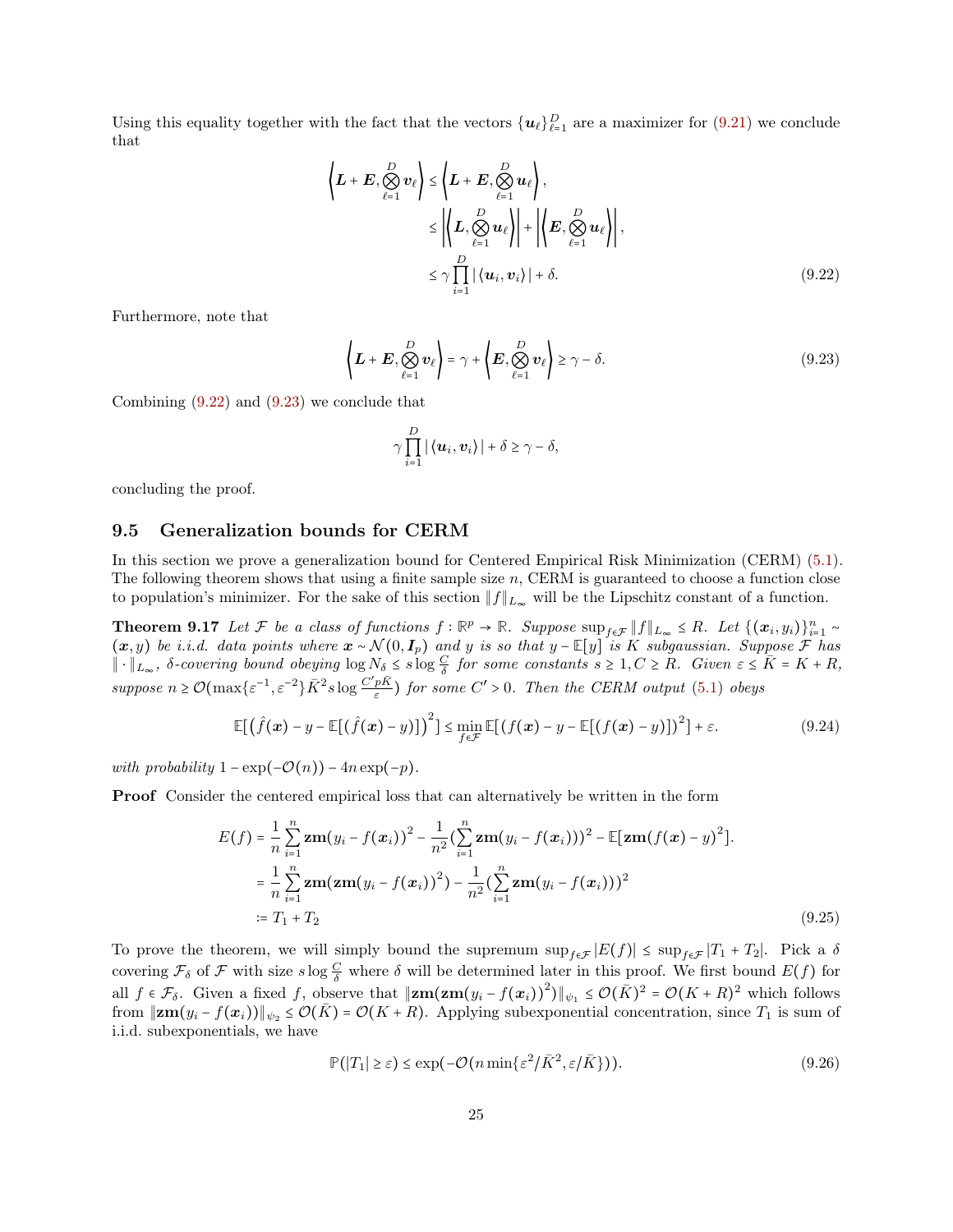Next, since  $\|\mathbf{z}\|_{(\mathcal{Y}^i - f(\mathbf{x}_i))} \leq \mathcal{O}(\bar{K})$ , we can conclude that  $\|\frac{1}{n}\sum_{i=1}^n \mathbf{z}\mathbf{m}(y_i - f(\mathbf{x}_i))\|_{\psi_2} \leq \mathcal{O}(\bar{K})/\sqrt{n} \implies$  $||T_2||_{\psi_1} \leq \mathcal{O}(\bar{K})^2/n$ . Using [\(9.26\)](#page-24-4) for  $T_1$  and the subexponential tail bound for  $T_2$  holds when  $\varepsilon \leq \bar{K}$ , and assuming the number of samples n obeys  $n \geq \mathcal{O}(\max\{\varepsilon^{-1}, \varepsilon^{-2}\}\bar{K}^2 s \log \frac{C}{\delta})$ , then for all cover elements

<span id="page-25-0"></span>
$$
|T_1| + |T_2| \le 2\varepsilon.
$$

holds with probability at least  $1 - \exp(-\mathcal{O}(n))$ . To conclude the proof, we need to move from the cover  $\mathcal{F}_{\delta}$  to F. Pick  $f \in \mathcal{F}$  and its δ neighbor  $f_\delta \in \mathcal{F}_\delta$ . Utilizing the deterministic relation  $|\mathbf{zm}(X)| \leq |X| + |\mathbb{E}[X]|$  and using the fact that  $f_{\delta}$  is in a  $\delta$  neighborhood of f, we arrive at the following bounds

$$
|\mathbf{z}\mathbf{m}(f(\mathbf{x}) - f_{\delta}(\mathbf{x}))| \leq \delta(\|\mathbf{x}\|_{\ell_2} + \mathbb{E}[\|\mathbf{x}\|_{\ell_2}]). \tag{9.27}
$$

$$
|\mathbf{z}\mathbf{m}(f(\mathbf{x}) + f_{\delta}(\mathbf{x}) - 2y)| \le 2R(||\mathbf{x}||_{\ell_2} + \mathbb{E}[||\mathbf{x}||_{\ell_2}]) + 2K|\mathbf{z}\mathbf{m}(y)|.
$$
 (9.28)

Next observe that, with probability at least  $1-4n \exp(-p)$ , all  $\mathbf{x}_i, y_i$  obey  $\|\mathbf{x}_i\|_{\ell_2} \leq \mathcal{O}(\sqrt{p}), |\mathbf{z} \mathbf{m}(y_i)| \leq \mathcal{O}(K\sqrt{p}).$ Combining this with [\(9.27\)](#page-25-0), we conclude that for all  $1 \leq i \leq n$ 

$$
|\mathbf{z}\mathbf{m}(f(\mathbf{x}_i)-y_i)^2-\mathbf{z}\mathbf{m}(f_\delta(\mathbf{x}_i)-y_i)^2|\leq \mathcal{O}(\bar{K}\delta p). \hspace{1cm} (9.29)
$$

Expanding the square differences in the same way, an identical argument shows the following two deviation bounds,

$$
|\mathbb{E}[\mathbf{z}\mathbf{m}(f(\mathbf{x}_i) - y_i)^2 - \mathbf{z}\mathbf{m}(f_\delta(\mathbf{x}_i) - y_i)^2]| \le \mathcal{O}(\bar{K}\delta p),
$$
\n
$$
\frac{1}{n^2} |(\sum_{i=1}^n \mathbf{z}\mathbf{m}(y_i - f(\mathbf{x}_i)))^2 - (\sum_{i=1}^n \mathbf{z}\mathbf{m}(y_i - f_\delta(\mathbf{x}_i)))^2| \le \mathcal{O}(\bar{K}\delta p).
$$
\n(9.30)

Combining these three inequalities  $((9.29)$  $((9.29)$  and  $(9.30)$  and substituting them in  $(9.25)$ , we conclude that for all neighbors  $f_{\delta}, f$ ,

$$
|E(f)-E(f_\delta)|\leq \mathcal{O}(\bar{K}\delta p).
$$

Next we set  $\delta = c\varepsilon/(p\bar{K})$  for a sufficiently small constant  $c > 0$ , to find that with probability at least  $1-\exp(-n)$ ,  $\sup_{f \in \mathcal{F}} |E(f)| \leq \varepsilon$  holds as long as the number of samples n obeys  $n \geq \mathcal{O}(\max\{\varepsilon^{-1}, \varepsilon^{-2}\}\bar{K}^2 s \log \frac{C_p \bar{K}}{c \varepsilon})$ . We define  $\mathcal{L}_{erm}(f) = \frac{1}{n} \sum_{i=1}^{n} (y_i - f(\mathbf{x}_i) - r_{\text{avg}}(f))^2$  and  $\mathcal{L}_{pop}(f) = \mathbb{E}[\mathbf{z}\mathbf{m}(f(\mathbf{x}) - y)^2]$ . We also denote the CERM minimizer  $f_{erm} = \arg \min_{f \in \mathcal{F}} \mathcal{L}(f)$  and population minimizer  $f_{pop} = \min_{f \in \mathcal{F}} \mathcal{L}_{pop}(f)$ . Inequality [\(9.24\)](#page-24-6) follows from the facts that we simultaneously have  $|E(f_{erm})| \leq \mathcal{O}(\varepsilon)$  and  $|E(f_{pop})| \leq \mathcal{O}(\varepsilon)$  which implies that

$$
\mathcal{L}_{pop}(f_{erm}) \leq \mathcal{L}_{erm}(f_{erm}) + \mathcal{O}(\varepsilon) \leq \mathcal{L}_{erm}(f_{pop}) + \mathcal{O}(\varepsilon) \leq \mathcal{L}_{pop}(f_{pop}) + \mathcal{O}(\varepsilon),
$$

concluding the proof.

#### 9.6 Proof of Theorem [5.1](#page-8-4)

In this section we will show how Theorem [5.1](#page-8-4) follows from Theorem [9.17.](#page-24-1) To this aim we need to show that  $\mathcal{F}_{\hat{k},B}$  has a small Lipscshitz covering number. We construct the following cover  $\mathcal{F}'$  for the set  $\mathcal{F}_{\hat{k},B}$ . Let  $B' = B^{1/D}$ . Pick a  $\delta \leq B' \ell_2$  cover C of the interval  $[-B', B']$  which has size  $2B'/\delta$ . Let  $C_i$  be identical copies of C. We set

$$
\mathcal{F}' = \{f_{\text{CNN}}(\beta_{\ell}\hat{\boldsymbol{k}}^{(\ell)}) \mid \beta_{\ell} \in \mathcal{C}_{\ell}, \ 1 \leq \ell \leq D\}.
$$

In words, we construct CNNs by picking numbers from the cartesian product  $\mathcal{C}_1 \times \ldots \mathcal{C}_D$  and scaling  $\{\hat{\mathbf{k}}^{(\ell)}\}_{\ell=1}^D$ with them. We now argue that  $\mathcal{F}'$  provides a cover of  $\mathcal{F}$ . Given  $f \in \mathcal{F}$  with scalings  $\beta_{\ell}$ , there exists  $f' \in \mathcal{F}'$ which uses scalings  $\beta'_\ell$  such that  $|\beta_\ell - \beta'_\ell| \le \delta$ . Now, let  $f_\ell$  be the function with scalings  $\beta'_i$  until  $i = \ell$  and  $\beta_i$ for  $i > \ell$ . Note that  $f_0 = f$ ,  $f_D = f'$ . With this, we write

$$
||f - f'||_{L_{\infty}} \leq \sum_{i=1}^{D} ||f_{i+1} - f_i||_{L_{\infty}}.
$$

<span id="page-25-2"></span><span id="page-25-1"></span>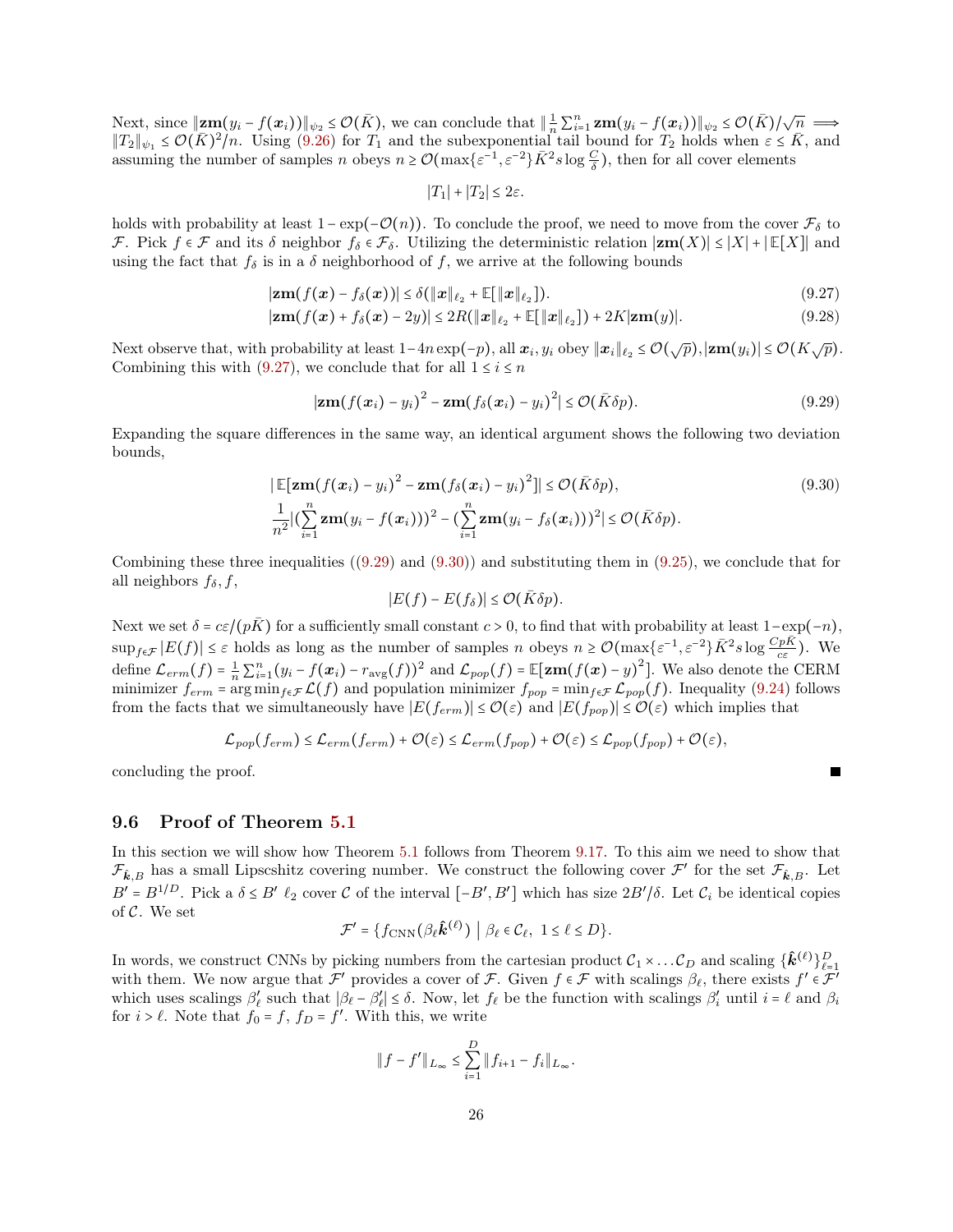Observe that  $f_{i-1}$  and  $f_i$  have equal layers except the *i*th layer. Let  $g_1$  be the function of the first  $i-1$  layers and g<sub>2</sub> be the function of layers  $i+1$  to D. We have that  $f_{i+1}(\boldsymbol{x}) - f_i(\boldsymbol{x}) = g_2(\phi(\boldsymbol{K}_i(g_1(\boldsymbol{x})))) - g_2(\phi(\boldsymbol{K}'_i(g_1(\boldsymbol{x}))))$ where  $K_i, K'_i$  differ in the *i*th layer kernels of f and f' created from  $\beta_i \hat{k}^{(i)}$  and  $\beta'_i \hat{k}^{(i)}$  respectively. Also, observe that  $g_1$  is  $B'^{i-1}$  Lipschitz and  $g_2(\phi(\cdot))$  is  $B'^{D-i}$  Lipschitz functions. Hence,

$$
|g_2(\phi(\mathbf{K}_i(g_1(\boldsymbol{x})))) - g_2(\phi(\mathbf{K}'_i(g_1(\boldsymbol{x}))))| \leq B'^{D-i}|\mathbf{K}_i(g_1(\boldsymbol{x})) - \mathbf{K}'_i(g_1(\boldsymbol{x}))| \leq B'^{D-i} \delta B'^{i-1} \leq \delta B'^{D-1}.
$$
 (9.31)

Summing over all *i*, this implies that  $||f - f'||_{L_{\infty}} \leq D\delta B^{D-1}$ . Recalling  $|\mathcal{F}'| \leq (2B'/\delta)^D$  and setting  $\delta =$  $\varepsilon/(DB'^{D-1})$ , the  $\varepsilon$  covering number of  $\mathcal{F}_{\hat{k},B}$  is  $N_{\varepsilon} \leq (2DB'^D/\varepsilon)^D = (2DB/\varepsilon)^D$  which implies  $\log N_{\varepsilon} =$  $D \log(\frac{2DB}{\varepsilon})$ . Now, since all kernels have Euclidean norm bounded by B', we have  $||f_{\text{CNN}}(||_{L_{\infty}} \leq B)$  and  $||f||_{L_{\infty}} \leq B$  for all  $f \in \mathcal{F}$ . This also implies  $||\mathbf{z}m(f_{\text{CNN}}(\boldsymbol{x}))||_{\psi_2} = \mathcal{O}(B)$ . Hence, we can apply Theorem [9.17](#page-24-1) to conclude the proof of Theorem [5.1.](#page-8-4)

### Acknowledgements

M.S. is supported by the Air Force Office of Scientific Research Young Investigator Program (AFOSR-YIP) under award number FA9550-18-1-0078, a Google Faculty Research Award and a grant by the Northrop Grumman Cybersecurity Research Consortium.

# References

- <span id="page-26-1"></span>[1] A. Alon Brutzkus and Amir Globerson. Globally optimal gradient descent for a convnet with Gaussian inputs. arXiv preprint arXiv:1702.07966, 2017.
- <span id="page-26-4"></span>[2] Animashree Anandkumar, Rong Ge, Daniel Hsu, Sham M Kakade, and Matus Telgarsky. Tensor decompositions for learning latent variable models. The Journal of Machine Learning Research, 15(1):2773–2832, 2014.
- <span id="page-26-5"></span>[3] Animashree Anandkumar, Rong Ge, and Majid Janzamin. Guaranteed non-orthogonal tensor decomposition via alternating rank-1 updates. arXiv preprint arXiv:1402.5180, 2014.
- <span id="page-26-11"></span>[4] Sanjeev Arora, Aditya Bhaskara, Rong Ge, and Tengyu Ma. Provable bounds for learning some deep representations. In International Conference on Machine Learning, pages 584–592, 2014.
- <span id="page-26-3"></span>[5] Rasmus Bro. Parafac. tutorial and applications. Chemometrics and intelligent laboratory systems, 38(2):149–171, 1997.
- <span id="page-26-7"></span>[6] Emmanuel J. Candes, Xiaodong Li, and Mahdi Soltanolkotabi. Phase retrieval via wirtinger flow: Theory and algorithms. arXiv preprint arXiv:1407.1065, 2014.
- <span id="page-26-2"></span>[7] Nadav Cohen, Or Sharir, and Amnon Shashua. On the expressive power of deep learning: A tensor analysis. In Conference on Learning Theory, pages 698–728, 2016.
- <span id="page-26-12"></span>[8] Nadav Cohen and Amnon Shashua. Convolutional rectifier networks as generalized tensor decompositions. In International Conference on Machine Learning, pages 955–963, 2016.
- <span id="page-26-0"></span>[9] Ronan Collobert and Jason Weston. A unified architecture for natural language processing: Deep neural networks with multitask learning. In Proceedings of the 25th international conference on Machine learning, pages 160–167. ACM, 2008.
- <span id="page-26-13"></span>[10] Sjoerd Dirksen. Tail bounds via generic chaining. arXiv preprint arXiv:1309.3522, 2013.
- <span id="page-26-9"></span>[11] Simon S Du, Jason D Lee, and Yuandong Tian. When is a convolutional filter easy to learn? arXiv preprint arXiv:1709.06129, 2017.
- <span id="page-26-10"></span>[12] Simon S Du, Jason D Lee, Yuandong Tian, Barnabas Poczos, and Aarti Singh. Gradient descent learns one-hidden-layer cnn: Don't be afraid of spurious local minima. arXiv preprint arXiv:1712.00779, 2017.
- <span id="page-26-8"></span>[13] Haoyu Fu, Yuejie Chi, and Yingbin Liang. Local geometry of one-hidden-layer neural networks for logistic regression. arXiv preprint arXiv:1802.06463, 2018.
- <span id="page-26-6"></span>[14] Rong Ge, Furong Huang, Chi Jin, and Yang Yuan. Escaping from saddle points – online stochastic gradient for tensor decomposition. In Conference on Learning Theory, pages 797–842, 2015.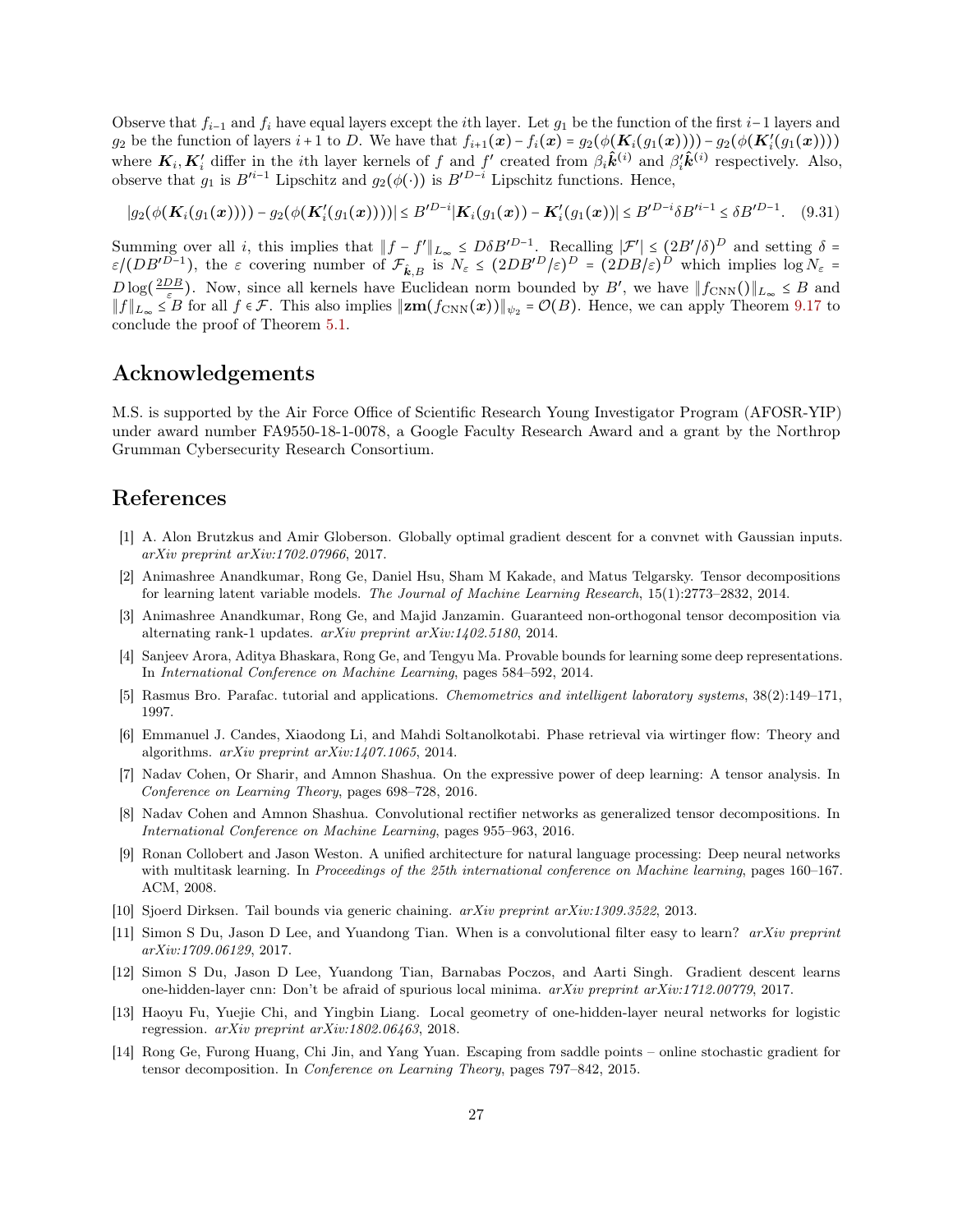- <span id="page-27-13"></span>[15] Rong Ge, Jason D Lee, and Tengyu Ma. Learning one-hidden-layer neural networks with landscape design. arXiv preprint arXiv:1711.00501, 2017.
- <span id="page-27-0"></span>[16] Kaiming He, Xiangyu Zhang, Shaoqing Ren, and Jian Sun. Deep residual learning for image recognition. In Proceedings of the IEEE conference on computer vision and pattern recognition, pages 770–778, 2016.
- <span id="page-27-14"></span>[17] Kishore Jaganathan, Samet Oymak, and Babak Hassibi. Recovery of sparse 1-d signals from the magnitudes of their fourier transform. In Information Theory Proceedings (ISIT), 2012 IEEE International Symposium On, pages 1473–1477. IEEE, 2012.
- <span id="page-27-1"></span>[18] Kishore Jaganathan et al. Predicting splicing from primary sequence with deep learning. preprint, 2018.
- <span id="page-27-4"></span>[19] Majid Janzamin, Hanie Sedghi, and Anima Anandkumar. Beating the perils of non-convexity: Guaranteed training of neural networks using tensor methods. arXiv preprint arXiv:1506.08473, 2015.
- <span id="page-27-20"></span>[20] Jean Kossaifi, Zachary C Lipton, Aran Khanna, Tommaso Furlanello, and Anima Anandkumar. Tensor regression networks. arXiv preprint arXiv:1707.08308, 2017.
- <span id="page-27-12"></span>[21] Jean Kossaifi, Yannis Panagakis, and Maja Pantic. Tensorly: Tensor learning in python. arXiv preprint arXiv:1610.09555, 2016.
- <span id="page-27-2"></span>[22] Alex Krizhevsky, Ilya Sutskever, and Geoffrey E Hinton. Imagenet classification with deep convolutional neural networks. In Advances in neural information processing systems, pages 1097–1105, 2012.
- <span id="page-27-5"></span>[23] Yuanzhi Li and Yang Yuan. Convergence analysis of two-layer neural networks with relu activation. In Advances in Neural Information Processing Systems, pages 597–607, 2017.
- <span id="page-27-18"></span>[24] Eran Malach and Shai Shalev-Shwartz. A provably correct algorithm for deep learning that actually works. arXiv preprint arXiv:1803.09522, 2018.
- <span id="page-27-6"></span>[25] Song Mei, Andrea Montanari, and Phan-Minh Nguyen. A mean field view of the landscape of two-layers neural networks. arXiv preprint arXiv:1804.06561, 2018.
- <span id="page-27-21"></span>[26] Marco Mondelli and Andrea Montanari. On the connection between learning two-layers neural networks and tensor decomposition. arXiv preprint arXiv:1802.07301, 2018.
- <span id="page-27-7"></span>[27] Samet Oymak. Learning compact neural networks with regularization. arXiv preprint arXiv:1802.01223, 2018.
- <span id="page-27-11"></span>[28] Samet Oymak and Mahdi Soltanolkotabi. Learning the input layer of a deep convolutional neural network via centered gradient descent. preprint, 2018.
- <span id="page-27-10"></span>[29] Maithra Raghu, Ben Poole, Jon Kleinberg, Surya Ganguli, and Jascha Sohl-Dickstein. On the expressive power of deep neural networks. arXiv preprint arXiv:1606.05336, 2016.
- <span id="page-27-16"></span>[30] Levent Sagun, Utku Evci, V Ugur Guney, Yann Dauphin, and Leon Bottou. Empirical analysis of the hessian of over-parametrized neural networks. arXiv preprint arXiv:1706.04454, 2017.
- <span id="page-27-19"></span>[31] Nicholas D Sidiropoulos, Lieven De Lathauwer, Xiao Fu, Kejun Huang, Evangelos E Papalexakis, and Christos Faloutsos. Tensor decomposition for signal processing and machine learning. IEEE Transactions on Signal Processing, 65(13):3551–3582, 2017.
- <span id="page-27-8"></span>[32] Mahdi Soltanolkotabi. Learning ReLUs via gradient descent. arXiv preprint arXiv:1705.04591, 2017.
- <span id="page-27-15"></span>[33] Mahdi Soltanolkotabi. Structured signal recovery from quadratic measurements: Breaking sample complexity barriers via nonconvex optimization. arXiv preprint arXiv:1702.06175, 2017.
- <span id="page-27-9"></span>[34] Mahdi Soltanolkotabi, Adel Javanmard, and Jason D Lee. Theoretical insights into the optimization landscape of over-parameterized shallow neural networks. arXiv preprint arXiv:1707.04926, 2017.
- <span id="page-27-17"></span>[35] Daniel Soudry and Yair Carmon. No bad local minima: Data independent training error guarantees for multilayer neural networks. arXiv preprint arXiv:1605.08361, 2016.
- <span id="page-27-23"></span>[36] Michel Talagrand. The generic chaining: upper and lower bounds of stochastic processes. Springer Science & Business Media, 2006.
- <span id="page-27-22"></span>[37] Michel Talagrand. Gaussian processes and the generic chaining. In Upper and Lower Bounds for Stochastic Processes, pages 13–73. Springer, 2014.
- <span id="page-27-24"></span>[38] Ryota Tomioka and Taiji Suzuki. Spectral norm of random tensors. arXiv preprint arXiv:1407.1870, 2014.
- <span id="page-27-3"></span>[39] Aaron Van den Oord, Sander Dieleman, and Benjamin Schrauwen. Deep content-based music recommendation. In Advances in neural information processing systems, pages 2643–2651, 2013.